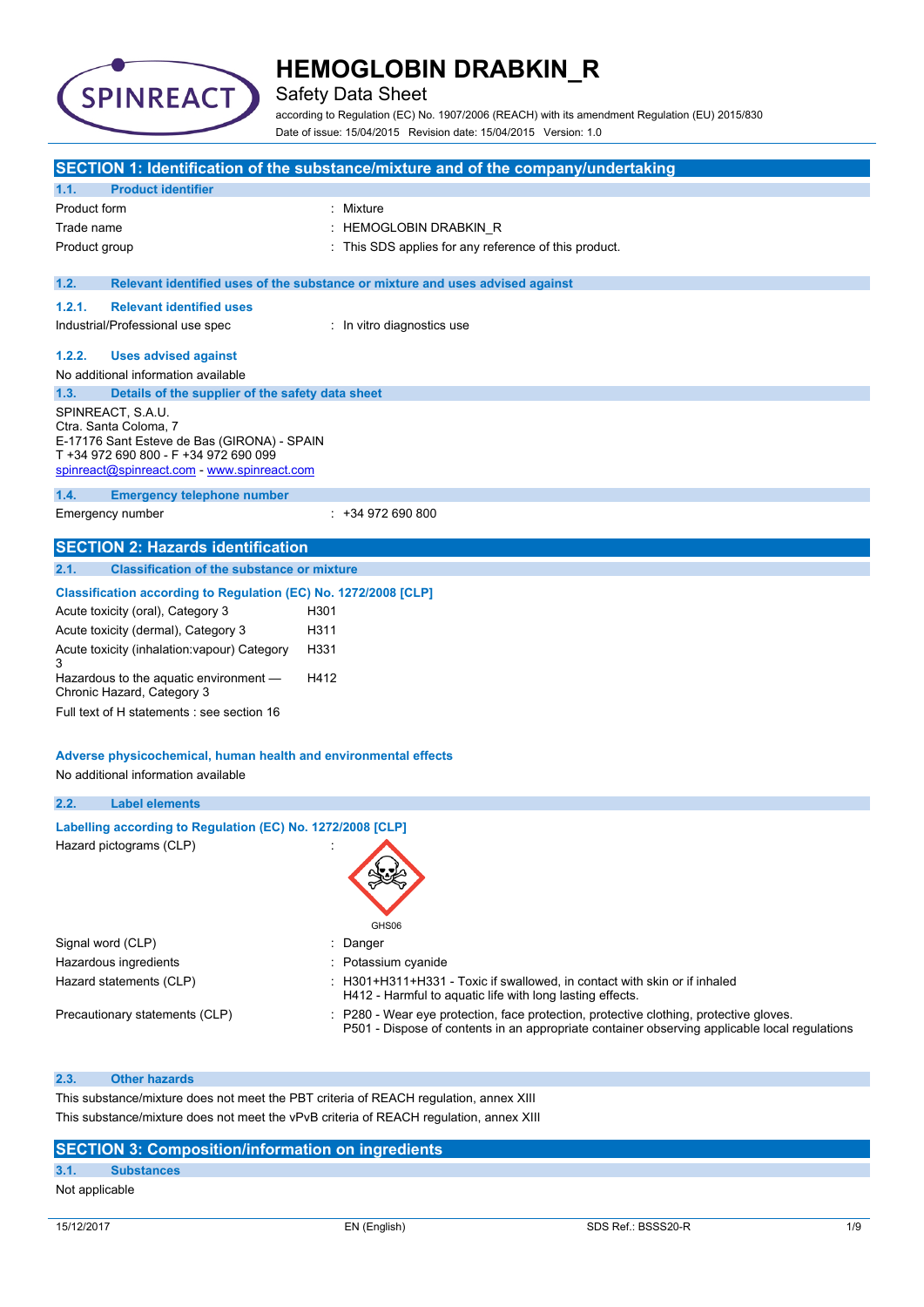Safety Data Sheet

according to Regulation (EC) No. 1907/2006 (REACH) with its amendment Regulation (EU) 2015/830

### **3.2. Mixtures**

| <b>Name</b>       | <b>Product identifier</b>                                               | $\frac{9}{6}$ | <b>Classification according to</b><br><b>Regulation (EC) No.</b><br>1272/2008 [CLP]                                                             |
|-------------------|-------------------------------------------------------------------------|---------------|-------------------------------------------------------------------------------------------------------------------------------------------------|
| Potassium cyanide | (CAS-No.) 151-50-8<br>(EC-No.) 205-792-3<br>(REACH-no) 01-2119486407-29 | $0.5 - 1$     | Acute Tox. 1 (Oral), H300<br>Acute Tox. 1 (Dermal), H310<br>Acute Tox. 1 (Inhalation), H330<br>Aquatic Acute 1, H400<br>Aquatic Chronic 1, H410 |

Full text of H-statements: see section 16

| <b>SECTION 4: First aid measures</b>                                        |                                                                                                                                                                                                                                          |
|-----------------------------------------------------------------------------|------------------------------------------------------------------------------------------------------------------------------------------------------------------------------------------------------------------------------------------|
| <b>Description of first aid measures</b><br>4.1.                            |                                                                                                                                                                                                                                          |
| First-aid measures general                                                  | Never give anything by mouth to an unconscious person. If you feel unwell, seek medical<br>advice (show the label where possible).                                                                                                       |
| First-aid measures after inhalation                                         | Assure fresh air breathing. Allow the victim to rest. Remove person to fresh air and keep<br>comfortable for breathing. Immediately call a POISON CENTER/doctor. Specific treatment is<br>necessary.                                     |
| First-aid measures after skin contact                                       | Remove affected clothing and wash all exposed skin area with mild soap and water, followed<br>by warm water rinse. Immediately call a POISON CENTER/doctor. Specific treatment is<br>necessary. Wash contaminated clothing before reuse. |
| First-aid measures after eye contact                                        | Rinse immediately with plenty of water. Obtain medical attention if pain, blinking or redness<br>persists.                                                                                                                               |
| First-aid measures after ingestion                                          | Rinse mouth. Do NOT induce vomiting. Obtain emergency medical attention. Immediately call a<br>POISON CENTER/doctor. Specific treatment is necessary.                                                                                    |
| 4.2.<br>Most important symptoms and effects, both acute and delayed         |                                                                                                                                                                                                                                          |
| Symptoms/effects after inhalation                                           | Danger of serious damage to health by prolonged exposure through inhalation.                                                                                                                                                             |
| Symptoms/effects after skin contact                                         | Repeated exposure to this material can result in absorption through skin causing significant<br>health hazard.                                                                                                                           |
| Symptoms/effects after ingestion                                            | Swallowing a small quantity of this material will result in serious health hazard.                                                                                                                                                       |
| 4.3.                                                                        | Indication of any immediate medical attention and special treatment needed                                                                                                                                                               |
| No additional information available                                         |                                                                                                                                                                                                                                          |
| <b>SECTION 5: Firefighting measures</b>                                     |                                                                                                                                                                                                                                          |
| 5.1.<br><b>Extinguishing media</b>                                          |                                                                                                                                                                                                                                          |
| Suitable extinguishing media                                                | : Foam. Dry powder. Carbon dioxide. Water spray. Sand.                                                                                                                                                                                   |
| Unsuitable extinguishing media                                              | Do not use a heavy water stream.                                                                                                                                                                                                         |
| 5.2.<br>Special hazards arising from the substance or mixture               |                                                                                                                                                                                                                                          |
| Hazardous decomposition products in case of<br>fire                         | : Thermal decomposition generates : Hydrogen cyanide.                                                                                                                                                                                    |
| 5.3.<br><b>Advice for firefighters</b>                                      |                                                                                                                                                                                                                                          |
| Firefighting instructions                                                   | Use water spray or fog for cooling exposed containers. Exercise caution when fighting any<br>chemical fire. Prevent fire fighting water from entering the environment.                                                                   |
| Protection during firefighting                                              | Do not enter fire area without proper protective equipment, including respiratory protection.                                                                                                                                            |
| <b>SECTION 6: Accidental release measures</b>                               |                                                                                                                                                                                                                                          |
| Personal precautions, protective equipment and emergency procedures<br>6.1. |                                                                                                                                                                                                                                          |
| 6.1.1.<br>For non-emergency personnel                                       |                                                                                                                                                                                                                                          |
| Emergency procedures                                                        | : Evacuate unnecessary personnel.                                                                                                                                                                                                        |
|                                                                             |                                                                                                                                                                                                                                          |
| 6.1.2.<br>For emergency responders                                          | Equip cleanup crew with proper protection.                                                                                                                                                                                               |
| Protective equipment<br>Emergency procedures                                | : Ventilate area.                                                                                                                                                                                                                        |
|                                                                             |                                                                                                                                                                                                                                          |
| 6.2.<br><b>Environmental precautions</b>                                    |                                                                                                                                                                                                                                          |
|                                                                             | Prevent entry to sewers and public waters. Notify authorities if liquid enters sewers or public waters. Avoid release to the environment.                                                                                                |
| 6.3.<br>Methods and material for containment and cleaning up                |                                                                                                                                                                                                                                          |
| Methods for cleaning up                                                     | : Soak up spills with inert solids, such as clay or diatomaceous earth as soon as possible. Collect<br>spillage. Store away from other materials. Collect all waste in suitable and labelled containers                                  |

and dispose according to local legislation.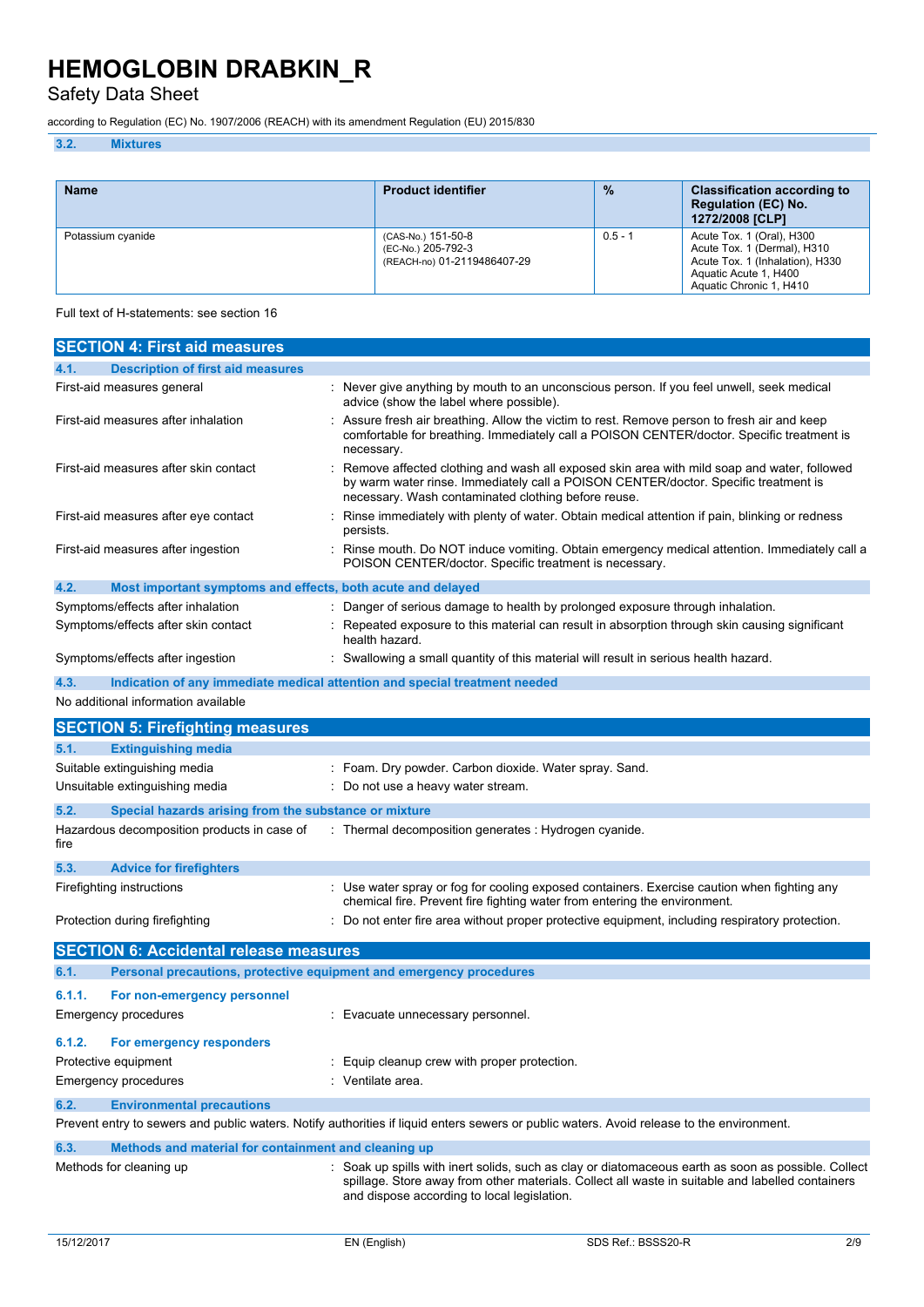### Safety Data Sheet

according to Regulation (EC) No. 1907/2006 (REACH) with its amendment Regulation (EU) 2015/830

| 6.4.                   | <b>Reference to other sections</b>                           |  |                                                                                                                                                                                                                                    |  |  |
|------------------------|--------------------------------------------------------------|--|------------------------------------------------------------------------------------------------------------------------------------------------------------------------------------------------------------------------------------|--|--|
|                        | See Heading 8. Exposure controls and personal protection.    |  |                                                                                                                                                                                                                                    |  |  |
|                        | <b>SECTION 7: Handling and storage</b>                       |  |                                                                                                                                                                                                                                    |  |  |
| 7.1.                   | <b>Precautions for safe handling</b>                         |  |                                                                                                                                                                                                                                    |  |  |
|                        | Precautions for safe handling                                |  | : Do not get in eyes, on skin, or on clothing. Avoid breathing vapours. Provide good ventilation in<br>process area to prevent formation of vapour. Use only outdoors or in a well-ventilated area.                                |  |  |
|                        | Hygiene measures                                             |  | Do not eat, drink or smoke when using this product. Wash the contacted area thoroughly after<br>handling. Wash hands and other exposed areas with mild soap and water before eating.<br>drinking or smoking and when leaving work. |  |  |
| 7.2.                   | Conditions for safe storage, including any incompatibilities |  |                                                                                                                                                                                                                                    |  |  |
|                        | Storage conditions                                           |  | : Keep only in the original container in a cool, well ventilated place away from : Heat sources.<br>Keep container tightly closed.                                                                                                 |  |  |
| Incompatible products  |                                                              |  | : Strong bases. Strong acids.                                                                                                                                                                                                      |  |  |
| Incompatible materials |                                                              |  | : Sources of ignition. Direct sunlight.                                                                                                                                                                                            |  |  |
| 7.3.                   | <b>Specific end use(s)</b>                                   |  |                                                                                                                                                                                                                                    |  |  |

No additional information available

**8.1. Control parameters**

### **SECTION 8: Exposure controls/personal protection**

| Potassium cyanide (151-50-8) |                                 |                                                                                                                                                                                                                                                                                                                                                                                                                                                      |
|------------------------------|---------------------------------|------------------------------------------------------------------------------------------------------------------------------------------------------------------------------------------------------------------------------------------------------------------------------------------------------------------------------------------------------------------------------------------------------------------------------------------------------|
| EU                           | Local name                      | Potassium cyanide (as cyanide)                                                                                                                                                                                                                                                                                                                                                                                                                       |
| EU                           | IOELV TWA (mg/m <sup>3</sup> )  | 1 mg/ $m3$                                                                                                                                                                                                                                                                                                                                                                                                                                           |
| EU                           | IOELV STEL (mg/m <sup>3</sup> ) | $5 \text{ mg/m}^3$                                                                                                                                                                                                                                                                                                                                                                                                                                   |
| <b>EU</b>                    | <b>Notes</b>                    | skin                                                                                                                                                                                                                                                                                                                                                                                                                                                 |
| Spain                        | Local name                      | Cianuro de potasio                                                                                                                                                                                                                                                                                                                                                                                                                                   |
| Spain                        | VLA-EC (mg/m <sup>3</sup> )     | 5 mg/m <sup>3</sup> Vía dérmica                                                                                                                                                                                                                                                                                                                                                                                                                      |
| Spain                        | <b>Notes</b>                    | Vía dérmica (Indica que, en las exposiciones a esta<br>sustancia, la aportación por la vía cutánea puede<br>resultar significativa para el contenido corporal total si<br>no se adoptan medidas para prevenir la absorción. En<br>estas situaciones, es aconsejable la utilización del<br>control biológico para poder cuantificar la cantidad<br>global absorbida del contaminante. Para más<br>información véase el Apartado 5 de este documento). |

#### **8.2. Exposure controls**

#### **Personal protective equipment:**

Avoid all unnecessary exposure.

#### **Hand protection:**

Chemically resistant protective gloves

#### **Eye protection:**

Chemical goggles or safety glasses

#### **Respiratory protection:**

Wear appropriate mask

#### **Other information:**

Do not eat, drink or smoke during use.

| <b>SECTION 9: Physical and chemical properties</b>            |                     |  |  |
|---------------------------------------------------------------|---------------------|--|--|
| 9.1.<br>Information on basic physical and chemical properties |                     |  |  |
| Physical state                                                | : Liquid            |  |  |
| Colour                                                        | : light green.      |  |  |
| Odour                                                         | : odourless.        |  |  |
| Odour threshold                                               | : No data available |  |  |
| рH                                                            | :7.2                |  |  |
| Relative evaporation rate (butylacetate=1)                    | : No data available |  |  |
| Melting point                                                 | : No data available |  |  |
|                                                               |                     |  |  |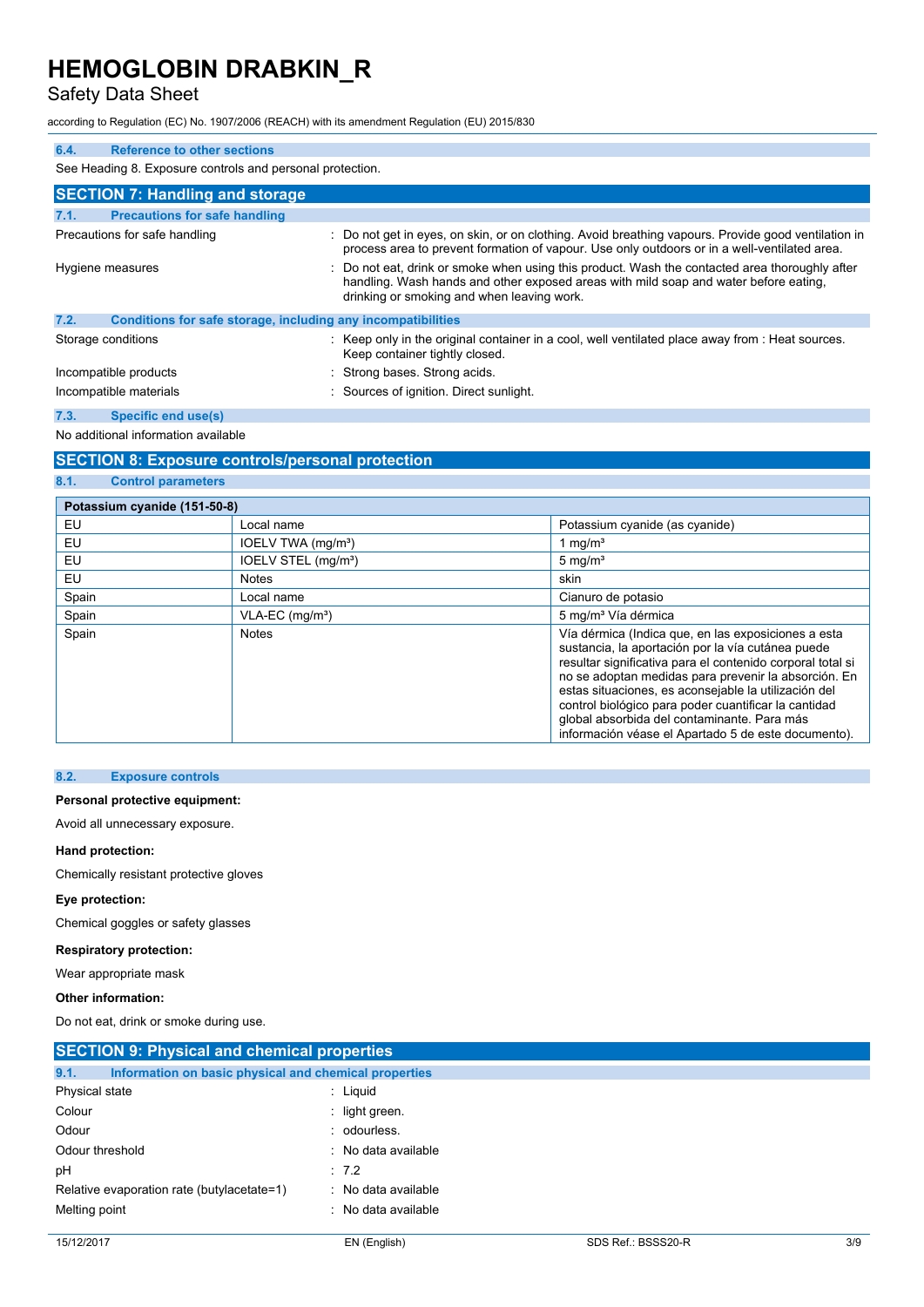## Safety Data Sheet

according to Regulation (EC) No. 1907/2006 (REACH) with its amendment Regulation (EU) 2015/830

| Freezing point                   | No data available                 |
|----------------------------------|-----------------------------------|
| Boiling point                    | No data available                 |
| Flash point                      | No data available                 |
| Auto-ignition temperature        | No data available                 |
| Decomposition temperature        | No data available                 |
| Flammability (solid, gas)        | Non flammable.                    |
| Vapour pressure                  | No data available                 |
| Relative vapour density at 20 °C | No data available                 |
| Relative density                 | No data available                 |
| Solubility                       | Material highly soluble in water. |
| Log Pow                          | No data available                 |
| Viscosity, kinematic             | No data available                 |
| Viscosity, dynamic               | No data available                 |
| <b>Explosive properties</b>      | No data available                 |
| Oxidising properties             | No data available                 |
| <b>Explosive limits</b>          | No data available                 |
|                                  |                                   |

### **9.2. Other information**

No additional information available

|                  | <b>SECTION 10: Stability and reactivity</b>                               |
|------------------|---------------------------------------------------------------------------|
| 10.1.            | <b>Reactivity</b>                                                         |
| Not established. |                                                                           |
| 10.2.            | <b>Chemical stability</b>                                                 |
|                  | Stable under recommended handling and storage conditions (see section 7). |
| 10.3.            | <b>Possibility of hazardous reactions</b>                                 |
| Not established. |                                                                           |
| 10.4.            | <b>Conditions to avoid</b>                                                |
|                  | Direct sunlight. Extremely high or low temperatures.                      |
| 10.5.            | Incompatible materials                                                    |
|                  | Strong acids. Strong bases.                                               |
| 10.6.            | <b>Hazardous decomposition products</b>                                   |

No hazardous decomposition products known.

| <b>SECTION 11: Toxicological information</b>  |                                       |                    |     |
|-----------------------------------------------|---------------------------------------|--------------------|-----|
| 11.1.<br>Information on toxicological effects |                                       |                    |     |
| Acute toxicity (oral)                         | : Oral: Toxic if swallowed.           |                    |     |
| Acute toxicity (dermal)                       | Dermal: Toxic in contact with skin.   |                    |     |
| Acute toxicity (inhalation)                   | Inhalation: vapour: Toxic if inhaled. |                    |     |
| ATE CLP (oral)                                | 100 mg/kg bodyweight                  |                    |     |
| ATE CLP (dermal)                              | 1000 mg/kg bodyweight                 |                    |     |
| ATE CLP (vapours)                             | 10 mg/l/4h                            |                    |     |
| Potassium cyanide (151-50-8)                  |                                       |                    |     |
| LD50 oral rat                                 | 5 mg/kg                               |                    |     |
| Skin corrosion/irritation                     | : Not classified                      |                    |     |
|                                               | pH: 7.2                               |                    |     |
| Serious eye damage/irritation                 | : Not classified                      |                    |     |
|                                               | pH: 7.2                               |                    |     |
| Respiratory or skin sensitisation             | : Not classified                      |                    |     |
| Germ cell mutagenicity                        | Not classified                        |                    |     |
| Carcinogenicity                               | : Not classified                      |                    |     |
| Reproductive toxicity                         | : Not classified                      |                    |     |
| STOT-single exposure                          | : Not classified                      |                    |     |
| STOT-repeated exposure                        | : Not classified                      |                    |     |
| Aspiration hazard                             | : Not classified                      |                    |     |
| 15/12/2017                                    | EN (English)                          | SDS Ref.: BSSS20-R | 4/9 |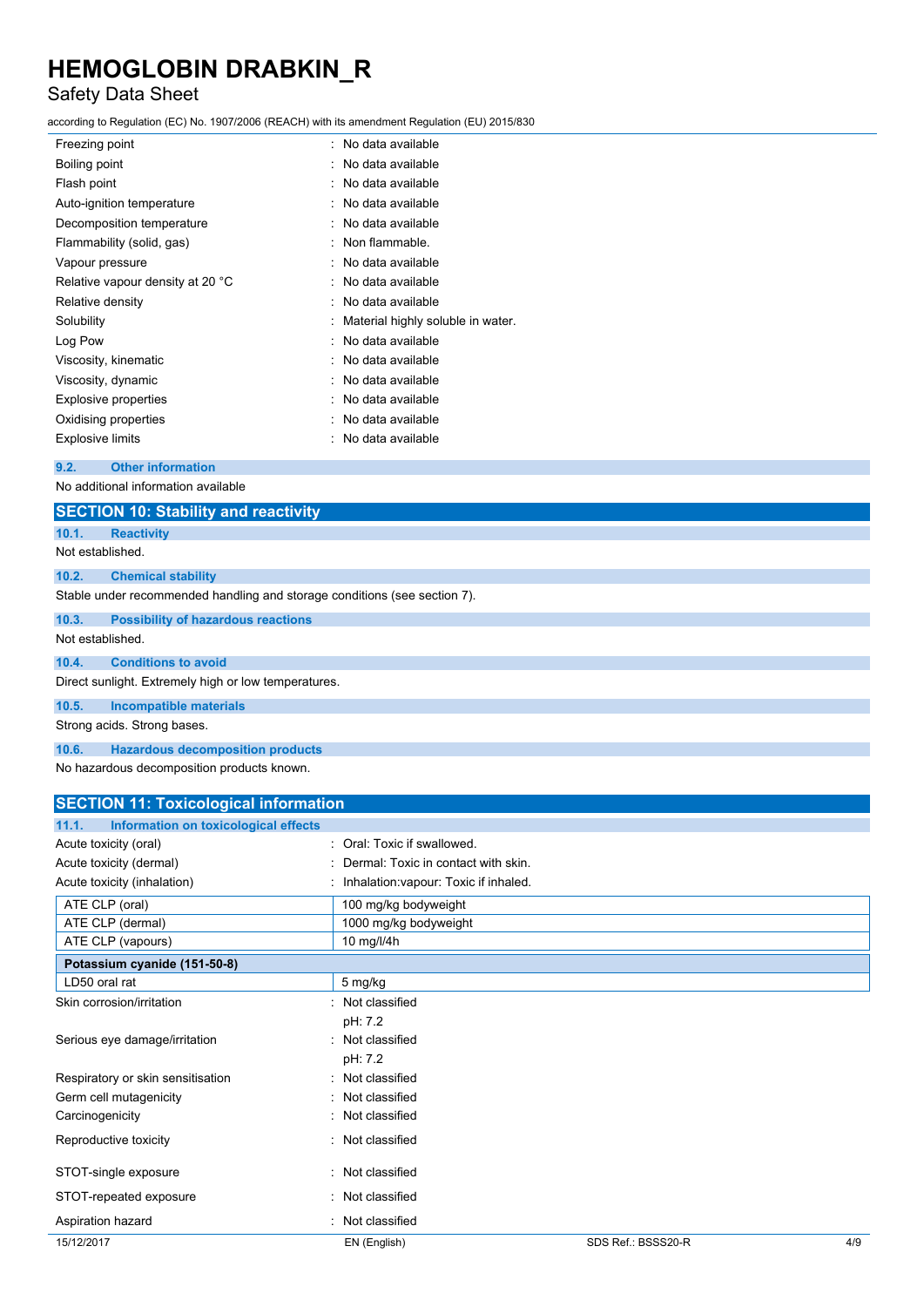Safety Data Sheet

according to Regulation (EC) No. 1907/2006 (REACH) with its amendment Regulation (EU) 2015/830

| <b>SECTION 12: Ecological information</b>                                              |                                                                                                  |
|----------------------------------------------------------------------------------------|--------------------------------------------------------------------------------------------------|
| <b>Toxicity</b><br>12.1.                                                               |                                                                                                  |
| Ecology - general                                                                      | : Avoid release to the environment.                                                              |
| Ecology - water                                                                        | : Harmful to aquatic life with long lasting effects.                                             |
| Acute aquatic toxicity                                                                 | Not classified                                                                                   |
| Chronic aquatic toxicity                                                               | : Harmful to aquatic life with long lasting effects.                                             |
|                                                                                        |                                                                                                  |
| 12.2.<br><b>Persistence and degradability</b>                                          |                                                                                                  |
| <b>HEMOGLOBIN DRABKIN R</b>                                                            |                                                                                                  |
| Persistence and degradability                                                          | May cause long-term adverse effects in the environment.                                          |
| 12.3.<br><b>Bioaccumulative potential</b>                                              |                                                                                                  |
| <b>HEMOGLOBIN DRABKIN_R</b>                                                            |                                                                                                  |
| Bioaccumulative potential                                                              | Not established.                                                                                 |
| 12.4.<br><b>Mobility in soil</b>                                                       |                                                                                                  |
| No additional information available                                                    |                                                                                                  |
| 12.5.<br><b>Results of PBT and vPvB assessment</b>                                     |                                                                                                  |
| <b>HEMOGLOBIN DRABKIN_R</b>                                                            |                                                                                                  |
| This substance/mixture does not meet the PBT criteria of REACH regulation, annex XIII  |                                                                                                  |
| This substance/mixture does not meet the vPvB criteria of REACH regulation, annex XIII |                                                                                                  |
| 12.6.<br><b>Other adverse effects</b>                                                  |                                                                                                  |
| No additional information available                                                    |                                                                                                  |
| <b>SECTION 13: Disposal considerations</b>                                             |                                                                                                  |
|                                                                                        |                                                                                                  |
| 13.1.<br><b>Waste treatment methods</b><br>Product/Packaging disposal recommendations  | : Dispose in a safe manner in accordance with local/national regulations. Dispose of contents in |
|                                                                                        | an appropriate container observing applicable local regulations.                                 |
|                                                                                        |                                                                                                  |
| Ecology - waste materials                                                              | : Avoid release to the environment. Hazardous waste due to toxicity.                             |
|                                                                                        |                                                                                                  |
| <b>SECTION 14: Transport information</b>                                               |                                                                                                  |
| In accordance with ADR / RID / IMDG / IATA / ADN                                       |                                                                                                  |
| 14.1.<br><b>UN number</b>                                                              |                                                                                                  |
| UN-No. (ADR)                                                                           | : 3413                                                                                           |
| UN-No. (IMDG)                                                                          | : 3413                                                                                           |
| UN-No. (IATA)                                                                          | : 3413                                                                                           |
| UN-No. (ADN)                                                                           | :3413                                                                                            |
| UN-No. (RID)                                                                           | :3413                                                                                            |
| 14.2.<br><b>UN proper shipping name</b>                                                |                                                                                                  |
| Proper Shipping Name (ADR)                                                             | : POTASSIUM CYANIDE SOLUTION                                                                     |
| Proper Shipping Name (IMDG)                                                            | : POTASSIUM CYANIDE SOLUTION                                                                     |
| Proper Shipping Name (IATA)                                                            | : Potassium cyanide solution                                                                     |
| Proper Shipping Name (ADN)                                                             | : POTASSIUM CYANIDE SOLUTION                                                                     |
| Proper Shipping Name (RID)                                                             | : POTASSIUM CYANIDE SOLUTION                                                                     |
| Transport document description (ADR)                                                   | : UN 3413 POTASSIUM CYANIDE SOLUTION (Potassium cyanide(151-50-8)), 6.1, III, (E)                |
| Transport document description (IMDG)                                                  | : UN 3413 POTASSIUM CYANIDE SOLUTION, 6.1, III, MARINE POLLUTANT                                 |
| Transport document description (IATA)                                                  | : UN 3413 Potassium cyanide solution, 6.1, III                                                   |
| Transport document description (ADN)                                                   | : UN 3413 POTASSIUM CYANIDE SOLUTION, 6.1, III                                                   |
| Transport document description (RID)                                                   | : UN 3413 POTASSIUM CYANIDE SOLUTION, 6.1, III                                                   |
| 14.3.<br><b>Transport hazard class(es)</b>                                             |                                                                                                  |
| <b>ADR</b>                                                                             |                                                                                                  |
| Transport hazard class(es) (ADR)<br>Danger labels (ADR)                                | :6.1<br>: 6.1                                                                                    |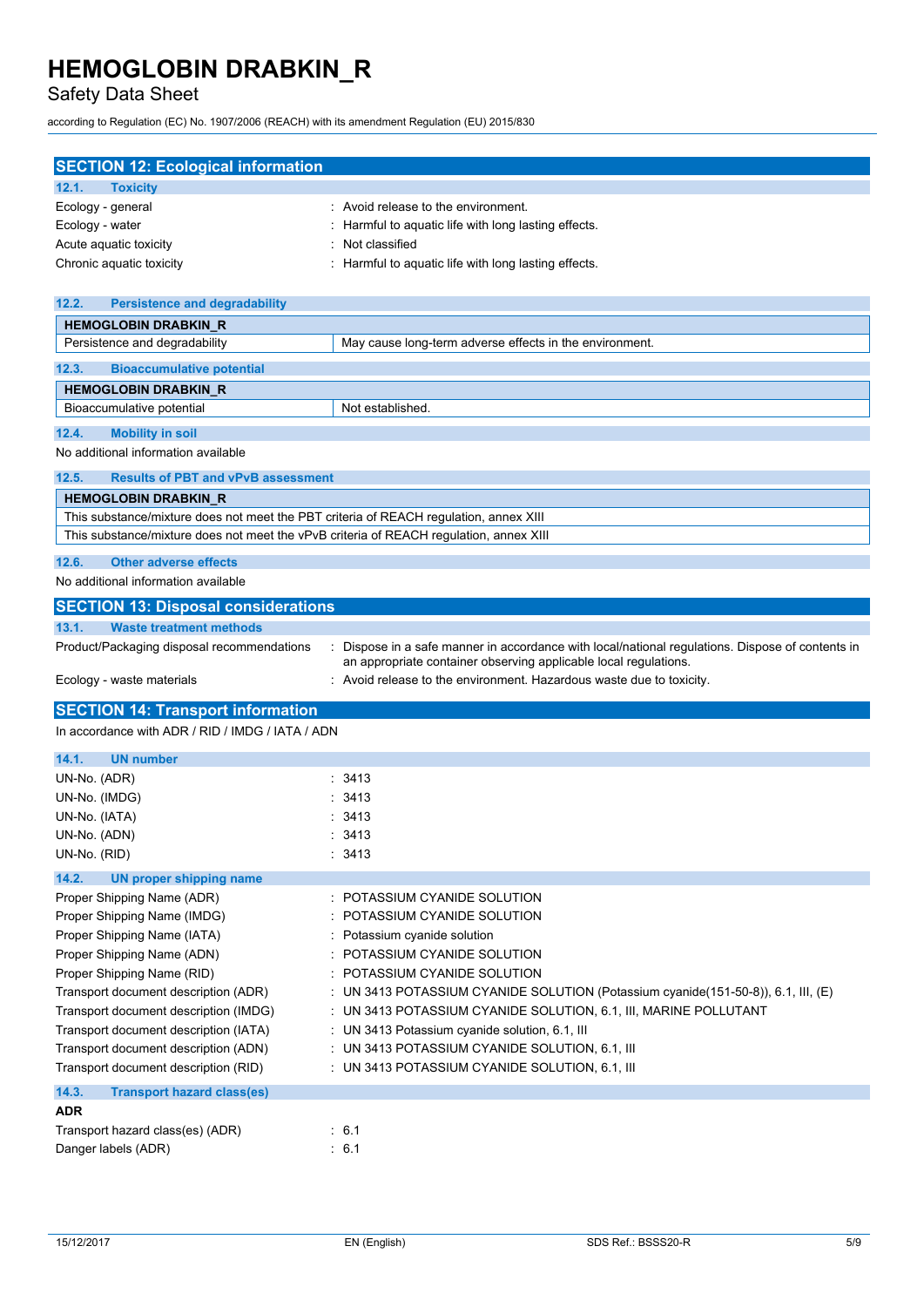### Safety Data Sheet

according to Regulation (EC) No. 1907/2006 (REACH) with its amendment Regulation (EU) 2015/830

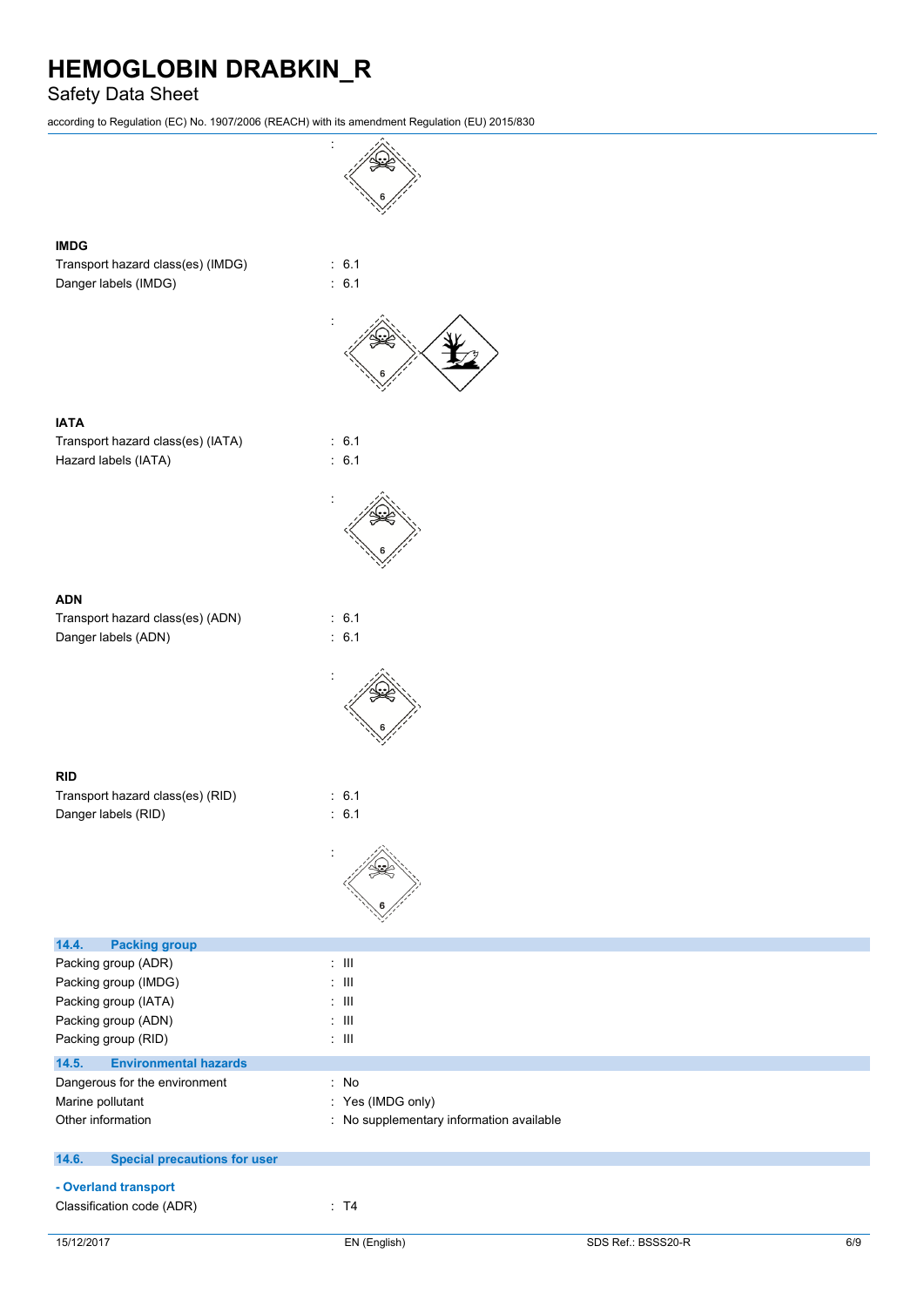## Safety Data Sheet

according to Regulation (EC) No. 1907/2006 (REACH) with its amendment Regulation (EU) 2015/830

| Limited quantities (ADR)                                                   | 5 <sub>1</sub><br>t.    |
|----------------------------------------------------------------------------|-------------------------|
| Excepted quantities (ADR)                                                  | E1                      |
| Packing instructions (ADR)                                                 | P001, IBC03, LP01, R001 |
| Mixed packing provisions (ADR)                                             | MP19                    |
| Portable tank and bulk container instructions<br>(ADR)                     | T7                      |
| Portable tank and bulk container special<br>provisions (ADR)               | $:$ TP2, TP28           |
| Tank code (ADR)                                                            | L4BH                    |
| Tank special provisions (ADR)                                              | <b>TU15, TE19</b>       |
| Vehicle for tank carriage                                                  | AT                      |
| Transport category (ADR)                                                   | 2                       |
| Special provisions for carriage - Packages<br>(ADR)                        | : V12                   |
| Special provisions for carriage - Loading,<br>unloading and handling (ADR) | CV13, CV28              |
| Special provisions for carriage - Operation<br>(ADR)                       | S <sub>9</sub>          |
| Hazard identification number (Kemler No.)                                  | 60<br>÷                 |
| Orange plates                                                              | <b>60</b><br>3413       |
| Tunnel restriction code (ADR)                                              | t<br>Ε                  |
| - Transport by sea                                                         |                         |
| Special provisions (IMDG)                                                  | 223                     |
| Limited quantities (IMDG)                                                  | 5L                      |
| Excepted quantities (IMDG)                                                 | E1                      |
| Packing instructions (IMDG)                                                | P001, LP01              |
| Special packing provisions (IMDG)                                          | <b>PP31</b>             |
| IBC packing instructions (IMDG)                                            | IBC03                   |
| Tank instructions (IMDG)                                                   | T7                      |
| Tank special provisions (IMDG)                                             | TP2, TP13, TP28         |
| EmS-No. (Fire)                                                             | $F-A$                   |
|                                                                            |                         |

Stowage category (IMDG) : A

**- Air transport**

| - All transport                              |                    |
|----------------------------------------------|--------------------|
| PCA Excepted quantities (IATA)               | : E1               |
| PCA Limited quantities (IATA)                | : Y642             |
| PCA limited quantity max net quantity (IATA) | : 2L               |
| PCA packing instructions (IATA)              | 655                |
| PCA max net quantity (IATA)                  | : 60L              |
| CAO packing instructions (IATA)              | : 663              |
| CAO max net quantity (IATA)                  | : 220L             |
| Special provisions (IATA)                    | : A3               |
| ERG code (IATA)                              | : 6L               |
| - Inland waterway transport                  |                    |
| Classification code (ADN)                    | : T4               |
| Special provisions (ADN)                     | : 82               |
| Limited quantities (ADN)                     | : 5 L              |
| Excepted quantities (ADN)                    | : E1               |
| Equipment required (ADN)                     | $:$ PP, EP, TOX, A |
| Ventilation (ADN)                            | : VE02             |
| Number of blue cones/lights (ADN)            | 0                  |
|                                              |                    |

EmS-No. (Spillage) : S-A

Properties and observations (IMDG) : Reacts with acids or acid fumes, evolving hydrogen cyanide, a highly toxic and flammable gas.Highly toxic if swallowed or by skin contact.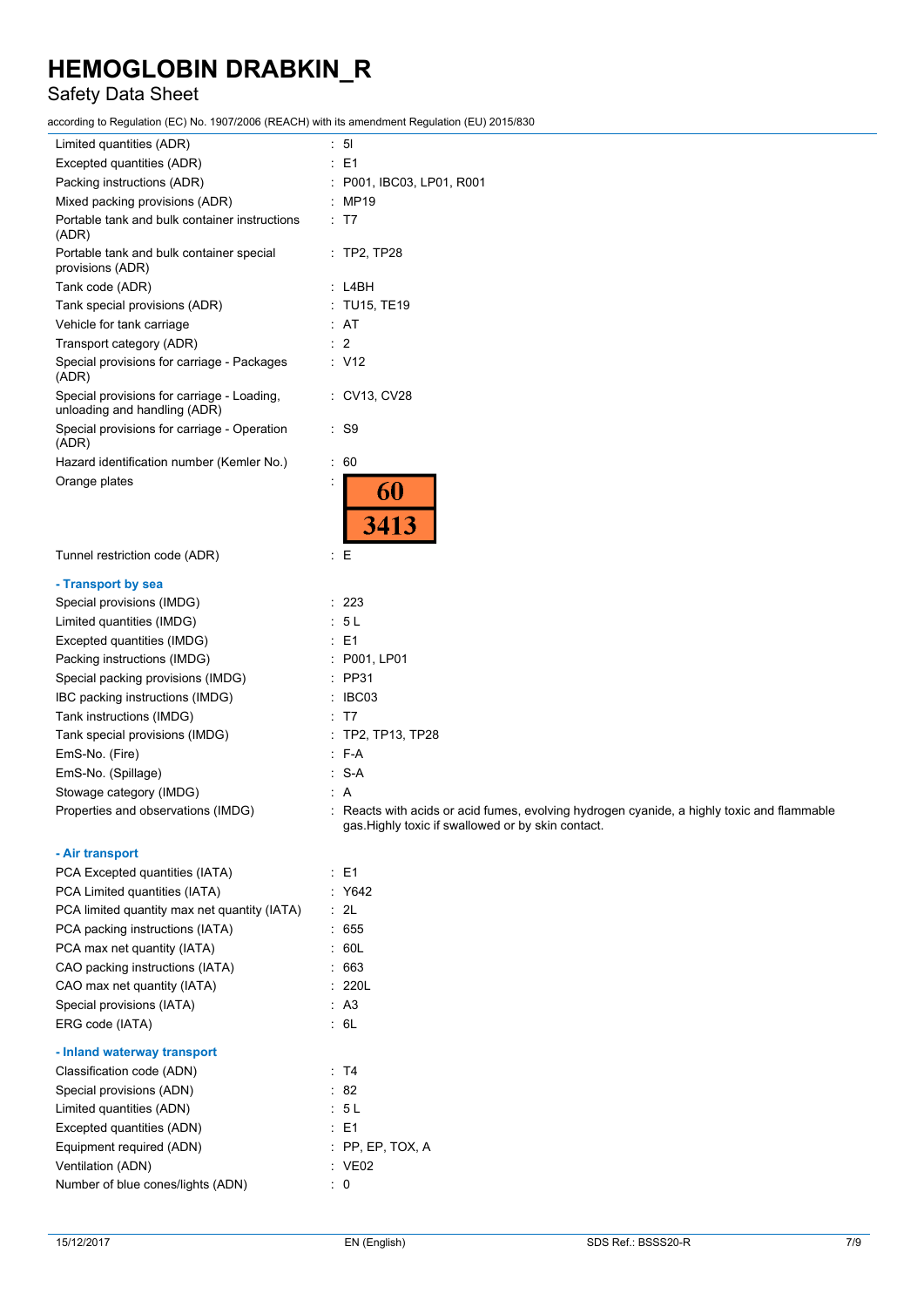### Safety Data Sheet

according to Regulation (EC) No. 1907/2006 (REACH) with its amendment Regulation (EU) 2015/830

| : T4                      |
|---------------------------|
| : 5L                      |
| : E1                      |
| : P001, IBC03, LP01, R001 |
| : MP19                    |
| : T7                      |
| $\therefore$ TP2, TP28    |
| : L4BH                    |
| : TU15                    |
| $\therefore$ 2            |
| : W12                     |
| : CW13, CW28, CW31        |
| CE8                       |
| : 60                      |
|                           |

**14.7. Transport in bulk according to Annex II of Marpol and the IBC Code**

#### Not applicable

### **SECTION 15: Regulatory information**

**15.1. Safety, health and environmental regulations/legislation specific for the substance or mixture**

#### **15.1.1. EU-Regulations**

The following restrictions are applicable according to Annex XVII of the REACH Regulation (EC) No 1907/2006:

| 3. Liquid substances or mixtures which are regarded as dangerous in<br>accordance with Directive 1999/45/EC or are fulfilling the criteria for any<br>of the following hazard classes or categories set out in Annex I to<br>Regulation (EC) No 1272/2008                                                                              | <b>HEMOGLOBIN DRABKIN R</b>              |
|----------------------------------------------------------------------------------------------------------------------------------------------------------------------------------------------------------------------------------------------------------------------------------------------------------------------------------------|------------------------------------------|
| 3(b) Substances or mixtures fulfilling the criteria for any of the following<br>hazard classes or categories set out in Annex I to Regulation (EC) No<br>1272/2008: Hazard classes 3.1 to 3.6, 3.7 adverse effects on sexual<br>function and fertility or on development, 3.8 effects other than narcotic<br>effects, $3.9$ and $3.10$ | HEMOGLOBIN DRABKIN R - Potassium cyanide |
| 3(c) Substances or mixtures fulfilling the criteria for any of the following<br>hazard classes or categories set out in Annex I to Regulation (EC) No<br>1272/2008: Hazard class 4.1                                                                                                                                                   | HEMOGLOBIN DRABKIN R - Potassium cyanide |
| Containe no subotance on the BEACH condidate liet                                                                                                                                                                                                                                                                                      |                                          |

Contains no substance on the REACH candidate list

Contains no REACH Annex XIV substances

#### **15.1.2. National regulations**

No additional information available

### **15.2. Chemical safety assessment**

No chemical safety assessment has been carried out

### **SECTION 16: Other information**

| Abbreviations and acronyms:                                                                                                                                                                                                                                                                                  |                                          |                                     |                    |     |
|--------------------------------------------------------------------------------------------------------------------------------------------------------------------------------------------------------------------------------------------------------------------------------------------------------------|------------------------------------------|-------------------------------------|--------------------|-----|
| LD50                                                                                                                                                                                                                                                                                                         | Median lethal dose                       |                                     |                    |     |
| <b>PBT</b>                                                                                                                                                                                                                                                                                                   | Persistent Bioaccumulative Toxic         |                                     |                    |     |
| vPvB                                                                                                                                                                                                                                                                                                         | Very Persistent and Very Bioaccumulative |                                     |                    |     |
| $\pm$ REGULATION (EC) No 1272/2008 OF THE EUROPEAN PARLIAMENT AND OF THE<br>Data sources<br>COUNCIL of 16 December 2008 on classification, labelling and packaging of substances and<br>mixtures, amending and repealing Directives 67/548/EEC and 1999/45/EC, and amending<br>Regulation (EC) No 1907/2006. |                                          |                                     |                    |     |
| Other information<br>$:$ None.                                                                                                                                                                                                                                                                               |                                          |                                     |                    |     |
|                                                                                                                                                                                                                                                                                                              | Full text of H- and EUH-statements:      |                                     |                    |     |
| Acute Tox. 1 (Dermal)                                                                                                                                                                                                                                                                                        |                                          | Acute toxicity (dermal), Category 1 |                    |     |
| Acute Tox. 1 (Inhalation)                                                                                                                                                                                                                                                                                    |                                          | Acute toxicity (inhal.), Category 1 |                    |     |
| 15/12/2017                                                                                                                                                                                                                                                                                                   |                                          | EN (English)                        | SDS Ref.: BSSS20-R | 8/9 |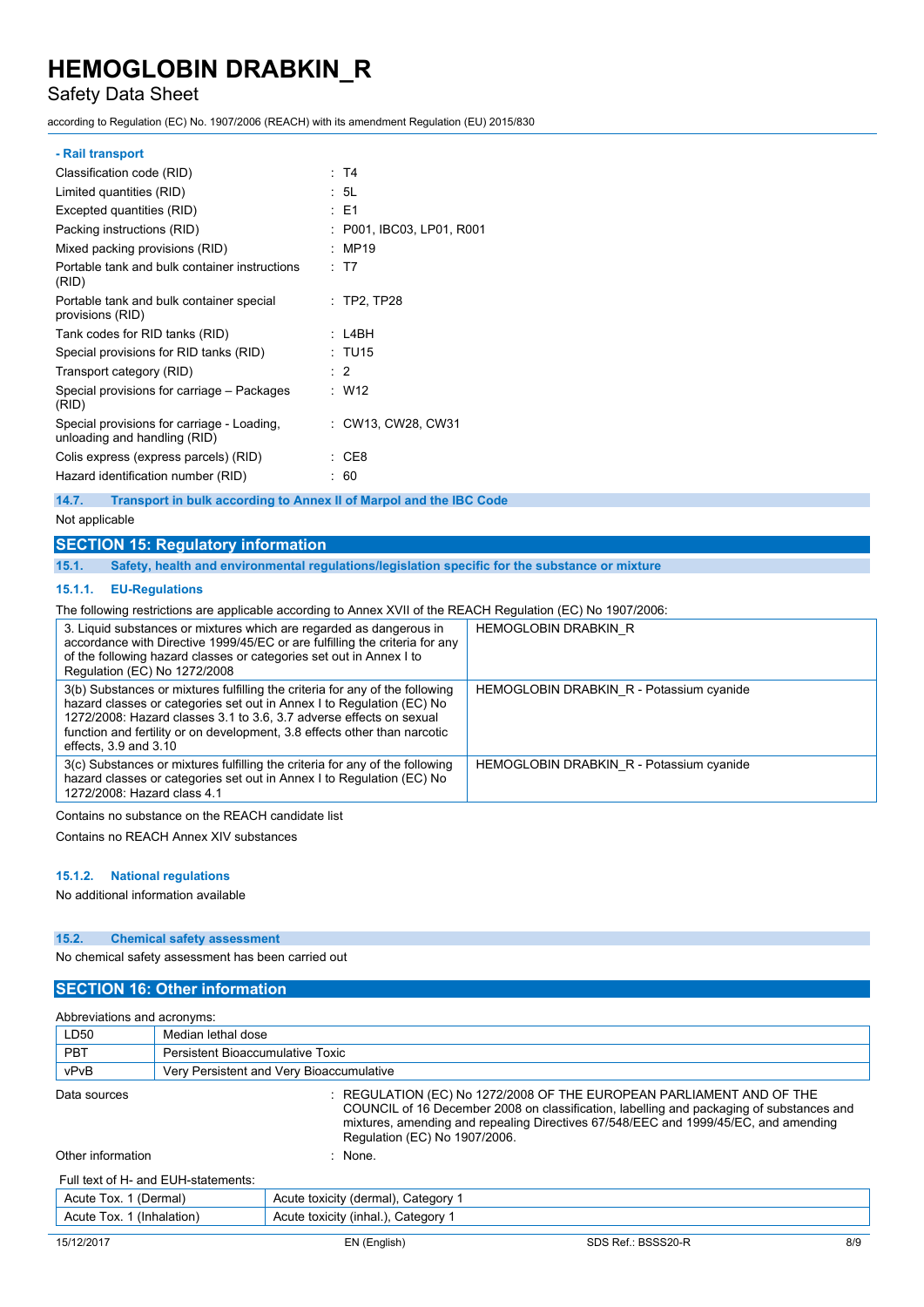## Safety Data Sheet

according to Regulation (EC) No. 1907/2006 (REACH) with its amendment Regulation (EU) 2015/830

| Acute Tox. 1 (Oral) | Acute toxicity (oral), Category 1                                 |
|---------------------|-------------------------------------------------------------------|
| Aquatic Acute 1     | Hazardous to the aquatic environment - Acute Hazard, Category 1   |
| Aquatic Chronic 1   | Hazardous to the aquatic environment - Chronic Hazard, Category 1 |
| H300                | Fatal if swallowed.                                               |
| H301                | Toxic if swallowed.                                               |
| H310                | Fatal in contact with skin.                                       |
| H311                | Toxic in contact with skin.                                       |
| H330                | Fatal if inhaled.                                                 |
| H331                | Toxic if inhaled.                                                 |
| H400                | Very toxic to aquatic life.                                       |
| H410                | Very toxic to aquatic life with long lasting effects.             |
| H412                | Harmful to aquatic life with long lasting effects.                |

Classification and procedure used to derive the classification for mixtures according to Regulation (EC) 1272/2008 [CLP]:

| Acute Tox. 3 (Oral)               | H <sub>301</sub> | Calculation method |
|-----------------------------------|------------------|--------------------|
| Acute Tox. 3 (Dermal)             | H <sub>311</sub> | Calculation method |
| Acute Tox. 3 (Inhalation: vapour) | H331             | Calculation method |
| Aquatic Chronic 3                 | H412             | Calculation method |

#### SDS EU (REACH Annex II)

This information is based on our current knowledge and is intended to describe the product for the purposes of health, safety and environmental requirements only. It should not therefore be<br>construed as guaranteeing any sp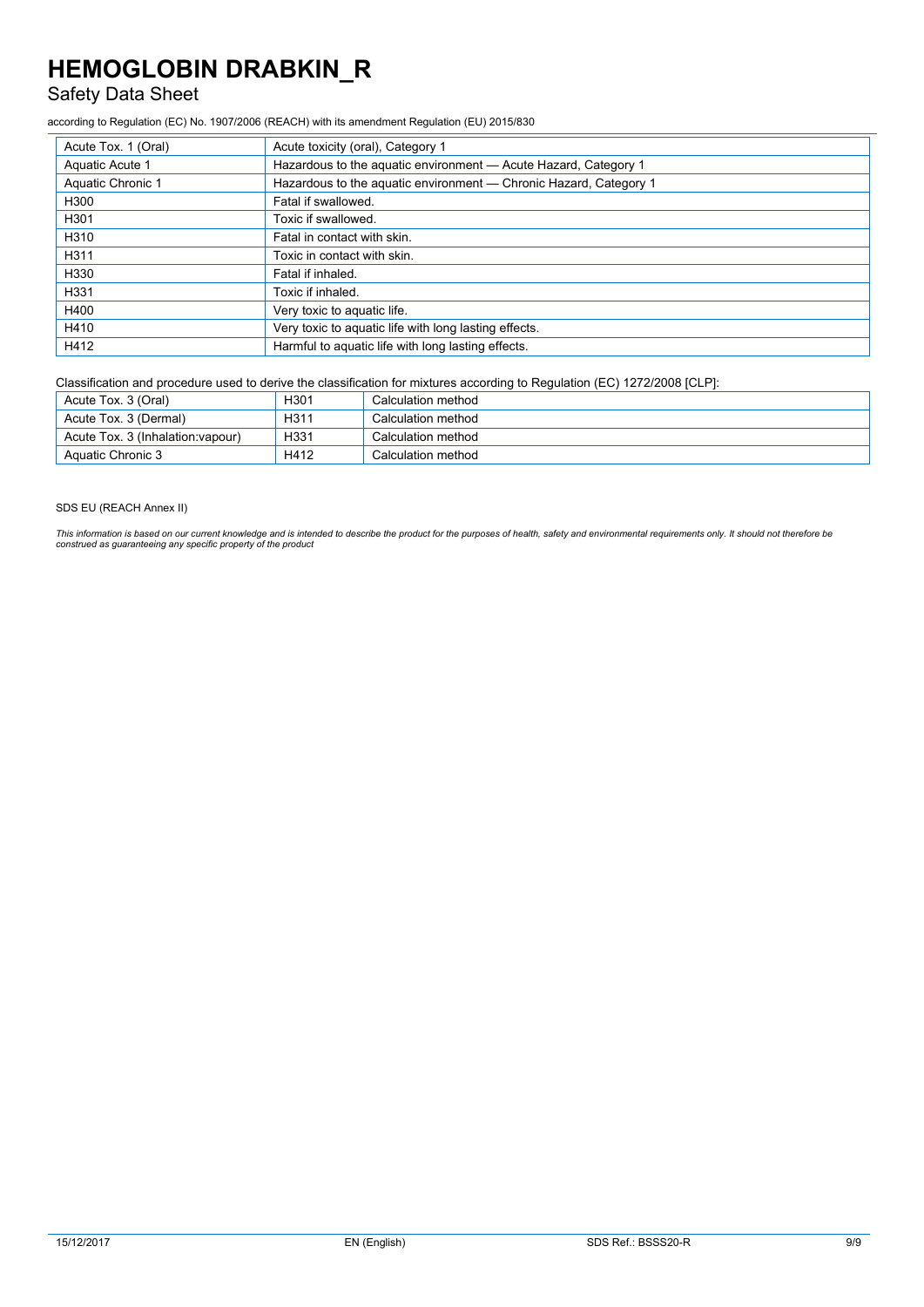

### Safety Data Sheet

according to Regulation (EC) No. 1907/2006 (REACH) with its amendment Regulation (EU) 2015/830 Date of issue: 09/11/2017 Revision date: 09/11/2017 Supersedes: 23/04/2015 Version: 2.0

|                |                                                                                                                                                                                                                                                                                                                                  | SECTION 1: Identification of the substance/mixture and of the company/undertaking                                                                                                                                                                                |
|----------------|----------------------------------------------------------------------------------------------------------------------------------------------------------------------------------------------------------------------------------------------------------------------------------------------------------------------------------|------------------------------------------------------------------------------------------------------------------------------------------------------------------------------------------------------------------------------------------------------------------|
| 1.1.           | <b>Product identifier</b>                                                                                                                                                                                                                                                                                                        |                                                                                                                                                                                                                                                                  |
| Product form   |                                                                                                                                                                                                                                                                                                                                  | : Mixture                                                                                                                                                                                                                                                        |
| Trade name     |                                                                                                                                                                                                                                                                                                                                  | : HEMOGLOBIN DRABKIN _CAL                                                                                                                                                                                                                                        |
| Product group  |                                                                                                                                                                                                                                                                                                                                  | : This SDS applies for any reference of this product.                                                                                                                                                                                                            |
| 1.2.           |                                                                                                                                                                                                                                                                                                                                  | Relevant identified uses of the substance or mixture and uses advised against                                                                                                                                                                                    |
|                |                                                                                                                                                                                                                                                                                                                                  |                                                                                                                                                                                                                                                                  |
| 1.2.1.         | <b>Relevant identified uses</b>                                                                                                                                                                                                                                                                                                  |                                                                                                                                                                                                                                                                  |
|                | Industrial/Professional use spec                                                                                                                                                                                                                                                                                                 | : In vitro diagnostics use                                                                                                                                                                                                                                       |
| 1.2.2.         | <b>Uses advised against</b>                                                                                                                                                                                                                                                                                                      |                                                                                                                                                                                                                                                                  |
|                | No additional information available                                                                                                                                                                                                                                                                                              |                                                                                                                                                                                                                                                                  |
| 1.3.           | Details of the supplier of the safety data sheet                                                                                                                                                                                                                                                                                 |                                                                                                                                                                                                                                                                  |
|                | SPINREACT, S.A.U.<br>Ctra. Santa Coloma, 7<br>E-17176 Sant Esteve de Bas (GIRONA) - SPAIN<br>T +34 972 690 800 - F +34 972 690 099<br>spinreact@spinreact.com - www.spinreact.com                                                                                                                                                |                                                                                                                                                                                                                                                                  |
| 1.4.           | <b>Emergency telephone number</b>                                                                                                                                                                                                                                                                                                |                                                                                                                                                                                                                                                                  |
|                | Emergency number                                                                                                                                                                                                                                                                                                                 | $: +34972690800$                                                                                                                                                                                                                                                 |
|                | <b>SECTION 2: Hazards identification</b>                                                                                                                                                                                                                                                                                         |                                                                                                                                                                                                                                                                  |
| 2.1.           | <b>Classification of the substance or mixture</b>                                                                                                                                                                                                                                                                                |                                                                                                                                                                                                                                                                  |
| 2.2.           | Classification according to Regulation (EC) No. 1272/2008 [CLP]<br>Hazardous to the aquatic environment -<br>H412<br>Chronic Hazard, Category 3<br>Full text of H statements : see section 16<br>Adverse physicochemical, human health and environmental effects<br>No additional information available<br><b>Label elements</b> |                                                                                                                                                                                                                                                                  |
|                | Labelling according to Regulation (EC) No. 1272/2008 [CLP]                                                                                                                                                                                                                                                                       |                                                                                                                                                                                                                                                                  |
|                | Signal word (CLP)                                                                                                                                                                                                                                                                                                                |                                                                                                                                                                                                                                                                  |
|                | Hazard statements (CLP)                                                                                                                                                                                                                                                                                                          | : H412 - Harmful to aquatic life with long lasting effects.                                                                                                                                                                                                      |
|                | Precautionary statements (CLP)                                                                                                                                                                                                                                                                                                   | : P273 - Avoid release to the environment.<br>P501 - Dispose of contents in an appropriate container observing applicable local regulations                                                                                                                      |
| 2.3.           | <b>Other hazards</b>                                                                                                                                                                                                                                                                                                             |                                                                                                                                                                                                                                                                  |
| classification | Other hazards not contributing to the                                                                                                                                                                                                                                                                                            | Contains material from animal origin. No known test method can guarantee that products<br>derived from human or animal sources will not transmit infectious agents. It is recommended<br>that this product and assay material be handled as potential biohazard. |
|                | This substance/mixture does not meet the PBT criteria of REACH regulation, annex XIII                                                                                                                                                                                                                                            |                                                                                                                                                                                                                                                                  |
|                | This substance/mixture does not meet the vPvB criteria of REACH regulation, annex XIII                                                                                                                                                                                                                                           |                                                                                                                                                                                                                                                                  |
|                | <b>SECTION 3: Composition/information on ingredients</b>                                                                                                                                                                                                                                                                         |                                                                                                                                                                                                                                                                  |
| 3.1.           | <b>Substances</b>                                                                                                                                                                                                                                                                                                                |                                                                                                                                                                                                                                                                  |
| Not applicable |                                                                                                                                                                                                                                                                                                                                  |                                                                                                                                                                                                                                                                  |
| 3.2.           | <b>Mixtures</b>                                                                                                                                                                                                                                                                                                                  |                                                                                                                                                                                                                                                                  |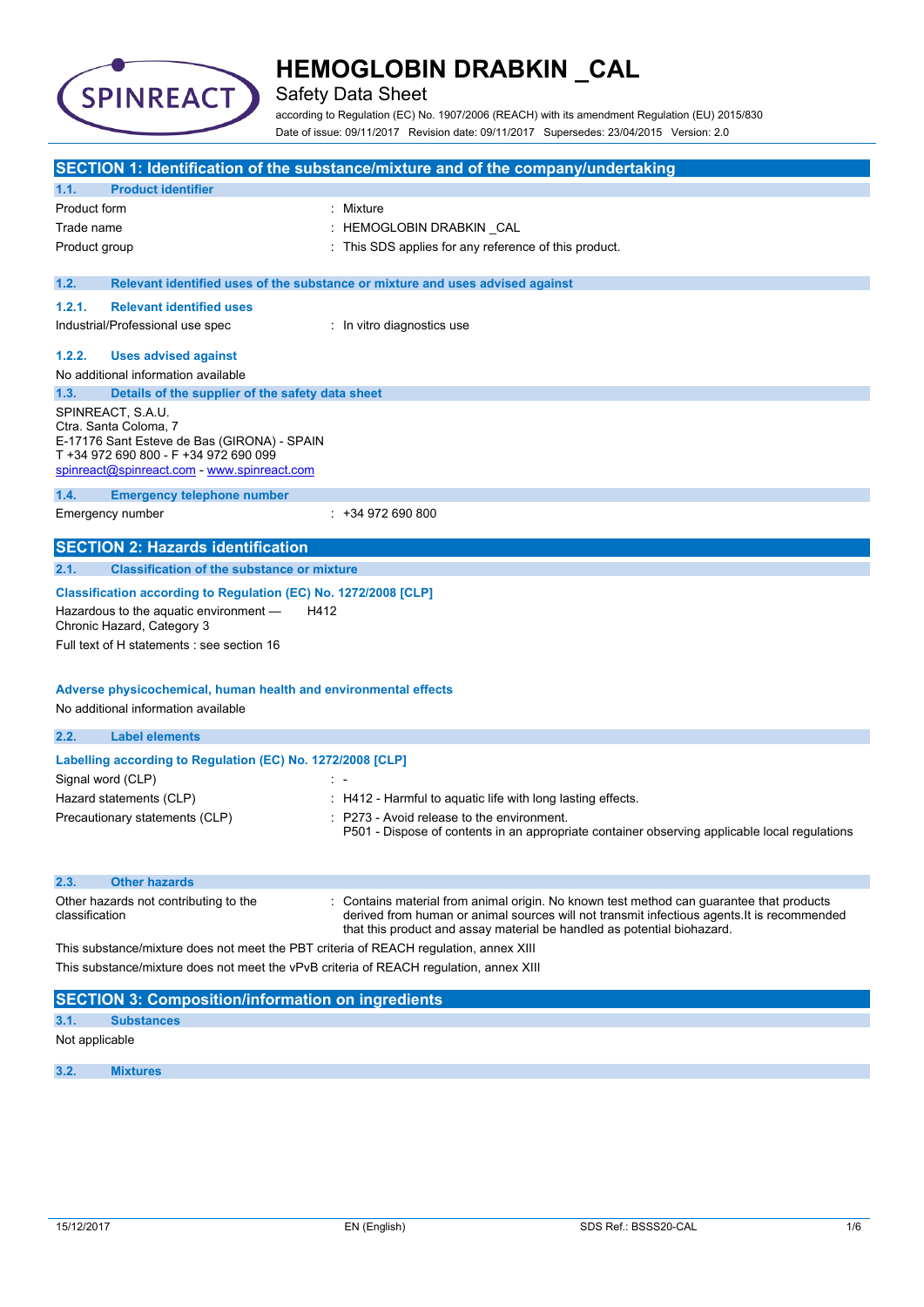Safety Data Sheet

according to Regulation (EC) No. 1907/2006 (REACH) with its amendment Regulation (EU) 2015/830

| <b>Name</b>                                                                                                                                                                                                                                                                                                                                                                                            | <b>Product identifier</b> | $\frac{9}{6}$ | <b>Classification according to</b><br><b>Regulation (EC) No.</b><br>1272/2008 [CLP] |
|--------------------------------------------------------------------------------------------------------------------------------------------------------------------------------------------------------------------------------------------------------------------------------------------------------------------------------------------------------------------------------------------------------|---------------------------|---------------|-------------------------------------------------------------------------------------|
| Octhylphenol ethoxylate (Triton X-100)<br>substance listed as REACH Candidate (4-(1,1,3,3-<br>tetramethylbutyl)phenol, ethoxylated [covering well-defined substances<br>and UVCB substances, polymers and homologues])<br>substance listed in REACH Annex XIV (4-(1,1,3,3-Tetramethylbutyl)<br>phenol, ethoxylated (covering well-defined substances and UVCB<br>substances, polymers and homologues)) | (CAS-No.) 9002-93-1       | $1 - 3$       | Acute Tox. 4 (Oral), H302<br>Eye Irrit. 2, H319<br>Aquatic Chronic 2, H411          |

Full text of H-statements: see section 16

| <b>SECTION 4: First aid measures</b>                                                                                                      |                                                       |                                                                                                                                                                          |     |
|-------------------------------------------------------------------------------------------------------------------------------------------|-------------------------------------------------------|--------------------------------------------------------------------------------------------------------------------------------------------------------------------------|-----|
| <b>Description of first aid measures</b><br>4.1.                                                                                          |                                                       |                                                                                                                                                                          |     |
| First-aid measures general                                                                                                                | advice (show the label where possible).               | : Never give anything by mouth to an unconscious person. If you feel unwell, seek medical                                                                                |     |
| First-aid measures after inhalation                                                                                                       | Assure fresh air breathing. Allow the victim to rest. |                                                                                                                                                                          |     |
| First-aid measures after skin contact                                                                                                     | by warm water rinse.                                  | Remove affected clothing and wash all exposed skin area with mild soap and water, followed                                                                               |     |
| First-aid measures after eye contact                                                                                                      | persists.                                             | Rinse immediately with plenty of water. Obtain medical attention if pain, blinking or redness                                                                            |     |
| First-aid measures after ingestion                                                                                                        |                                                       | : Rinse mouth. Do NOT induce vomiting. Obtain emergency medical attention.                                                                                               |     |
| 4.2.<br>Most important symptoms and effects, both acute and delayed                                                                       |                                                       |                                                                                                                                                                          |     |
| Symptoms/effects                                                                                                                          |                                                       | : Not expected to present a significant hazard under anticipated conditions of normal use.                                                                               |     |
| 4.3.<br>Indication of any immediate medical attention and special treatment needed                                                        |                                                       |                                                                                                                                                                          |     |
| Treat symptomatically.                                                                                                                    |                                                       |                                                                                                                                                                          |     |
| <b>SECTION 5: Firefighting measures</b>                                                                                                   |                                                       |                                                                                                                                                                          |     |
| 5.1.<br><b>Extinguishing media</b>                                                                                                        |                                                       |                                                                                                                                                                          |     |
| Suitable extinguishing media                                                                                                              | : Foam. Dry powder. Carbon dioxide. Water spray.      |                                                                                                                                                                          |     |
| Unsuitable extinguishing media                                                                                                            | : Do not use a heavy water stream.                    |                                                                                                                                                                          |     |
| 5.2.<br>Special hazards arising from the substance or mixture                                                                             |                                                       |                                                                                                                                                                          |     |
| Fire hazard                                                                                                                               | $:$ Not flammable.                                    |                                                                                                                                                                          |     |
| Hazardous decomposition products in case of<br>fire                                                                                       |                                                       | : Thermal decomposition generates : Carbon monoxide. Carbon dioxide.                                                                                                     |     |
|                                                                                                                                           |                                                       |                                                                                                                                                                          |     |
| 5.3.<br><b>Advice for firefighters</b>                                                                                                    |                                                       |                                                                                                                                                                          |     |
| Firefighting instructions                                                                                                                 |                                                       | : Use water spray or fog for cooling exposed containers. Exercise caution when fighting any<br>chemical fire. Prevent fire fighting water from entering the environment. |     |
| Protection during firefighting                                                                                                            |                                                       | : Do not enter fire area without proper protective equipment, including respiratory protection.                                                                          |     |
| <b>SECTION 6: Accidental release measures</b>                                                                                             |                                                       |                                                                                                                                                                          |     |
| Personal precautions, protective equipment and emergency procedures<br>6.1.                                                               |                                                       |                                                                                                                                                                          |     |
| 6.1.1.<br>For non-emergency personnel                                                                                                     |                                                       |                                                                                                                                                                          |     |
| Emergency procedures                                                                                                                      | : Evacuate unnecessary personnel.                     |                                                                                                                                                                          |     |
| 6.1.2.<br>For emergency responders                                                                                                        |                                                       |                                                                                                                                                                          |     |
| Protective equipment                                                                                                                      | Equip cleanup crew with proper protection.            |                                                                                                                                                                          |     |
| Emergency procedures                                                                                                                      | Ventilate area.                                       |                                                                                                                                                                          |     |
| 6.2.<br><b>Environmental precautions</b>                                                                                                  |                                                       |                                                                                                                                                                          |     |
| Prevent entry to sewers and public waters. Notify authorities if liquid enters sewers or public waters. Avoid release to the environment. |                                                       |                                                                                                                                                                          |     |
| 6.3.<br>Methods and material for containment and cleaning up                                                                              |                                                       |                                                                                                                                                                          |     |
| Methods for cleaning up                                                                                                                   |                                                       | Soak up spills with inert solids, such as clay or diatomaceous earth as soon as possible. Collect                                                                        |     |
|                                                                                                                                           | and dispose according to local legislation.           | spillage. Store away from other materials. Collect all waste in suitable and labelled containers                                                                         |     |
| <b>Reference to other sections</b><br>6.4.                                                                                                |                                                       |                                                                                                                                                                          |     |
| See Heading 8. Exposure controls and personal protection.                                                                                 |                                                       |                                                                                                                                                                          |     |
| <b>SECTION 7: Handling and storage</b>                                                                                                    |                                                       |                                                                                                                                                                          |     |
| <b>Precautions for safe handling</b><br>7.1.                                                                                              |                                                       |                                                                                                                                                                          |     |
| Precautions for safe handling                                                                                                             | formation of vapour.                                  | : Avoid contact with skin, eyes and clothing. Provide good ventilation in process area to prevent                                                                        |     |
| 15/12/2017                                                                                                                                | EN (English)                                          | SDS Ref.: BSSS20-CAL                                                                                                                                                     | 2/6 |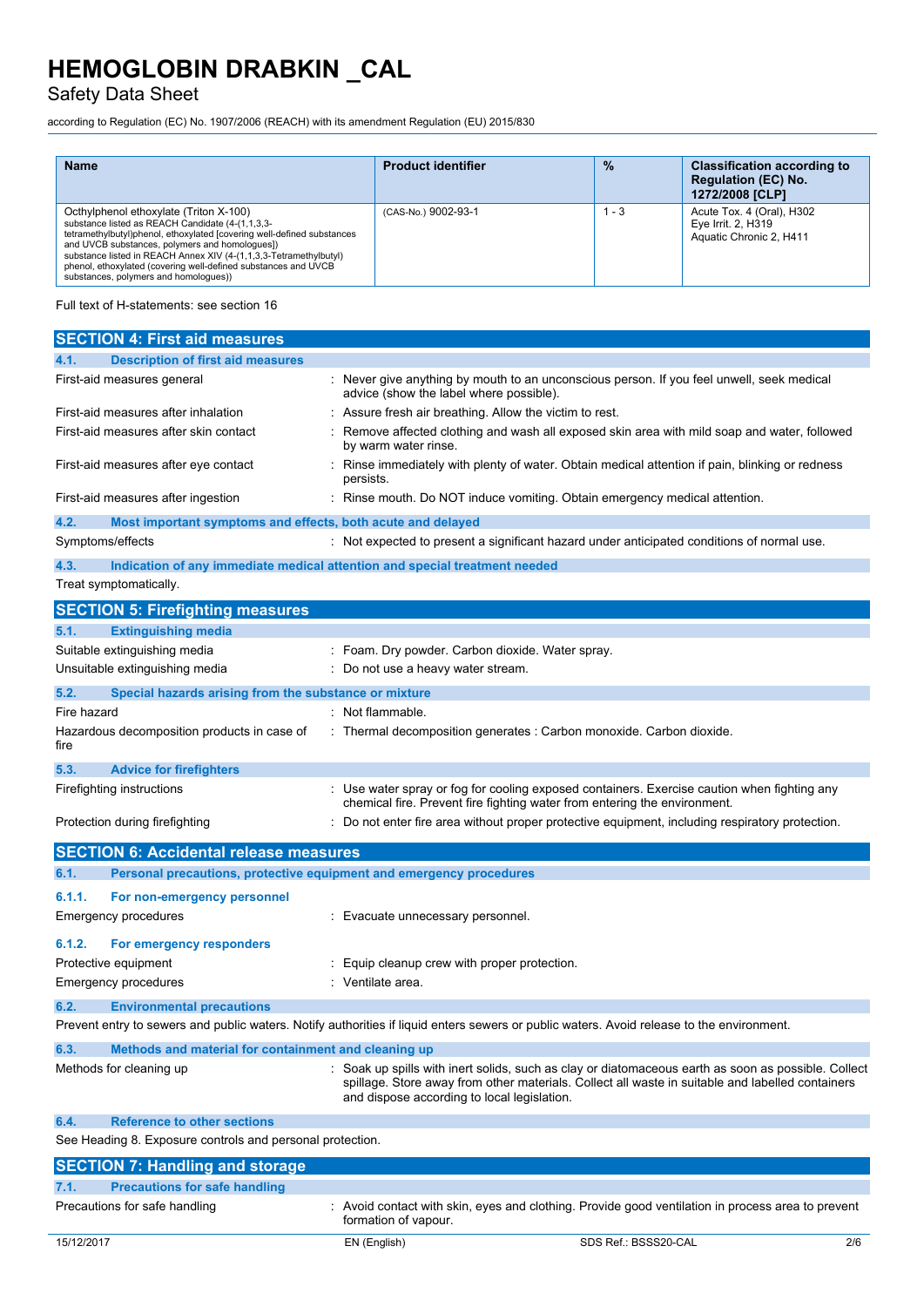Safety Data Sheet

according to Regulation (EC) No. 1907/2006 (REACH) with its amendment Regulation (EU) 2015/830

| Hygiene measures                                                     | : Wash hands and other exposed areas with mild soap and water before eating, drinking or<br>smoking and when leaving work.                 |  |  |
|----------------------------------------------------------------------|--------------------------------------------------------------------------------------------------------------------------------------------|--|--|
| 7.2.<br>Conditions for safe storage, including any incompatibilities |                                                                                                                                            |  |  |
| Storage conditions                                                   | : Keep only in the original container in a cool, well ventilated place away from : Heat sources.<br>Keep container closed when not in use. |  |  |
| Incompatible products                                                | : Strong bases. Strong acids.                                                                                                              |  |  |
| Incompatible materials                                               | : Sources of ignition. Direct sunlight.                                                                                                    |  |  |
| 7.3.<br><b>Specific end use(s)</b>                                   |                                                                                                                                            |  |  |
| No additional information available                                  |                                                                                                                                            |  |  |

#### **SECTION 8: Exposure controls/personal protection**

#### **8.1. Control parameters**

No additional information available

#### **8.2. Exposure controls**

#### **Personal protective equipment:**

Avoid all unnecessary exposure.

#### **Hand protection:**

Chemically resistant protective gloves

#### **Eye protection:**

Chemical goggles or safety glasses

#### **Respiratory protection:**

Where exposure through inhalation may occur from use, respiratory protection equipment is recommended

#### **Other information:**

Do not eat, drink or smoke during use.

| <b>SECTION 9: Physical and chemical properties</b>            |                   |
|---------------------------------------------------------------|-------------------|
| 9.1.<br>Information on basic physical and chemical properties |                   |
| Physical state                                                | : Liquid          |
| Colour                                                        | $:$ Red.          |
| Odour                                                         | characteristic.   |
| Odour threshold                                               | No data available |
| рH                                                            | No data available |
| Relative evaporation rate (butylacetate=1)                    | No data available |
| Melting point                                                 | No data available |
| Freezing point                                                | No data available |
| Boiling point                                                 | No data available |
| Flash point                                                   | No data available |
| Auto-ignition temperature                                     | No data available |
| Decomposition temperature                                     | No data available |
| Flammability (solid, gas)                                     | Non flammable.    |
| Vapour pressure                                               | No data available |
| Relative vapour density at 20 °C                              | No data available |
| Relative density                                              | No data available |
| Solubility                                                    | No data available |
| Log Pow                                                       | No data available |
| Viscosity, kinematic                                          | No data available |
| Viscosity, dynamic                                            | No data available |
| <b>Explosive properties</b>                                   | No data available |
| Oxidising properties                                          | No data available |
| <b>Explosive limits</b>                                       | No data available |
| 9.2.<br><b>Other information</b>                              |                   |

No additional information available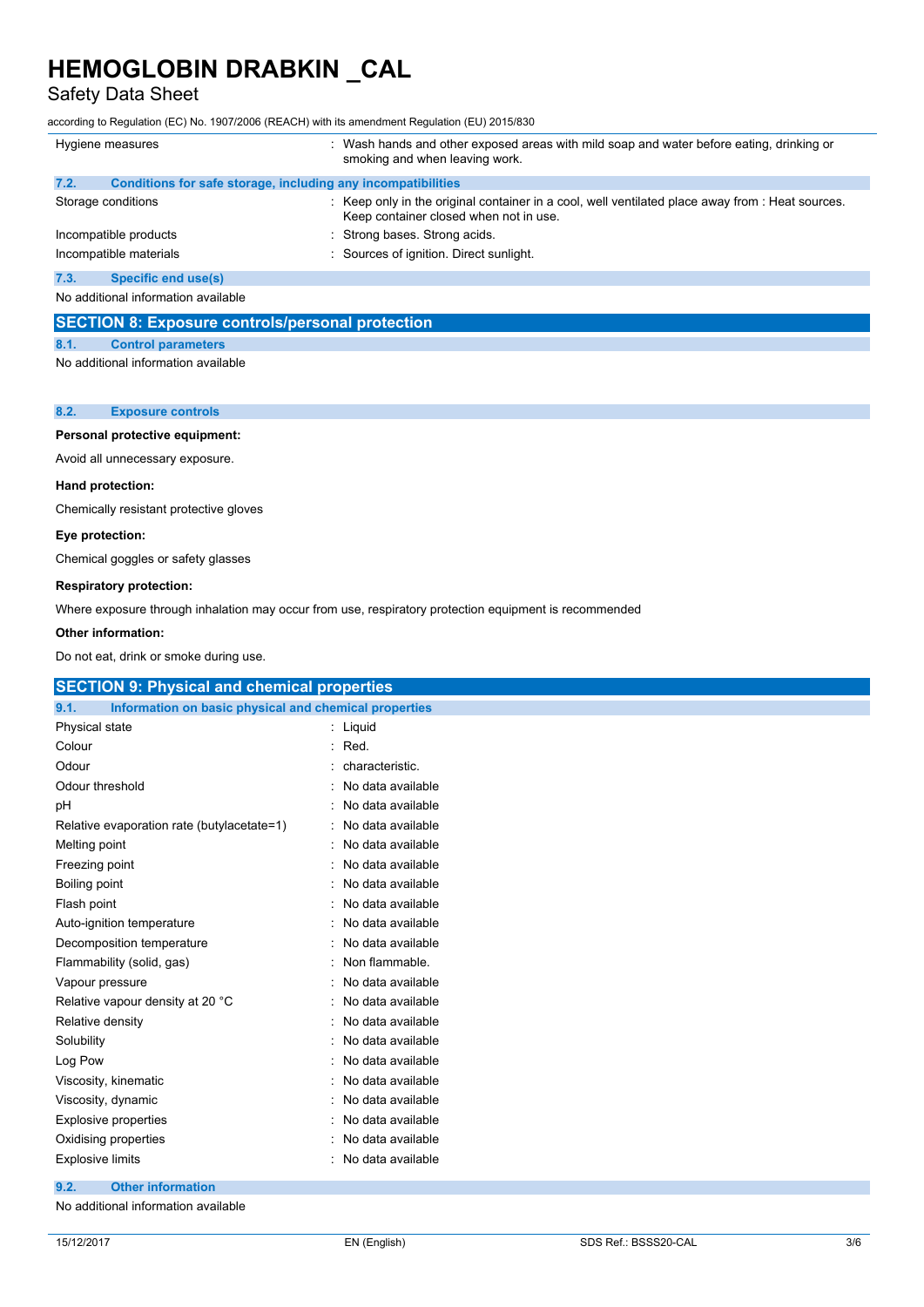Serious eye damage/irritation : Not classified Respiratory or skin sensitisation : Not classified Germ cell mutagenicity **in the case of the classified** in Not classified Carcinogenicity **Carcinogenicity** : Not classified Reproductive toxicity **in the COV** Reproductive toxicity **in the COV** Reproductive toxicity

STOT-single exposure : Not classified STOT-repeated exposure in the state of the STOT-repeated exposure

### Safety Data Sheet

according to Regulation (EC) No. 1907/2006 (REACH) with its amendment Regulation (EU) 2015/830

|                  | <b>SECTION 10: Stability and reactivity</b>                               |
|------------------|---------------------------------------------------------------------------|
| 10.1.            | <b>Reactivity</b>                                                         |
| Not established. |                                                                           |
| 10.2.            | <b>Chemical stability</b>                                                 |
|                  | Stable under recommended handling and storage conditions (see section 7). |
| 10.3.            | <b>Possibility of hazardous reactions</b>                                 |
| Not established. |                                                                           |
| 10.4.            | <b>Conditions to avoid</b>                                                |
|                  | Direct sunlight. Extremely high or low temperatures.                      |
| 10.5.            | <b>Incompatible materials</b>                                             |
|                  | Strong acids. Strong bases. Oxidizing agent.                              |
| 10.6.            | <b>Hazardous decomposition products</b>                                   |
|                  | No hazardous decomposition products known.                                |

| <b>SECTION 11: Toxicological information</b>       |                  |  |
|----------------------------------------------------|------------------|--|
| Information on toxicological effects<br>11.1.      |                  |  |
| Acute toxicity (oral)                              | : Not classified |  |
| Acute toxicity (dermal)                            | : Not classified |  |
| Acute toxicity (inhalation)                        | : Not classified |  |
| Octhylphenol ethoxylate (Triton X-100) (9002-93-1) |                  |  |
| LD50 oral rat                                      | 1800 mg/kg       |  |
| LD50 dermal rabbit                                 | 8000 mg/kg       |  |
| Skin corrosion/irritation                          | : Not classified |  |

| Aspiration hazard                                  | : Not classified                                     |  |  |
|----------------------------------------------------|------------------------------------------------------|--|--|
| <b>SECTION 12: Ecological information</b>          |                                                      |  |  |
|                                                    |                                                      |  |  |
| 12.1.<br><b>Toxicity</b>                           |                                                      |  |  |
| Ecology - general                                  | : Avoid release to the environment.                  |  |  |
| Ecology - water                                    | : Harmful to aguatic life with long lasting effects. |  |  |
| Acute aguatic toxicity                             | : Not classified                                     |  |  |
| Chronic aquatic toxicity                           | : Harmful to aguatic life with long lasting effects. |  |  |
| Octhylphenol ethoxylate (Triton X-100) (9002-93-1) |                                                      |  |  |
| $C$ <sub>50</sub> fich 1                           | $8.0 \text{ mol}$                                    |  |  |

| LUJU IISH I                                         | $0.9$ High                                               |
|-----------------------------------------------------|----------------------------------------------------------|
| EC50 Daphnia 1                                      | 26 mg/l                                                  |
|                                                     |                                                          |
| 12.2.<br><b>Persistence and degradability</b>       |                                                          |
| HEMOGLOBIN DRABKIN CAL                              |                                                          |
| Persistence and degradability                       | May cause long-term adverse effects in the environment.  |
| Octhylphenol ethoxylate (Triton X-100) (9002-93-1)  |                                                          |
| Biochemical oxygen demand (BOD)                     | 36% 28d - Not readily biodegradable (Closed Bottle test) |
| 12.3.<br><b>Bioaccumulative potential</b>           |                                                          |
| HEMOGLOBIN DRABKIN CAL                              |                                                          |
| Bioaccumulative potential                           | Not established.                                         |
|                                                     |                                                          |
| 12.4.<br><b>Mobility in soil</b>                    |                                                          |
| h le ce e delitie comunication de construit e le le |                                                          |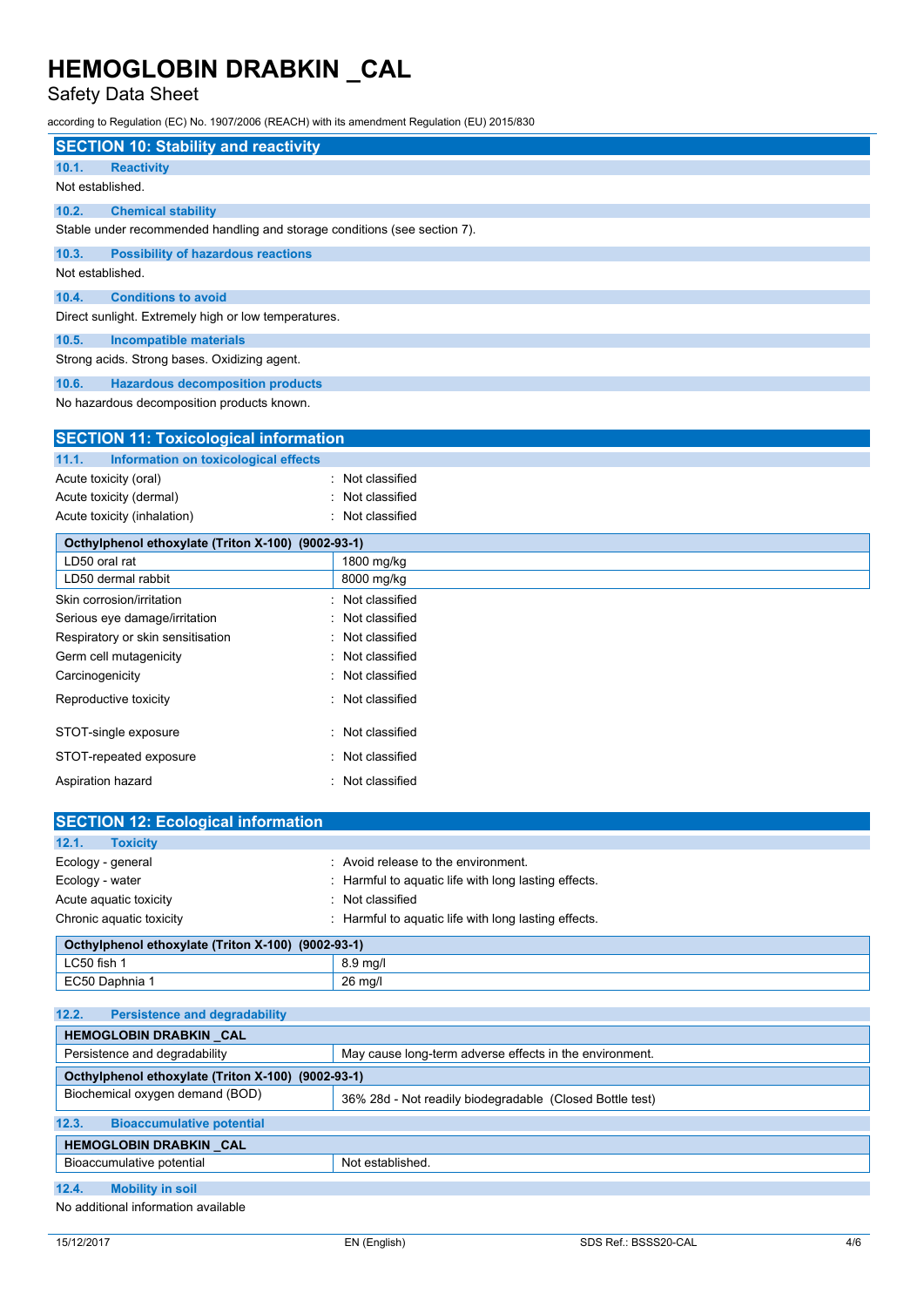### Safety Data Sheet

according to Regulation (EC) No. 1907/2006 (REACH) with its amendment Regulation (EU) 2015/830

| 12.5.<br><b>Results of PBT and vPvB assessment</b>                                     |                                                                                                                                                                                 |  |  |  |
|----------------------------------------------------------------------------------------|---------------------------------------------------------------------------------------------------------------------------------------------------------------------------------|--|--|--|
| <b>HEMOGLOBIN DRABKIN CAL</b>                                                          |                                                                                                                                                                                 |  |  |  |
| This substance/mixture does not meet the PBT criteria of REACH regulation, annex XIII  |                                                                                                                                                                                 |  |  |  |
| This substance/mixture does not meet the vPvB criteria of REACH regulation, annex XIII |                                                                                                                                                                                 |  |  |  |
| Component                                                                              |                                                                                                                                                                                 |  |  |  |
| Octhylphenol ethoxylate (Triton X-100) (9002-<br>$93-1)$                               | This substance/mixture does not meet the PBT criteria of REACH regulation, annex XIII<br>This substance/mixture does not meet the vPvB criteria of REACH regulation, annex XIII |  |  |  |

**12.6. Other adverse effects**

No additional information available

#### **SECTION 13: Disposal considerations**

#### **13.1. Waste treatment methods**

Product/Packaging disposal recommendations : Dispose in a safe manner in accordance with local/national regulations. Dispose of contents in an appropriate container observing applicable local regulations.

#### Ecology - waste materials **Ecology** - waste materials **interval** : Avoid release to the environment.

### **SECTION 14: Transport information**

| In accordance with ADR / RID / IMDG / IATA / ADN |                |                |                |                |
|--------------------------------------------------|----------------|----------------|----------------|----------------|
| <b>ADR</b>                                       | <b>IMDG</b>    | <b>IATA</b>    | <b>ADN</b>     | <b>RID</b>     |
| <b>UN number</b><br>14.1.                        |                |                |                |                |
| Not applicable                                   | Not applicable | Not applicable | Not applicable | Not applicable |
| 14.2.<br>UN proper shipping name                 |                |                |                |                |
| Not applicable                                   | Not applicable | Not applicable | Not applicable | Not applicable |
| <b>Transport hazard class(es)</b><br>14.3.       |                |                |                |                |
| Not applicable                                   | Not applicable | Not applicable | Not applicable | Not applicable |
| <b>Packing group</b><br>14.4.                    |                |                |                |                |
| Not applicable                                   | Not applicable | Not applicable | Not applicable | Not applicable |
| <b>Environmental hazards</b><br>14.5.            |                |                |                |                |
| Not applicable                                   | Not applicable | Not applicable | Not applicable | Not applicable |
| No supplementary information available           |                |                |                |                |

#### **14.6. Special precautions for user**

#### **- Overland transport**

Not applicable

#### **- Transport by sea**

Not applicable

#### **- Air transport**

Not applicable

#### **- Inland waterway transport**

Not applicable

### **- Rail transport**

Not applicable

**14.7. Transport in bulk according to Annex II of Marpol and the IBC Code**

#### Not applicable

### **SECTION 15: Regulatory information**

**15.1. Safety, health and environmental regulations/legislation specific for the substance or mixture**

#### **15.1.1. EU-Regulations**

The following restrictions are applicable according to Annex XVII of the REACH Regulation (EC) No 1907/2006:

| 3. Liquid substances or mixtures which are regarded as dangerous in<br>accordance with Directive 1999/45/EC or are fulfilling the criteria for any<br>of the following hazard classes or categories set out in Annex I to<br>Regulation (EC) No 1272/2008                                                                              | Octhylphenol ethoxylate (Triton X-100) |
|----------------------------------------------------------------------------------------------------------------------------------------------------------------------------------------------------------------------------------------------------------------------------------------------------------------------------------------|----------------------------------------|
| 3(b) Substances or mixtures fulfilling the criteria for any of the following<br>hazard classes or categories set out in Annex I to Regulation (EC) No<br>1272/2008: Hazard classes 3.1 to 3.6, 3.7 adverse effects on sexual<br>function and fertility or on development, 3.8 effects other than narcotic<br>effects, $3.9$ and $3.10$ | Octhylphenol ethoxylate (Triton X-100) |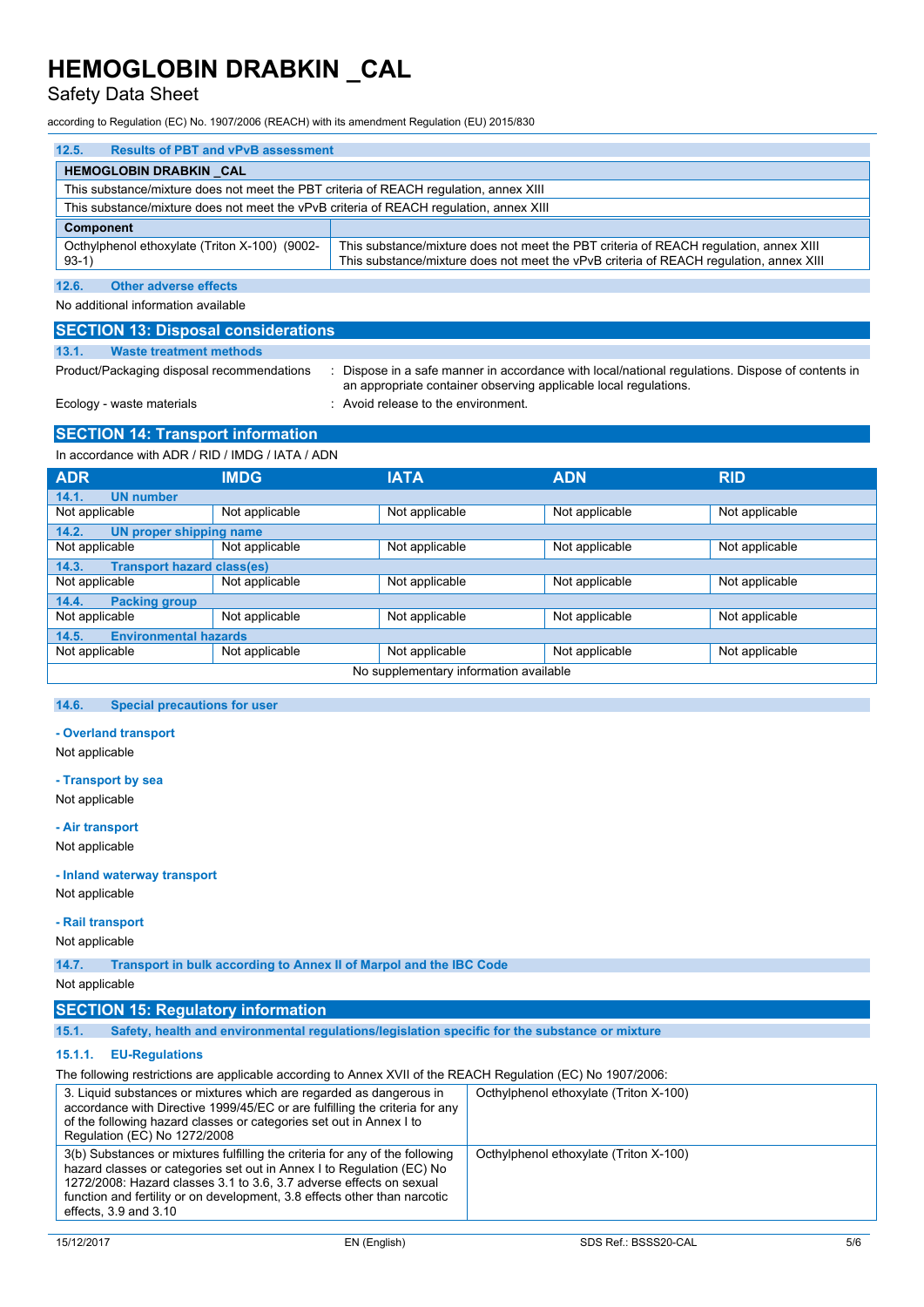### Safety Data Sheet

according to Regulation (EC) No. 1907/2006 (REACH) with its amendment Regulation (EU) 2015/830

| 3(c) Substances or mixtures fulfilling the criteria for any of the following<br>hazard classes or categories set out in Annex I to Regulation (EC) No<br>1272/2008: Hazard class 4.1 | Octhylphenol ethoxylate (Triton X-100) |
|--------------------------------------------------------------------------------------------------------------------------------------------------------------------------------------|----------------------------------------|
| $\sim$ $\sim$ $\sim$                                                                                                                                                                 |                                        |

Contains a substance on the REACH candidate list in concentration ≥ 0.1% or with a lower specific limit: Octhylphenol ethoxylate (Triton X-100) (CAS 9002-93-1)

Contains REACH Annex XIV substances:

| Substance name                                                | Authorisation number | Sunset date | REACH authorisation exemptions |
|---------------------------------------------------------------|----------------------|-------------|--------------------------------|
| Octhylphenol ethoxylate (Triton X-<br>(CAS 9002-93-1)<br>100) |                      | 04/01/2021  |                                |

#### **15.1.2. National regulations**

No additional information available

|  | 15.2. |  |  | <b>Chemical safety assessment</b> |
|--|-------|--|--|-----------------------------------|
|--|-------|--|--|-----------------------------------|

#### No chemical safety assessment has been carried out

#### **SECTION 16: Other information**

Indication of changes: Hazards identification.

| Hazarus luthulluation.<br><b>Section</b> | Changed item<br>Change<br><b>Comments</b> |                                          |  |                                                                                                                                                                |
|------------------------------------------|-------------------------------------------|------------------------------------------|--|----------------------------------------------------------------------------------------------------------------------------------------------------------------|
|                                          |                                           |                                          |  |                                                                                                                                                                |
| 2.3                                      | Additional information<br>Added           |                                          |  | Origin of certain components.                                                                                                                                  |
| Abbreviations and acronyms:              |                                           |                                          |  |                                                                                                                                                                |
| <b>EC50</b>                              |                                           | Median effective concentration           |  |                                                                                                                                                                |
| <b>LC50</b>                              | Median lethal concentration               |                                          |  |                                                                                                                                                                |
| LD50                                     |                                           | Median lethal dose                       |  |                                                                                                                                                                |
| vPvB                                     |                                           | Very Persistent and Very Bioaccumulative |  |                                                                                                                                                                |
| <b>PBT</b>                               | Persistent Bioaccumulative Toxic          |                                          |  |                                                                                                                                                                |
| Data sources                             |                                           |                                          |  | REGULATION (EC) No 1272/2008 OF THE EUROPEAN PARLIAMENT AND OF THE<br>COUNCIL of 16 December 2008 on classification, labelling and packaging of substances and |

mixtures, amending and repealing Directives 67/548/EEC and 1999/45/EC, and amending Regulation (EC) No 1907/2006.

Other information in the set of the set of the set of the set of the set of the set of the set of the set of the set of the set of the set of the set of the set of the set of the set of the set of the set of the set of the

| Full text of H- and EUH-statements: |                                                                   |
|-------------------------------------|-------------------------------------------------------------------|
| Acute Tox. 4 (Oral)                 | Acute toxicity (oral), Category 4                                 |
| Aquatic Chronic 2                   | Hazardous to the aquatic environment — Chronic Hazard, Category 2 |
| Eye Irrit. 2                        | Serious eye damage/eye irritation, Category 2                     |
| H302                                | Harmful if swallowed.                                             |
| H319                                | Causes serious eye irritation.                                    |
| H411                                | Toxic to aquatic life with long lasting effects.                  |
| H412                                | Harmful to aquatic life with long lasting effects.                |

#### Classification and procedure used to derive the classification for mixtures according to Regulation (EC) 1272/2008 [CLP]:

| $A4^T$<br>method<br>Calculatio<br>hronic<br>. IATIr<br>- 2<br>$\sim$ $\sim$ $\sim$ $\sim$<br>. |  |  |  |  |
|------------------------------------------------------------------------------------------------|--|--|--|--|
|                                                                                                |  |  |  |  |

#### SDS EU (REACH Annex II)

This information is based on our current knowledge and is intended to describe the product for the purposes of health, safety and environmental requirements only. It should not therefore be<br>construed as guaranteeing any sp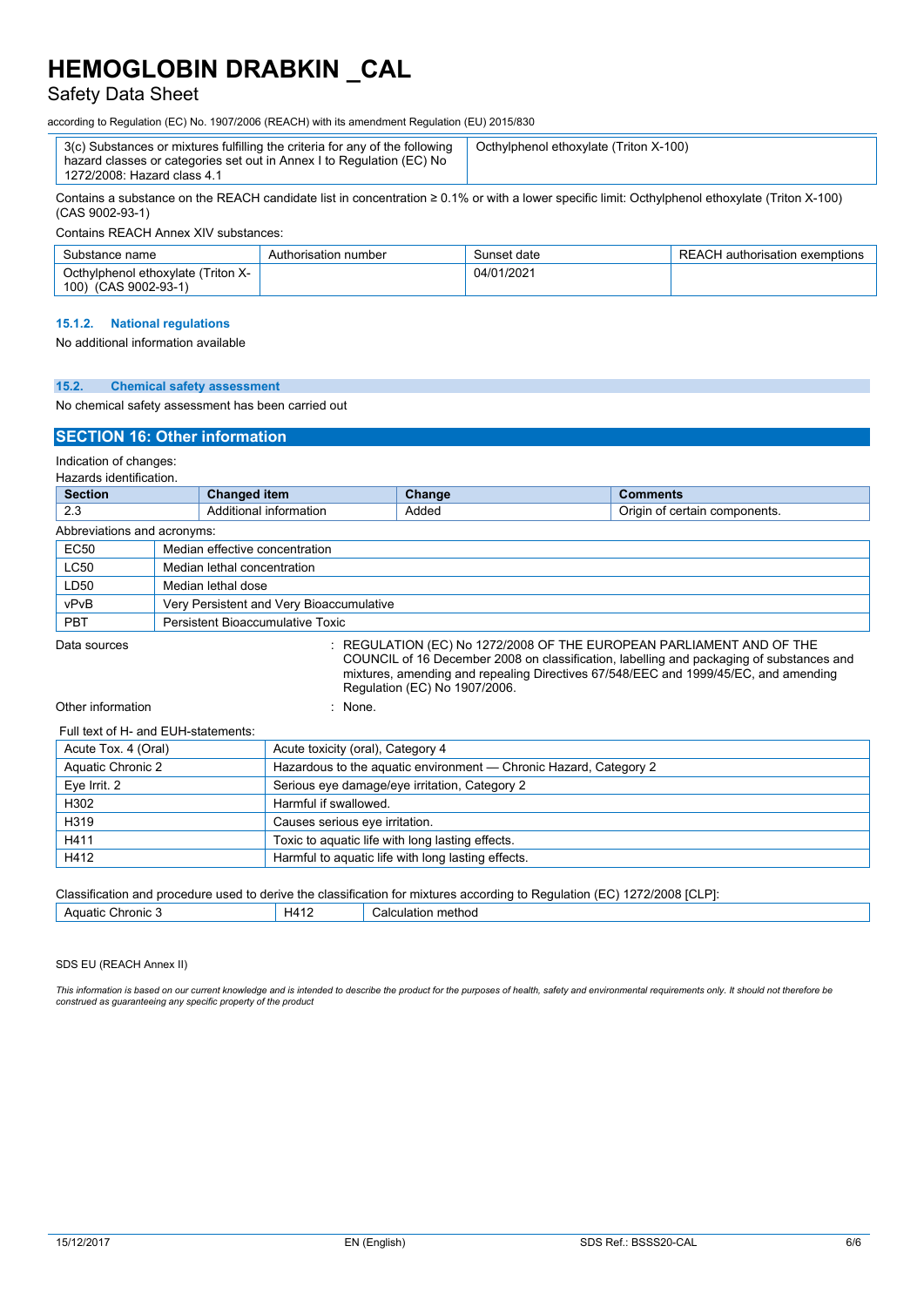

Ficha de datos de seguridad

conforme al Reglamento (CE) N° 1907/2006 (REACH), modificado por el Reglamento (UE) 2015/830 Fecha de emisión: 15/04/2015 Fecha de revisión: 15/04/2015 Versión: 1.0

|                  |                                                                                                                                                                                   |      | SECCIÓN 1: Identificación de la sustancia o la mezcla y de la sociedad o la empresa                                                                                                                                            |
|------------------|-----------------------------------------------------------------------------------------------------------------------------------------------------------------------------------|------|--------------------------------------------------------------------------------------------------------------------------------------------------------------------------------------------------------------------------------|
| 1.1.             | Identificador del producto                                                                                                                                                        |      |                                                                                                                                                                                                                                |
|                  | Forma del producto                                                                                                                                                                |      | : Mezcla                                                                                                                                                                                                                       |
| Nombre comercial |                                                                                                                                                                                   |      | : HEMOGLOBINA DRABKIN_R                                                                                                                                                                                                        |
|                  | Grupo de productos                                                                                                                                                                |      | Esta FDS aplica a cualquier referencia del producto.                                                                                                                                                                           |
| 1.2.             |                                                                                                                                                                                   |      | Usos pertinentes identificados de la sustancia o de la mezcla y usos desaconsejados                                                                                                                                            |
| 1.2.1.           | Usos pertinentes identificados                                                                                                                                                    |      |                                                                                                                                                                                                                                |
|                  | Especificaciones de utilización<br>industrial/profesional                                                                                                                         |      | : Solo para diagnostico in vitro profesional                                                                                                                                                                                   |
| 1.2.2.           | <b>Usos desaconsejados</b>                                                                                                                                                        |      |                                                                                                                                                                                                                                |
|                  | No se dispone de más información                                                                                                                                                  |      |                                                                                                                                                                                                                                |
| 1.3.             | Datos del proveedor de la ficha de datos de seguridad                                                                                                                             |      |                                                                                                                                                                                                                                |
|                  | SPINREACT, S.A.U.<br>Ctra. Santa Coloma, 7<br>E-17176 Sant Esteve de Bas (GIRONA) - SPAIN<br>T +34 972 690 800 - F +34 972 690 099<br>spinreact@spinreact.com - www.spinreact.com |      |                                                                                                                                                                                                                                |
| 1.4.             | Teléfono de emergencia                                                                                                                                                            |      |                                                                                                                                                                                                                                |
|                  | Número de emergencia                                                                                                                                                              |      | $: +34972690800$                                                                                                                                                                                                               |
|                  | SECCIÓN 2: Identificación de los peligros                                                                                                                                         |      |                                                                                                                                                                                                                                |
| 2.1.             | Clasificación de la sustancia o de la mezcla                                                                                                                                      |      |                                                                                                                                                                                                                                |
|                  | Clasificación según reglamento (UE) No. 1272/2008 [CLP]                                                                                                                           |      |                                                                                                                                                                                                                                |
|                  | Toxicidad aguda (oral), Categoría 3                                                                                                                                               | H301 |                                                                                                                                                                                                                                |
|                  | Toxicidad aguda (cutánea), Categoría 3                                                                                                                                            | H311 |                                                                                                                                                                                                                                |
| Categoría 3      | Toxicidad aguda (inhalación: vapor),                                                                                                                                              | H331 |                                                                                                                                                                                                                                |
|                  | Peligroso para el medio ambiente acuático<br>- Peligro crónico, Categoría 3                                                                                                       | H412 |                                                                                                                                                                                                                                |
|                  | Texto completo de las frases H: véase la Sección 16                                                                                                                               |      |                                                                                                                                                                                                                                |
|                  | Efectos adversos fisicoquímicos, para la salud humana y el medio ambiente<br>No se dispone de más información                                                                     |      |                                                                                                                                                                                                                                |
| 2.2.             | Elementos de la etiqueta                                                                                                                                                          |      |                                                                                                                                                                                                                                |
|                  | Etiquetado según el Reglamento (CE) Nº 1272/2008 [CLP]                                                                                                                            |      |                                                                                                                                                                                                                                |
|                  | Pictogramas de peligro (CLP)                                                                                                                                                      |      | GHS06                                                                                                                                                                                                                          |
|                  | Palabra de advertencia (CLP)                                                                                                                                                      |      | Peligro                                                                                                                                                                                                                        |
|                  | Componentes peligrosos                                                                                                                                                            |      | Cianuro de potasio                                                                                                                                                                                                             |
|                  | Indicaciones de peligro (CLP)                                                                                                                                                     |      | : H301+H311+H331 - Tóxico en caso de ingestión, contacto con la piel o inhalación<br>H412 - Nocivo para los organismos acuáticos, con efectos nocivos duraderos.                                                               |
|                  | Consejos de prudencia (CLP)                                                                                                                                                       |      | P280 - Llevar gafas de protección, máscara de protección, prendas de protección, guantes de<br>protección.<br>P501 - Eliminar el contenido/recipiente en un contenedor adecuado siguiendo las regulaciones<br>locales vigentes |
| 2.3.             | <b>Otros peligros</b>                                                                                                                                                             |      |                                                                                                                                                                                                                                |

Esta sustancia/mezcla no cumple los criterios PBT del anexo XIII del reglamento REACH

Esta sustancia/mezcla no cumple los criterios mPmB del anexo XIII del reglamento REACH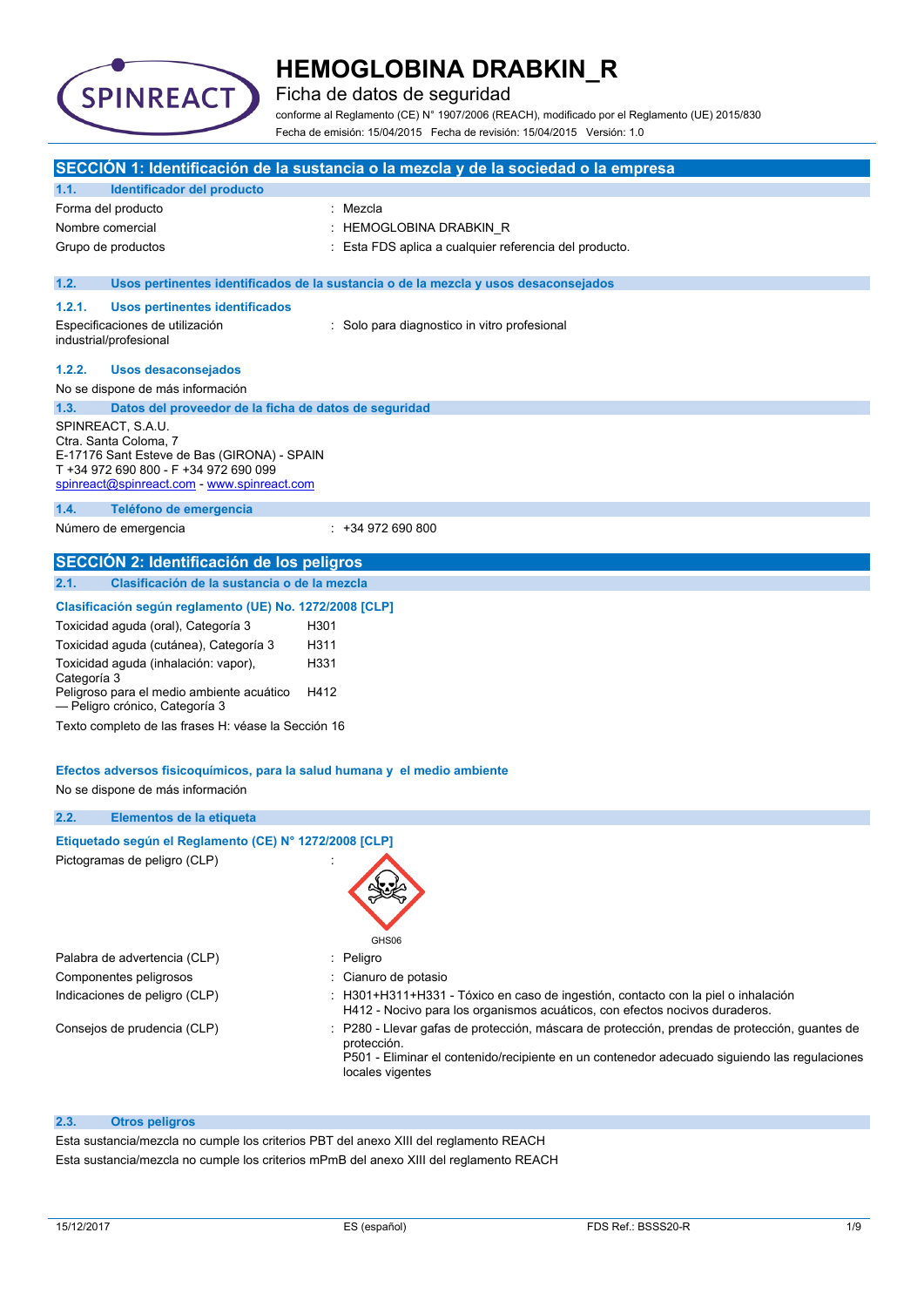Ficha de datos de seguridad

conforme al Reglamento (CE) N° 1907/2006 (REACH), modificado por el Reglamento (UE) 2015/830

**SECCIÓN 3: Composición/información sobre los componentes**

## **3.1. Sustancias**

## No aplicable

#### **3.2. Mezclas**

| <b>Nombre</b>      | Identificador del producto                                            | $\frac{9}{6}$ | Clasificación según<br>reglamento (UE) No.<br>1272/2008 [CLP]                                                                                   |
|--------------------|-----------------------------------------------------------------------|---------------|-------------------------------------------------------------------------------------------------------------------------------------------------|
| Cianuro de potasio | (N° CAS) 151-50-8<br>(N° CE) 205-792-3<br>(REACH-no) 01-2119486407-29 | $0.5 - 1$     | Acute Tox. 1 (Oral), H300<br>Acute Tox. 1 (Dermal), H310<br>Acute Tox. 1 (Inhalation), H330<br>Aquatic Acute 1, H400<br>Aquatic Chronic 1, H410 |

#### Texto completo de las frases H: ver sección 16

| <b>SECCIÓN 4: Primeros auxilios</b>                                          |                                                                                                                                                                                                                                                                                                        |
|------------------------------------------------------------------------------|--------------------------------------------------------------------------------------------------------------------------------------------------------------------------------------------------------------------------------------------------------------------------------------------------------|
| Descripción de los primeros auxilios<br>4.1.                                 |                                                                                                                                                                                                                                                                                                        |
| Medidas de primeros auxilios general                                         | : No administrar nada por vía oral a las personas en estado de inconsciencia. En caso de<br>malestar consultar a un médico (mostrarle la etiqueta siempre que sea posible).                                                                                                                            |
| Medidas de primeros auxilios en caso de<br>inhalación                        | Hacer respirar aire fresco. Colocar a la víctima en reposo. Transportar a la persona al aire libre<br>y mantenerla en una posición que le facilite la respiración. Llamar inmediatamente a un<br>CENTRO DE TOXICOLOGÍA/médico. Se requiere un tratamiento específico.                                  |
| Medidas de primeros auxilios en caso de<br>contacto con la piel              | Retirar la ropa afectada y lavar las zonas de piel expuestas con un jabón suave y agua; a<br>continuación, enjuagar con agua caliente. Llamar inmediatamente a un CENTRO DE<br>TOXICOLOGÍA/médico. Se requiere un tratamiento específico. Lavar las prendas<br>contaminadas antes de volver a usarlas. |
| Medidas de primeros auxilios en caso de<br>contacto con los ojos             | Enjuagar inmediatamente con agua abundante. Consúltese con el médico si persiste el dolor o<br>la irritación.                                                                                                                                                                                          |
| Medidas de primeros auxilios en caso de<br>ingestión                         | Enjuagarse la boca. NO provocar el vómito. Acudir urgentemente al médico. Llamar<br>inmediatamente a un CENTRO DE TOXICOLOGÍA/médico. Se requiere un tratamiento<br>específico.                                                                                                                        |
| 4.2.<br>Principales síntomas y efectos, agudos y retardados                  |                                                                                                                                                                                                                                                                                                        |
| Síntomas/efectos después de inhalación                                       | : Riesgo de efectos graves para la salud en caso de exposición prolongada por inhalación.                                                                                                                                                                                                              |
| Síntomas/efectos después de contacto con la<br>piel                          | La exposición repetida al producto puede provocar su absorción a través de la piel, con el<br>consiguiente peligro grave para la salud.                                                                                                                                                                |
| Síntomas/efectos después de ingestión                                        | : La ingestión de una pequeña cantidad de este producto supone un grave peligro para la salud.                                                                                                                                                                                                         |
| 4.3.                                                                         | Indicación de toda atención médica y de los tratamientos especiales que deban dispensarse inmediatamente                                                                                                                                                                                               |
| No se dispone de más información                                             |                                                                                                                                                                                                                                                                                                        |
| <b>SECCIÓN 5: Medidas de lucha contra incendios</b>                          |                                                                                                                                                                                                                                                                                                        |
|                                                                              |                                                                                                                                                                                                                                                                                                        |
| Medios de extinción<br>5.1.                                                  |                                                                                                                                                                                                                                                                                                        |
| Medios de extinción apropiados                                               | Espuma. Polvo seco. Dióxido de carbono. Agua pulverizada. Arena.                                                                                                                                                                                                                                       |
| Medios de extinción no apropiados                                            | : No utilizar flujos de agua potentes.                                                                                                                                                                                                                                                                 |
| 5.2.<br>Peligros específicos derivados de la sustancia o la mezcla           |                                                                                                                                                                                                                                                                                                        |
| Productos de descomposición peligrosos en<br>caso de incendio                | : La descomposición térmica genera: Cianuro de hidrógeno.                                                                                                                                                                                                                                              |
| 5.3.<br>Recomendaciones para el personal de lucha contra incendios           |                                                                                                                                                                                                                                                                                                        |
| Instrucciones para extinción de incendio                                     | Enfriar los contenedores expuestos mediante agua pulverizada o nebulizada. Sea prudente a<br>la hora de extinguir cualquier incendio de productos químicos. Evitar que las aguas residuales<br>de extinción de incendios contaminen el medio ambiente.                                                 |
| Protección durante la extinción de incendios                                 | No entrar en la zona de fuego sin el equipo de protección adecuado, incluida la protección<br>respiratoria.                                                                                                                                                                                            |
| SECCIÓN 6: Medidas en caso de vertido accidental                             |                                                                                                                                                                                                                                                                                                        |
| 6.1.                                                                         | Precauciones personales, equipo de protección y procedimientos de emergencia                                                                                                                                                                                                                           |
| 6.1.1.<br>Para el personal que no forma parte de los servicios de emergencia |                                                                                                                                                                                                                                                                                                        |
| Procedimientos de emergencia                                                 | : Evacuar el personal no necesario.                                                                                                                                                                                                                                                                    |
| Para el personal de emergencia<br>6.1.2.                                     |                                                                                                                                                                                                                                                                                                        |
| Equipo de protección                                                         | Proporcionar una protección adecuada a los equipos de limpieza.                                                                                                                                                                                                                                        |
| Procedimientos de emergencia                                                 | : Ventilar la zona.                                                                                                                                                                                                                                                                                    |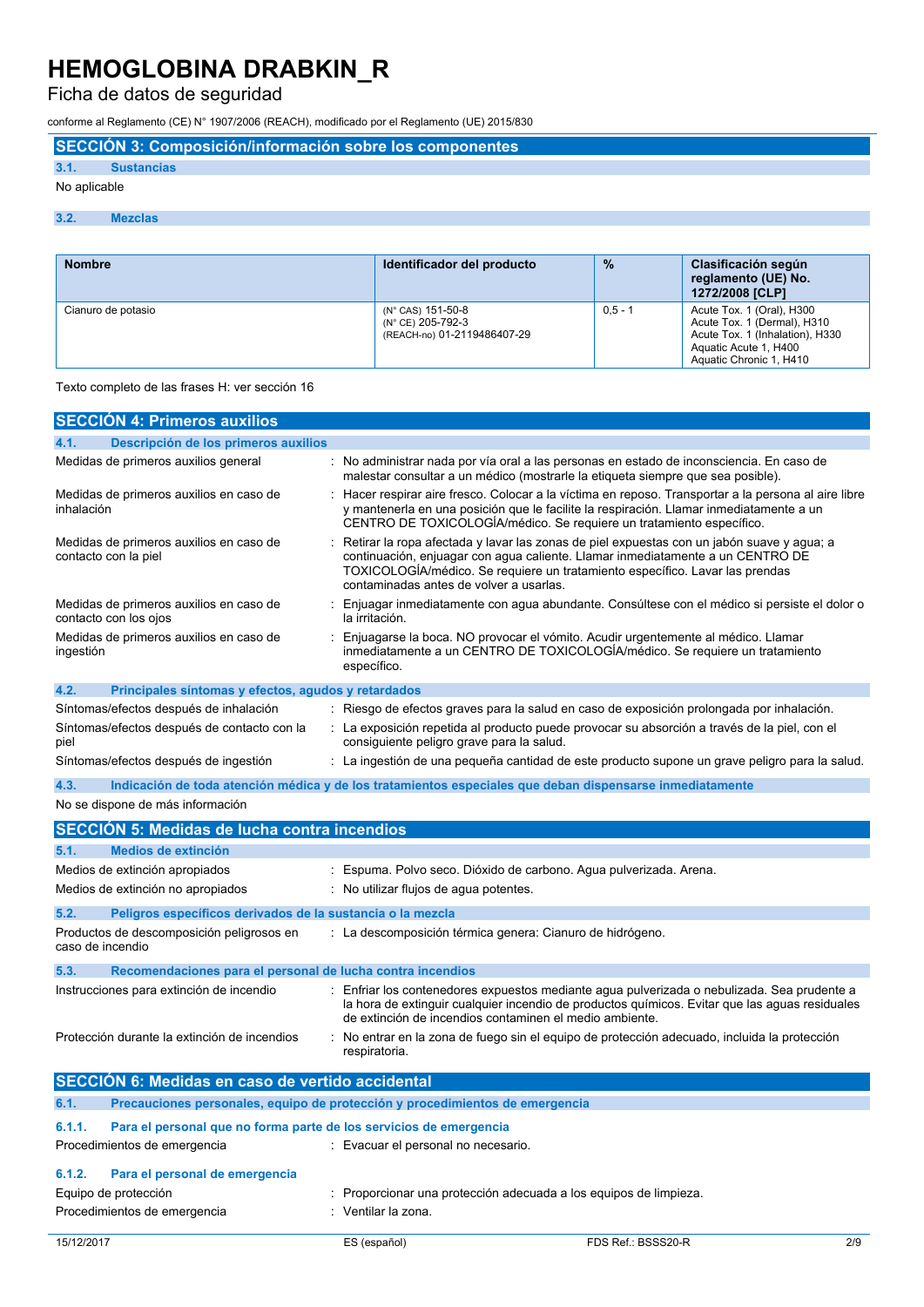### Ficha de datos de seguridad

conforme al Reglamento (CE) N° 1907/2006 (REACH), modificado por el Reglamento (UE) 2015/830

#### **6.2. Precauciones relativas al medio ambiente** Evitar la penetración en alcantarillas y aguas potables. Advertir a las autoridades si el líquido penetra en sumideros o en aguas públicas. Evitar su liberación al medio ambiente. **6.3. Métodos y material de contención y de limpieza** Procedimientos de limpieza : Absorber inmediatamente el producto derramado mediante sólidos inertes como arcilla o tierra de diatomeas. Recoger el vertido. Almacenar alejado de otros materiales. Depositar todos los residuos en recipientes adecuados y etiquetados para su posterior eliminación en función de la reglamentación local. **6.4. Referencia a otras secciones** Ver la Sección 8. Control de exposición/protección individual. **SECCIÓN 7: Manipulación y almacenamiento**

|      | <b>OLOGION</b> <i>I</i> . Manipulación y almacentalmento |                                                                                                                                                                                                                                                           |
|------|----------------------------------------------------------|-----------------------------------------------------------------------------------------------------------------------------------------------------------------------------------------------------------------------------------------------------------|
| 7.1. | Precauciones para una manipulación segura                |                                                                                                                                                                                                                                                           |
|      | Precauciones para una manipulación segura                | : Evitar el contacto con los ojos, la piel o la ropa. Evitar respirar los vapores. Garantizar una<br>buena ventilación de la zona de trabajo para evitar la formación de vapores. Utilizar<br>únicamente en exteriores o en un lugar bien ventilado.      |
|      | Medidas de higiene                                       | : No comer, beber ni fumar durante su utilización. Lavarse la zona afectada concienzudamente<br>tras la manipulación. Lavarse las manos y otras zonas expuestas con un jabón suave y con<br>agua antes de comer, beber y fumar o de abandonar el trabajo. |
| 7.2. |                                                          | Condiciones de almacenamiento seguro, incluidas posibles incompatibilidades                                                                                                                                                                               |
|      | Condiciones de almacenamiento                            | : Consérvese únicamente en el recipiente de origen, en lugar fresco y bien ventilado lejos de :<br>Fuentes de calor. Mantener el recipiente herméticamente cerrado.                                                                                       |
|      | Productos incompatibles                                  | : Bases fuertes. Acidos fuertes.                                                                                                                                                                                                                          |
|      | Materiales incompatibles                                 | Fuentes de ignición. Luz directa del sol.                                                                                                                                                                                                                 |
| $ -$ | .<br>$-$                                                 |                                                                                                                                                                                                                                                           |

#### **7.3. Usos específicos finales** No se dispone de más información

### **SECCIÓN 8: Controles de exposición/protección individual**

#### **8.1. Parámetros de control**

| Cianuro de potasio (151-50-8) |                                 |                                                                                                                                                                                                                                                                                                                                                                                                                                                      |  |  |
|-------------------------------|---------------------------------|------------------------------------------------------------------------------------------------------------------------------------------------------------------------------------------------------------------------------------------------------------------------------------------------------------------------------------------------------------------------------------------------------------------------------------------------------|--|--|
| <b>UE</b>                     | Nombre local                    | Potassium cyanide (as cyanide)                                                                                                                                                                                                                                                                                                                                                                                                                       |  |  |
| <b>UE</b>                     | IOELV TWA (mg/m <sup>3</sup> )  | 1 mg/ $m3$                                                                                                                                                                                                                                                                                                                                                                                                                                           |  |  |
| <b>UE</b>                     | IOELV STEL (mg/m <sup>3</sup> ) | $5 \text{ mg/m}^3$                                                                                                                                                                                                                                                                                                                                                                                                                                   |  |  |
| <b>UE</b>                     | <b>Notas</b>                    | skin                                                                                                                                                                                                                                                                                                                                                                                                                                                 |  |  |
| España                        | Nombre local                    | Cianuro de potasio                                                                                                                                                                                                                                                                                                                                                                                                                                   |  |  |
| España                        | $VLA-EC$ (mg/m <sup>3</sup> )   | 5 mg/m <sup>3</sup> Vía dérmica                                                                                                                                                                                                                                                                                                                                                                                                                      |  |  |
| España                        | <b>Notas</b>                    | Vía dérmica (Indica que, en las exposiciones a esta<br>sustancia, la aportación por la vía cutánea puede<br>resultar significativa para el contenido corporal total si<br>no se adoptan medidas para prevenir la absorción. En<br>estas situaciones, es aconsejable la utilización del<br>control biológico para poder cuantificar la cantidad<br>global absorbida del contaminante. Para más<br>información véase el Apartado 5 de este documento). |  |  |

#### **8.2. Controles de la exposición**

#### **Equipo de protección individual:**

Evitar toda exposición innecesaria.

#### **Protección de las manos:**

Guantes de protección resistentes a los productos químicos

#### **Protección ocular:**

Gafas químicas o gafas de seguridad

#### **Protección de las vías respiratorias:**

Llevar una máscara adecuada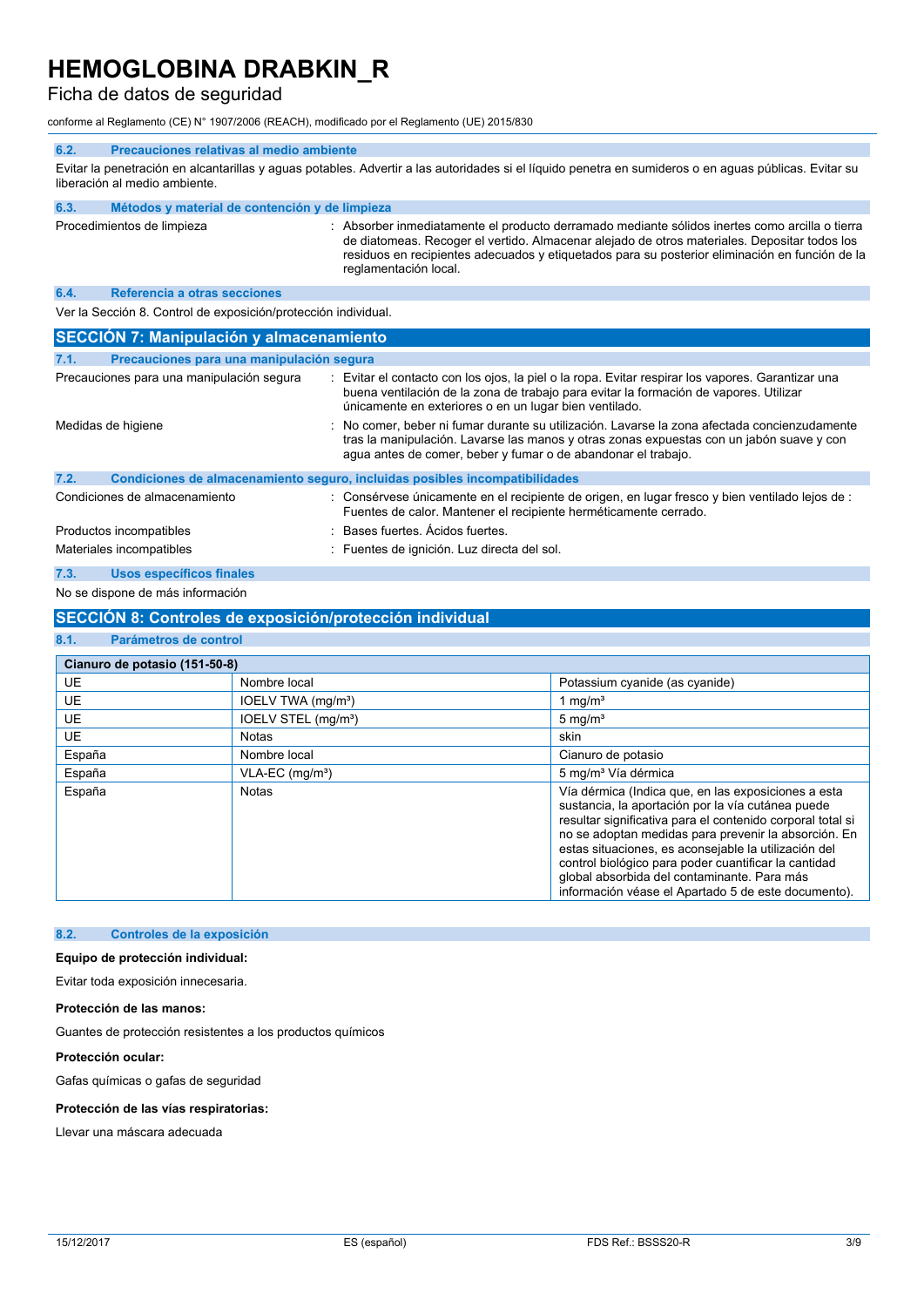## Ficha de datos de seguridad

conforme al Reglamento (CE) N° 1907/2006 (REACH), modificado por el Reglamento (UE) 2015/830

#### **Otros datos:**

No comer, beber ni fumar durante la utilización.

| <b>SECCIÓN 9: Propiedades físicas y químicas</b>                 |                            |
|------------------------------------------------------------------|----------------------------|
| Información sobre propiedades físicas y químicas básicas<br>9.1. |                            |
| Forma/estado                                                     | : Líquido                  |
| Color                                                            | : Verde claro.             |
| Olor                                                             | $:$ inodoro.               |
| Umbral olfativo                                                  | : No hay datos disponibles |
| рH                                                               | $\therefore$ 7.2           |
| Grado de evaporación (acetato de butilo=1)                       | : No hay datos disponibles |
| Punto de fusión                                                  | : No hay datos disponibles |
| Punto de solidificación                                          | : No hay datos disponibles |
| Punto de ebullición                                              | : No hay datos disponibles |
| Punto de inflamación                                             | : No hay datos disponibles |
| Tamnaratura da autoionición                                      |                            |

| Temperatura de autoignición        | : No hay datos disponibles      |
|------------------------------------|---------------------------------|
| Temperatura de descomposición      | : No hay datos disponibles      |
| Inflamabilidad (sólido, gas)       | $:$ No inflamable.              |
| Presión de vapor                   | : No hay datos disponibles      |
| Densidad relativa de vapor a 20 °C | : No hay datos disponibles      |
| Densidad relativa                  | : No hay datos disponibles      |
| Solubilidad                        | : Producto muy soluble en agua. |
| Log Pow                            | : No hay datos disponibles      |
| Viscosidad, cinemática             | : No hay datos disponibles      |
| Viscosidad, dinámica               | : No hay datos disponibles      |
| Propiedades explosivas             | : No hay datos disponibles      |
| Propiedad de provocar incendios    | : No hay datos disponibles      |
| Límites de explosión               | : No hay datos disponibles      |

#### **9.2. Otros datos**

No se dispone de más información

|                 | <b>SECCIÓN 10: Estabilidad y reactividad</b>                                         |
|-----------------|--------------------------------------------------------------------------------------|
| 10.1.           | <b>Reactividad</b>                                                                   |
| No establecido. |                                                                                      |
| 10.2.           | <b>Estabilidad química</b>                                                           |
|                 | Es estable bajo condiciones recomendadas de manejo y almacenamiento (ver seccion 7). |
| 10.3.           | Posibilidad de reacciones peligrosas                                                 |
| No establecido. |                                                                                      |
| 10.4.           | <b>Condiciones que deben evitarse</b>                                                |
|                 | Luz directa del sol. Temperaturas extremadamente elevadas o extremadamente bajas.    |
| 10.5.           | <b>Materiales incompatibles</b>                                                      |
|                 | Ácidos fuertes. Bases fuertes.                                                       |
| 10.6.           | Productos de descomposición peligrosos                                               |
|                 | No se generan productos de descomposición peligrosos conocidos.                      |

| <b>SECCIÓN 11: Información toxicológica</b>          |                                                    |                    |     |
|------------------------------------------------------|----------------------------------------------------|--------------------|-----|
| Información sobre los efectos toxicológicos<br>11.1. |                                                    |                    |     |
| Toxicidad aguda (oral)                               | : Oral: Tóxico en caso de ingestión.               |                    |     |
| Toxicidad aguda (cutánea)                            | : Cutáneo: Tóxico en contacto con la piel.         |                    |     |
| Toxicidad aguda (inhalación)                         | : Inhalación: vapor: Tóxico en caso de inhalación. |                    |     |
| ATE CLP (oral)                                       | 100 mg/kg de peso corporal                         |                    |     |
| ATE CLP (cutánea)                                    | 1000 mg/kg de peso corporal                        |                    |     |
| ATE CLP (vapores)                                    | 10 mg/l/4 h                                        |                    |     |
| Cianuro de potasio (151-50-8)                        |                                                    |                    |     |
| DL50 oral rata                                       | 5 mg/kg                                            |                    |     |
| 15/12/2017                                           | ES (español)                                       | FDS Ref.: BSSS20-R | 4/9 |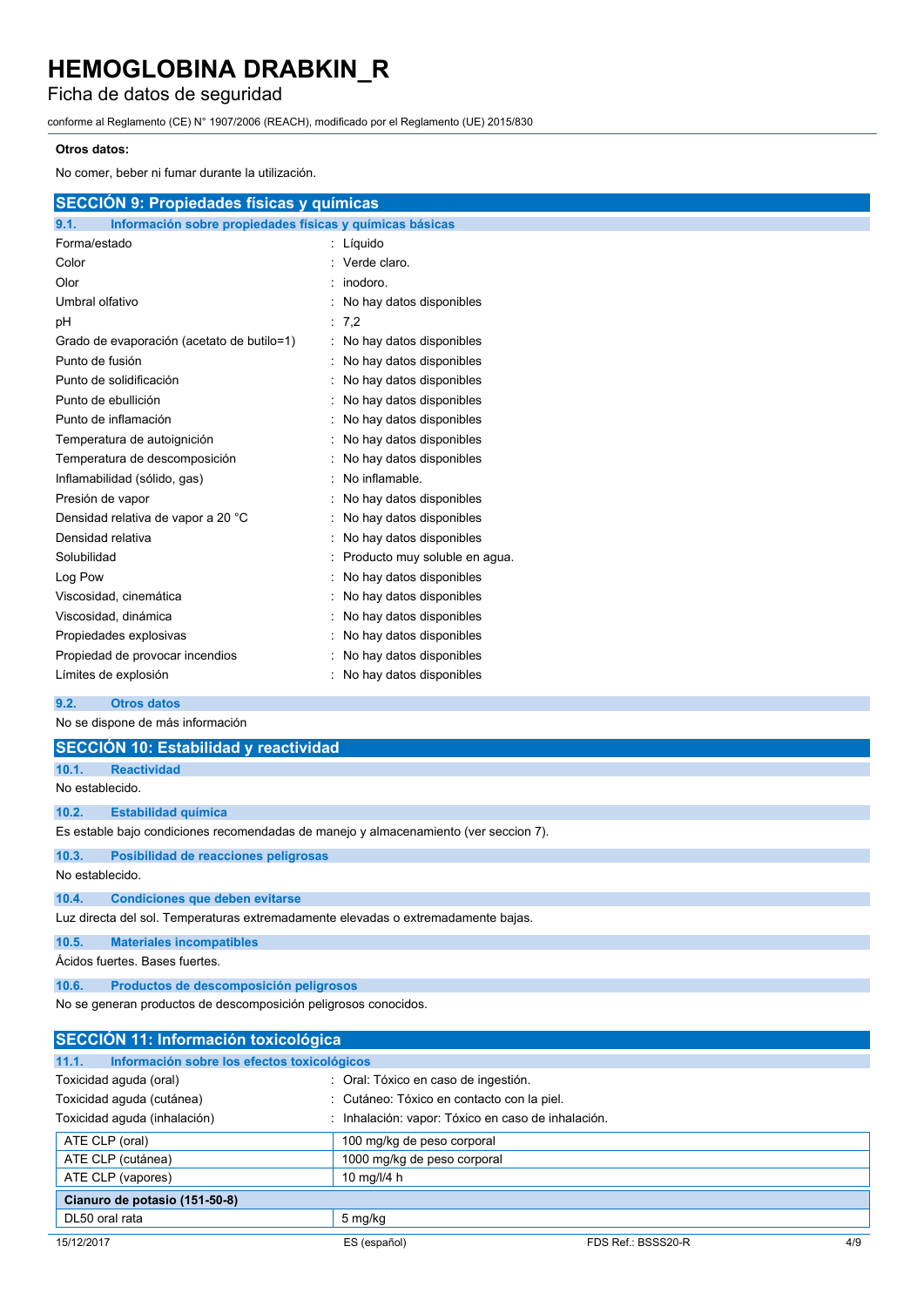## Ficha de datos de seguridad

conforme al Reglamento (CE) N° 1907/2006 (REACH), modificado por el Reglamento (UE) 2015/830

| Corrosión o irritación cutáneas                                              | $:$ No clasificado<br>pH: 7,2          |
|------------------------------------------------------------------------------|----------------------------------------|
| Lesiones oculares graves o irritación ocular                                 | $\therefore$ No clasificado<br>pH: 7,2 |
| Sensibilización respiratoria o cutánea                                       | $:$ No clasificado                     |
| Mutagenicidad en células germinales                                          | $\therefore$ No clasificado            |
| Carcinogenicidad                                                             | : No clasificado                       |
| Toxicidad para la reproducción                                               | $\therefore$ No clasificado            |
| Toxicidad específica en determinados órganos<br>(STOT) - exposición única    | : No clasificado                       |
| Toxicidad específica en determinados órganos<br>(STOT) - exposición repetida | : No clasificado                       |
| Peligro por aspiración                                                       | : No clasificado                       |

| SECCIÓN 12: Información ecológica |                                                                        |
|-----------------------------------|------------------------------------------------------------------------|
| 12.1.<br><b>Toxicidad</b>         |                                                                        |
| Ecología - general                | : Evitar su liberación al medio ambiente.                              |
| Ecología - agua                   | : Nocivo para los organismos acuáticos, con efectos nocivos duraderos. |
| Toxicidad acuática aguda          | $\therefore$ No clasificado                                            |
| Toxicidad acuática crónica        | : Nocivo para los organismos acuáticos, con efectos nocivos duraderos. |

| 12.2.<br>Persistencia y degradabilidad |                                                                      |
|----------------------------------------|----------------------------------------------------------------------|
| <b>HEMOGLOBINA DRABKIN R</b>           |                                                                      |
| Persistencia y degradabilidad          | Puede provocar a largo plazo efectos negativos en el medio ambiente. |
|                                        |                                                                      |
| 12.3.<br>Potencial de bioacumulación   |                                                                      |
| <b>HEMOGLOBINA DRABKIN R</b>           |                                                                      |
| Potencial de bioacumulación            | No establecido.                                                      |

**12.4. Movilidad en el suelo**

No se dispone de más información

| 12.5. | Resultados de la valoración PBT y mPmB                                                 |
|-------|----------------------------------------------------------------------------------------|
|       | <b>HEMOGLOBINA DRABKIN R</b>                                                           |
|       | Esta sustancia/mezcla no cumple los criterios PBT del anexo XIII del reglamento REACH  |
|       | Esta sustancia/mezcla no cumple los criterios mPmB del anexo XIII del reglamento REACH |

#### **12.6. Otros efectos adversos**

No se dispone de más información

| SECCIÓN 13: Consideraciones relativas a la eliminación      |                                                                                                                                                                                                            |  |  |
|-------------------------------------------------------------|------------------------------------------------------------------------------------------------------------------------------------------------------------------------------------------------------------|--|--|
| 13.1.                                                       | Métodos para el tratamiento de residuos                                                                                                                                                                    |  |  |
| Recomendaciones para la eliminación de<br>productos/envases | Destruir cumpliendo las condiciones de seguridad exigidas por la legislación local/nacional.<br>Eliminar el contenido/recipiente en un contenedor adecuado siguiendo las regulaciones locales<br>vigentes. |  |  |
| Ecología - residuos                                         | Evitar su liberación al medio ambiente. Residuos peligrosos debido a su toxicidad.                                                                                                                         |  |  |
| SECCIÓN 14: Información relativa al transporte              |                                                                                                                                                                                                            |  |  |
| Cogún los requisitos de ADD (DID (IMDC (IATA (ADN)          |                                                                                                                                                                                                            |  |  |

Según los requisitos de ADR / RID / IMDG / IATA / ADN

| Número ONU<br>14.1.                                               |                                |
|-------------------------------------------------------------------|--------------------------------|
| $N^{\circ}$ ONU (ADR)                                             | : 3413                         |
| N° ONU (IMDG)                                                     | : 3413                         |
| $N^{\circ}$ ONU (IATA)                                            | : 3413                         |
| $N^{\circ}$ ONU (ADN)                                             | : 3413                         |
| $N^{\circ}$ ONU (RID)                                             | : 3413                         |
| 14.2.<br>Designación oficial de transporte de las Naciones Unidas |                                |
| Designación oficial de transporte (ADR)                           | : CIANURO POTÁSICO EN SOLUCIÓN |
| Designación oficial de transporte (IMDG)                          | : CIANURO POTÁSICO EN SOLUCIÓN |
| Designación oficial de transporte (IATA)                          | : Potassium cyanide solution   |
|                                                                   |                                |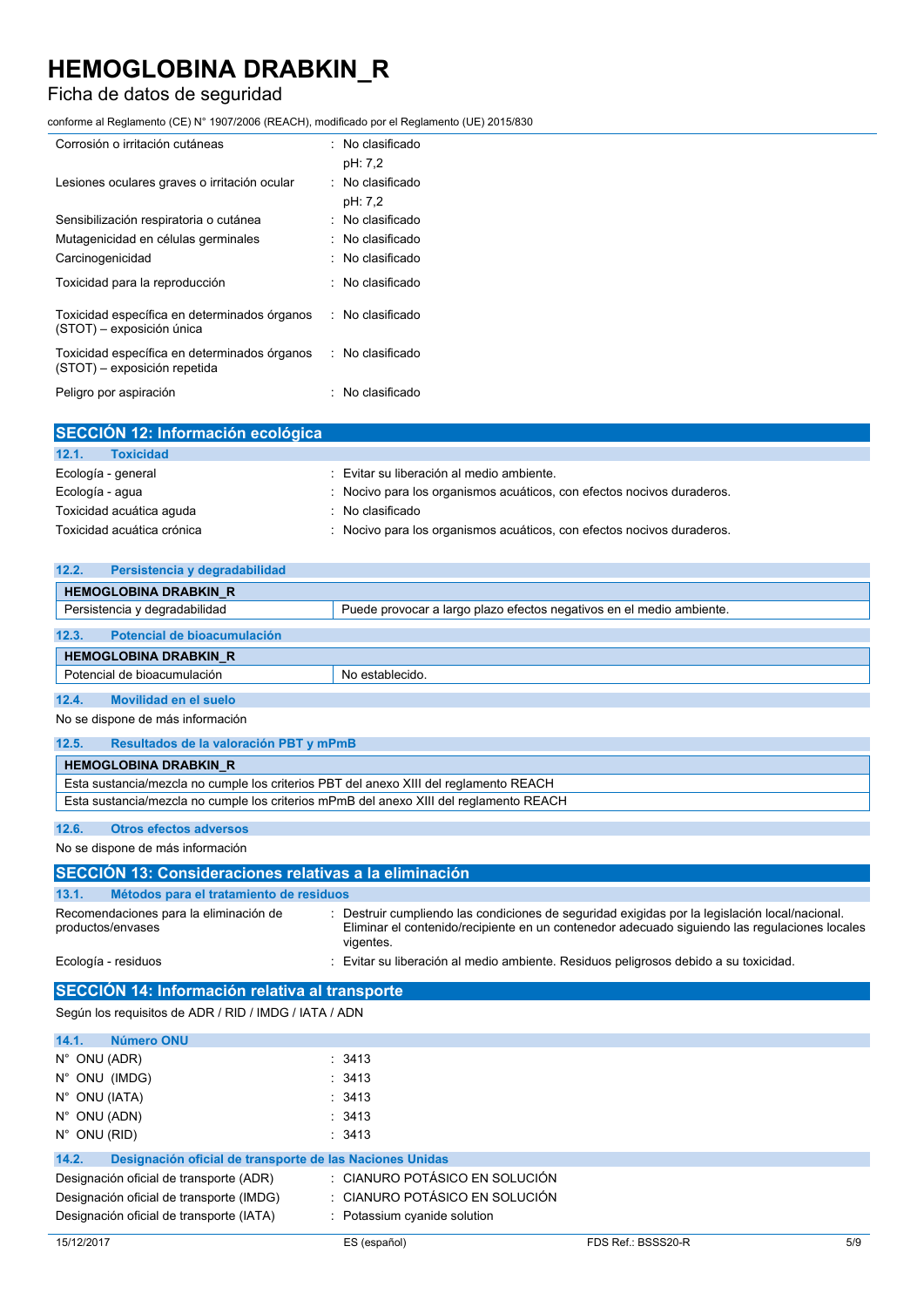## Ficha de datos de seguridad

conforme al Reglamento (CE) N° 1907/2006 (REACH), modificado por el Reglamento (UE) 2015/830

| Designación oficial de transporte (ADN)            | : CIANURO POTÁSICO EN SOLUCIÓN                                                                  |
|----------------------------------------------------|-------------------------------------------------------------------------------------------------|
| Designación oficial de transporte (RID)            | : CIANURO POTÁSICO EN SOLUCIÓN                                                                  |
| Descripción del documento del transporte<br>(ADR)  | : UN 3413 CIANURO POTÁSICO EN SOLUCIÓN (Cianuro de potasio(151-50-8)), 6.1, III, (E)            |
| Descripción del documento del transporte<br>(IMDG) | : UN 3413 CIANURO POTÁSICO EN SOLUCIÓN, 6.1, III, CONTAMINANTE MARINO                           |
| Descripción del documento del transporte<br>(IATA) | : UN 3413 Potassium cyanide solution, 6.1, III                                                  |
| Descripción del documento del transporte<br>(ADN)  | : UN 3413 CIANURO POTÁSICO EN SOLUCIÓN, 6.1, III                                                |
|                                                    | Descripción del documento del transporte (RID) : UN 3413 CIANURO POTÁSICO EN SOLUCIÓN, 6.1, III |
| 14.3.<br>Clase(s) de peligro para el transporte    |                                                                                                 |

#### **ADR**

| Clase(s) de peligro para el transporte (ADR) | : 6.1 |
|----------------------------------------------|-------|
| Etiquetas de peligro (ADR)                   | : 6.1 |



#### **IMDG**

Clase(s) de peligro para el transporte (IMDG) : 6.1 Etiquetas de peligro (IMDG) : 6.1





#### **IATA**

Clase(s) de peligro para el transporte (IATA) : 6.1 Etiquetas de peligro (IATA) : 6.1





#### **ADN**

Clase(s) de peligro para el transporte (ADN) : 6.1 Etiquetas de peligro (ADN) : 6.1

### **RID**

Clase(s) de peligro para el transporte (RID) : 6.1 Etiquetas de peligro (RID)  $\qquad \qquad$  : 6.1



: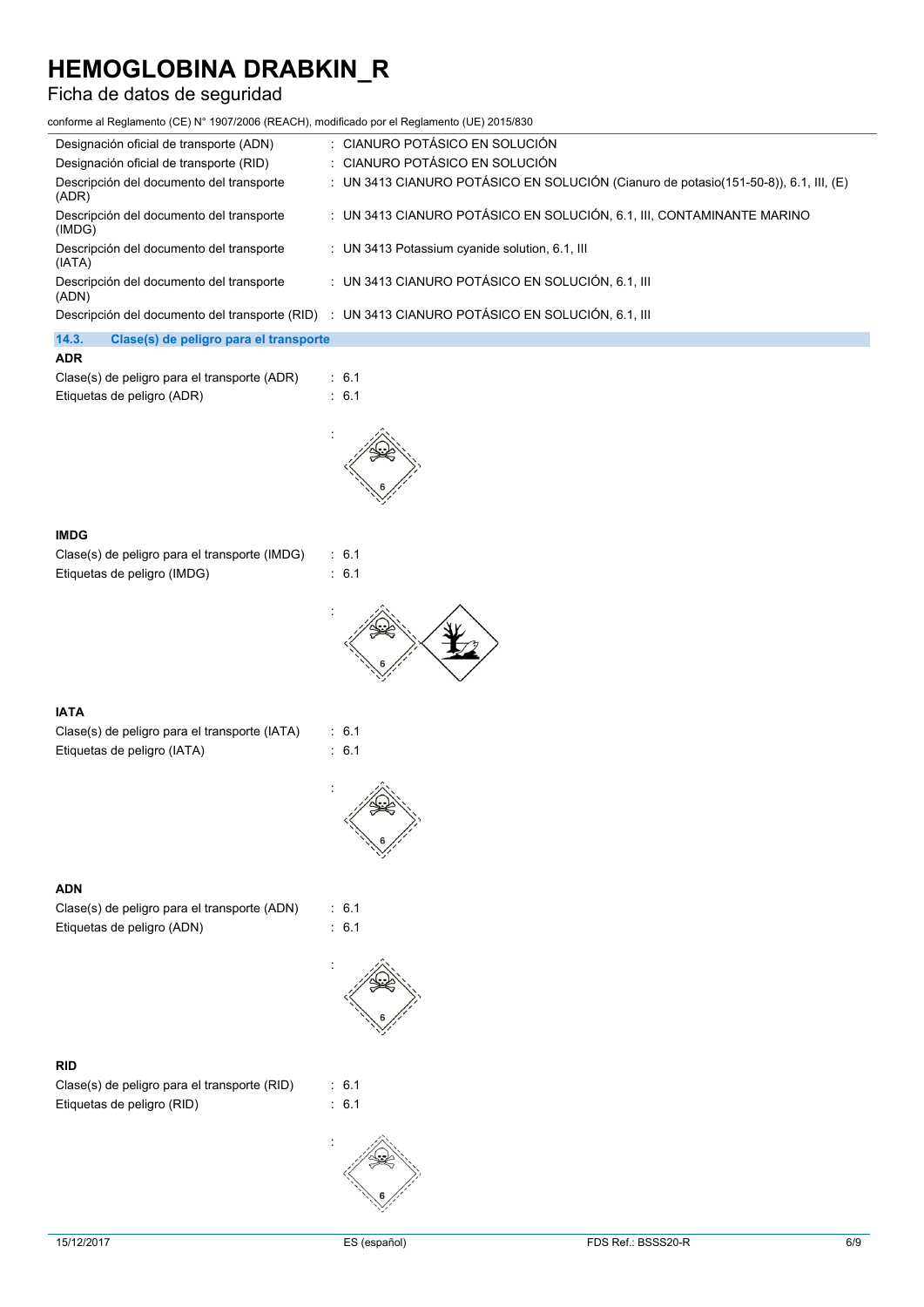## Ficha de datos de seguridad

conforme al Reglamento (CE) N° 1907/2006 (REACH), modificado por el Reglamento (UE) 2015/830

| 14.4.<br>Grupo de embalaje                                                                  |                                                                                                                                                  |
|---------------------------------------------------------------------------------------------|--------------------------------------------------------------------------------------------------------------------------------------------------|
| Grupo de embalaje (ADR)                                                                     | : III                                                                                                                                            |
| Grupo de embalaje (IMDG)                                                                    | $\pm$ 111                                                                                                                                        |
| Grupo de embalaje (IATA)                                                                    | : III                                                                                                                                            |
| Grupo de embalaje (ADN)                                                                     | : III                                                                                                                                            |
| Grupo de embalaje (RID)                                                                     | : III                                                                                                                                            |
| 14.5.<br>Peligros para el medio ambiente                                                    |                                                                                                                                                  |
| Peligroso para el medio ambiente                                                            | : No                                                                                                                                             |
| Contaminante marino                                                                         | : Sí (Solo IMDG)                                                                                                                                 |
| Otros datos                                                                                 | : No se dispone de información adicional                                                                                                         |
| 14.6.<br>Precauciones particulares para los usuarios                                        |                                                                                                                                                  |
| - Transporte por vía terrestre                                                              |                                                                                                                                                  |
| Código de clasificación (ADR)                                                               | : T4                                                                                                                                             |
| Cantidades limitadas (ADR)                                                                  | $\therefore$ 51                                                                                                                                  |
| Cantidades exceptuadas (ADR)                                                                | : E1                                                                                                                                             |
| Instrucciones de embalaje (ADR)                                                             | : P001, IBC03, LP01, R001                                                                                                                        |
| Disposiciones particulares relativas al embalaje<br>común (ADR)                             | : MP19                                                                                                                                           |
| Instrucciones para cisternas portátiles y<br>contenedores para granel (ADR)                 | ∶ T7                                                                                                                                             |
| Disposiciones especiales para cisternas<br>portátiles y contenedores para granel (ADR)      | $:$ TP2, TP28                                                                                                                                    |
| Código cisterna (ADR)                                                                       | : L4BH                                                                                                                                           |
| Disposiciones especiales para cisternas (ADR)                                               | : TU15, TE19                                                                                                                                     |
| Vehículo para el transporte en cisterna                                                     | : AT                                                                                                                                             |
| Categoría de transporte (ADR)                                                               | : 2                                                                                                                                              |
| Disposiciones especiales de transporte - Bultos<br>(ADR)                                    | $\therefore$ V12                                                                                                                                 |
| Disposiciones especiales de transporte - Carga, : CV13, CV28<br>descarga y manipulado (ADR) |                                                                                                                                                  |
| Disposiciones especiales de transporte -<br>Explotación (ADR)                               | : S9                                                                                                                                             |
| N° Peligro (código Kemler)                                                                  | 60                                                                                                                                               |
| Panel naranja                                                                               | 60<br>3413                                                                                                                                       |
| Código de restricción en túneles (ADR)                                                      | $E_{\rm E}$                                                                                                                                      |
| - Transporte marítimo                                                                       |                                                                                                                                                  |
| Disposiciones especiales (IMDG)                                                             | : 223                                                                                                                                            |
| Cantidades limitadas (IMDG)                                                                 | : 5 L                                                                                                                                            |
| Cantidades exceptuadas (IMDG)                                                               | : E1                                                                                                                                             |
| Instrucciones de embalaje (IMDG)                                                            | : P001, LP01                                                                                                                                     |
| Disposiciones especiales de embalaje (IMDG)                                                 | $:$ PP31                                                                                                                                         |
| Instrucciones de embalaje GRG (IMDG)                                                        | $\therefore$ IBC03                                                                                                                               |
| Instrucciones para cisternas (IMDG)                                                         | : T7                                                                                                                                             |
| Disposiciones especiales para las cisternas<br>(IMDG)                                       | : TP2, TP13, TP28                                                                                                                                |
| N.º FS (Fuego)                                                                              | : F-A                                                                                                                                            |
| N.º FS (Derrame)                                                                            | : S-A                                                                                                                                            |
| Categoría de carga (IMDG)                                                                   | : A                                                                                                                                              |
| Propiedades y observaciones (IMDG)                                                          | : Reacts with acids or acid fumes, evolving hydrogen cyanide, a highly toxic and flammable<br>gas. Highly toxic if swallowed or by skin contact. |
| - Transporte aéreo                                                                          |                                                                                                                                                  |
| Cantidades exceptuadas para aviones de<br>pasajeros y de carga (IATA)                       | : E1                                                                                                                                             |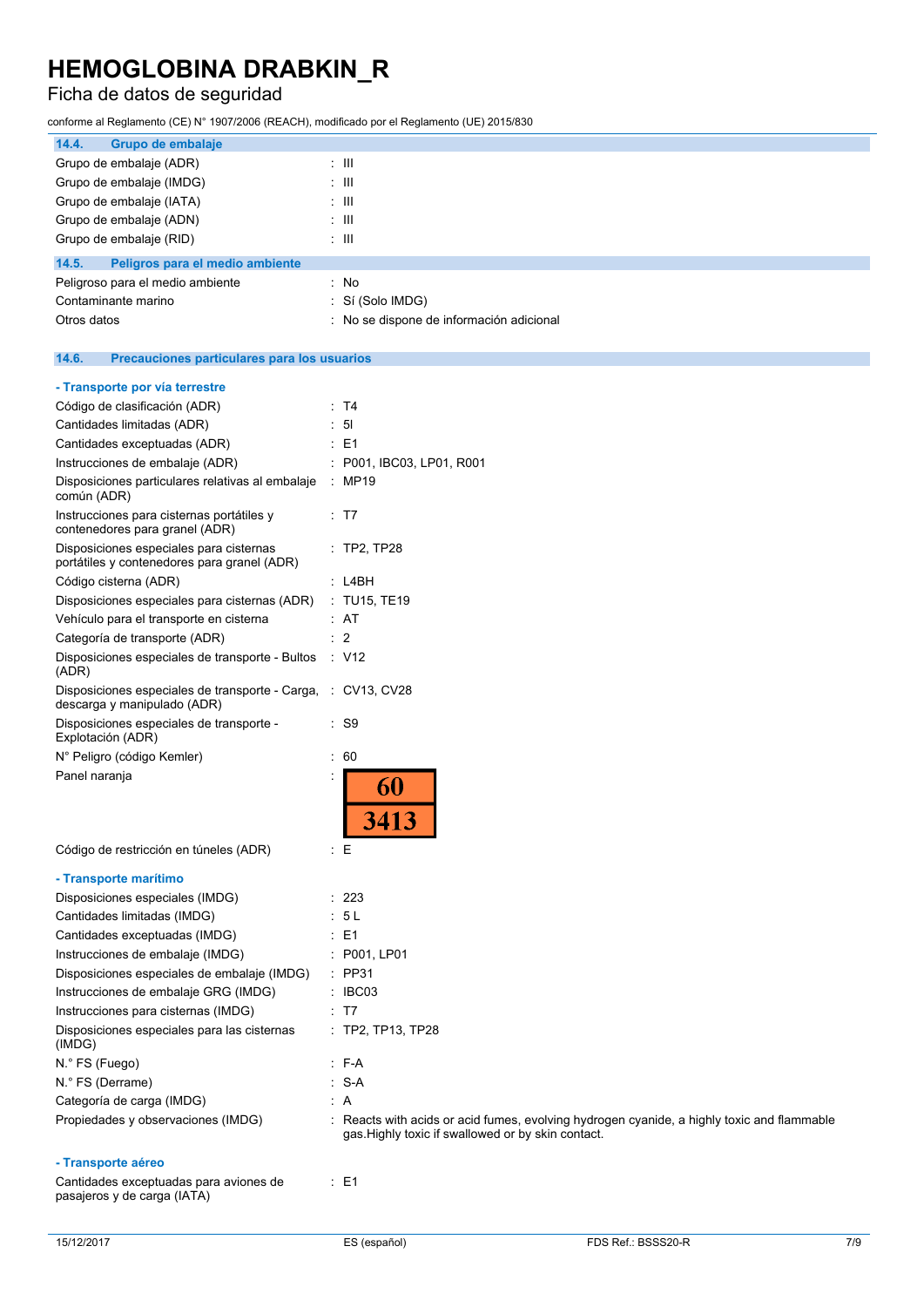## Ficha de datos de seguridad

conforme al Reglamento (CE) N° 1907/2006 (REACH), modificado por el Reglamento (UE) 2015/830

| Cantidades limitadas para aviones de pasajeros : Y642<br>y de carga (IATA)                                    |                                                                                 |
|---------------------------------------------------------------------------------------------------------------|---------------------------------------------------------------------------------|
| Cantidad neta máxima para cantidad limitada en : 2L<br>aviones de pasajeros y de carga (IATA)                 |                                                                                 |
| Instrucciones de embalaje para aviones de<br>pasajeros y de carga (IATA)                                      | : 655                                                                           |
| Cantidad neta máxima para aviones de<br>pasajeros y de carga (IATA)                                           | : 60L                                                                           |
| Instrucciones de embalaje exclusivamente para : 663<br>aviones de carga (IATA)                                |                                                                                 |
| Cantidad máx. neta exclusivamente para<br>aviones de carga (IATA)                                             | : 220L                                                                          |
| Disposiciones especiales (IATA)                                                                               | : A3                                                                            |
| Código GRE (IATA)                                                                                             | : 6L                                                                            |
| - Transporte por vía fluvial                                                                                  |                                                                                 |
| Código de clasificación (ADN)                                                                                 | : T4                                                                            |
| Disposiciones especiales (ADN)                                                                                | $\therefore$ 82                                                                 |
| Cantidades limitadas (ADN)                                                                                    | : 5L                                                                            |
| Cantidades exceptuadas (ADN)                                                                                  | $\therefore$ E1                                                                 |
| Equipo requerido (ADN)                                                                                        | $:$ PP, EP, TOX, A                                                              |
| Ventilación (ADN)                                                                                             | $\therefore$ VE02                                                               |
| Número de conos/luces azules (ADN)                                                                            | $\therefore$ 0                                                                  |
| - Transporte ferroviario                                                                                      |                                                                                 |
| Código de clasificación (RID)                                                                                 | : T4                                                                            |
| Cantidades limitadas (RID)                                                                                    | : 5L                                                                            |
| Cantidades exceptuadas (RID)                                                                                  | $\therefore$ E1                                                                 |
| Instrucciones de embalaje (RID)                                                                               | $:$ P001, IBC03, LP01, R001                                                     |
| Disposiciones particulares relativas al embalaje<br>común (RID)                                               | : MP19                                                                          |
| Instrucciones para cisternas portátiles y<br>contenedores para granel (RID)                                   | : T7                                                                            |
| Disposiciones especiales para cisternas<br>portátiles y contenedores para granel (RID)                        | $:$ TP2, TP28                                                                   |
| Códigos de cisterna para las cisternas RID<br>(RID)                                                           | : L4BH                                                                          |
| Disposiciones especiales para las cisternas RID : TU15<br>(RID)                                               |                                                                                 |
| Categoría de transporte (RID)                                                                                 | $\therefore$ 2                                                                  |
| Disposiciones especiales de transporte - Bultos : W12<br>(RID)                                                |                                                                                 |
| Disposiciones especiales relativas al transporte : CW13, CW28, CW31<br>- Carga, descarga y manipulación (RID) |                                                                                 |
| Paquetes exprés (RID)                                                                                         | : CE8                                                                           |
| N.º de identificación del peligro (RID)                                                                       | : 60                                                                            |
| 14.7.                                                                                                         | Transporte a granel con arregio al anexo II del Convenio MARPOL y el Código IBC |

No aplicable

### **SECCIÓN 15: Información reglamentaria**

15.1. Reglamentación y legislación en materia de seguridad, salud y medio ambiente específicas para la sustancia o la mezcla

#### **15.1.1. UE-Reglamentos**

Las siguientes restricciones son aplicables de acuerdo con el anexo XVII del Reglamento (CE) N° 1907/2006 (REACH):

| 3. Sustancias o mezclas líquidas consideradas peligrosas según los<br>términos de la Directiva 1999/45/CE o que respondan a los criterios de<br>una de las clases o categorías de peligros siguientes, contempladas en<br>el anexo I del Reglamento (CE) n.º 1272/2008                                                                                          | HEMOGLOBINA DRABKIN R                      |
|-----------------------------------------------------------------------------------------------------------------------------------------------------------------------------------------------------------------------------------------------------------------------------------------------------------------------------------------------------------------|--------------------------------------------|
| 3(b) Sustancias o mezclas que respondan a los criterios de una de las<br>clases o categorías de peligro siguientes, contempladas en el anexo I<br>del Reglamento (CE) n.º 1272/2008: Clases de peligro 3.1 a 3.6, 3.7<br>efectos adversos sobre la función sexual y la fertilidad o sobre el<br>desarrollo, 3.8 efectos distintos de los narcóticos, 3.9 y 3.10 | HEMOGLOBINA DRABKIN R - Cianuro de potasio |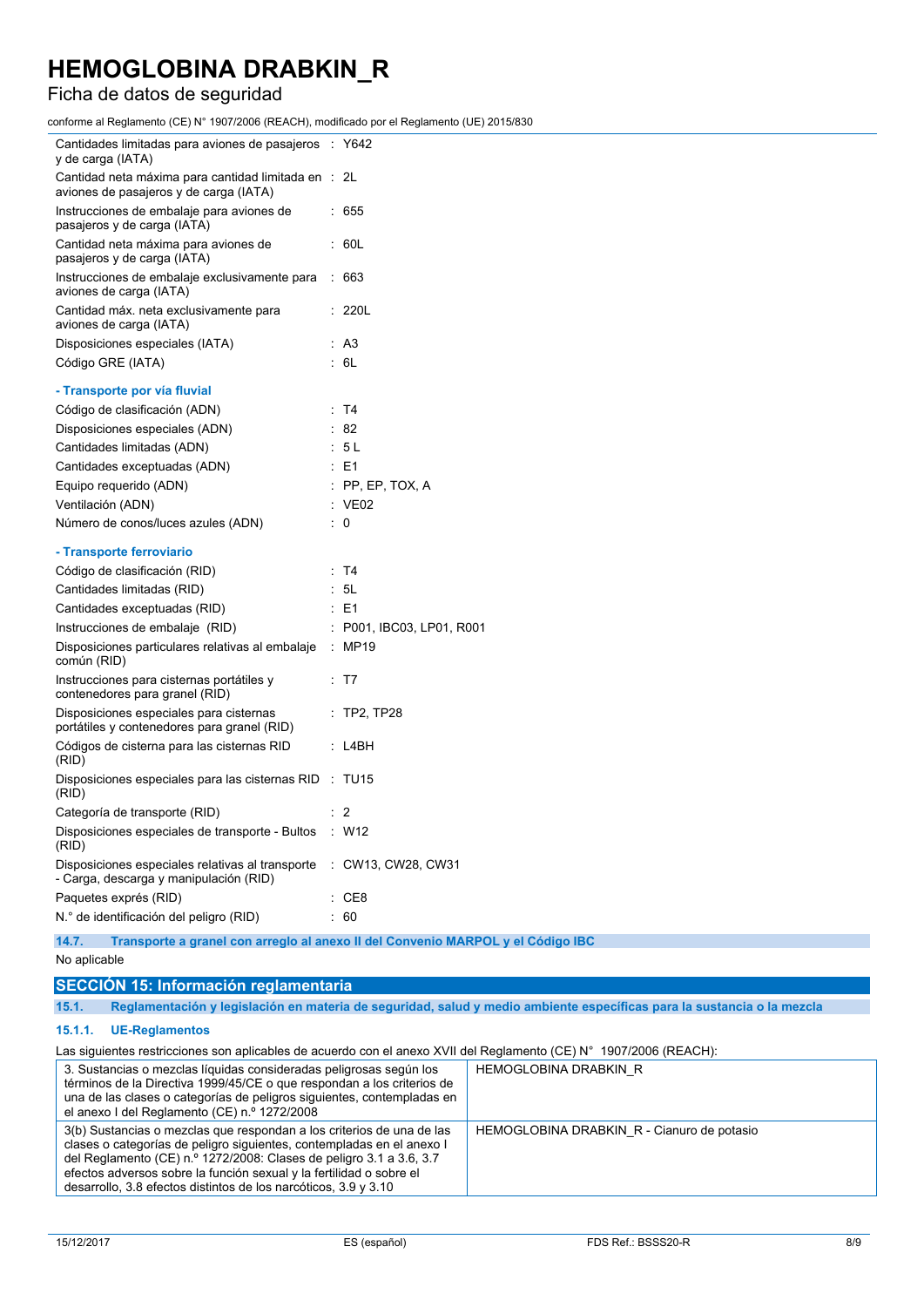### Ficha de datos de seguridad

conforme al Reglamento (CE) N° 1907/2006 (REACH), modificado por el Reglamento (UE) 2015/830

No contiene ninguna sustancia incluida en la lista de sustancias candidatas de REACH

No contiene ninguna sustancia que figure en la lista del Anexo XIV de REACH

### **15.1.2. Reglamentos nacionales**

No se dispone de más información

#### **15.2. Evaluación de la seguridad química**

No se ha llevado a cabo la Evaluación de la Seguridad Química

#### **SECCIÓN 16: Información adicional**

#### Abreviaturas y acrónimos:

| ADIEVIAIUTAS V ACTORITIOS. |                                                                                                                                                                             |  |
|----------------------------|-----------------------------------------------------------------------------------------------------------------------------------------------------------------------------|--|
| LD50                       | Dosis letal para el 50 % de una población de pruebas (dosis letal media)                                                                                                    |  |
| <b>PBT</b>                 | Sustancia persistente, bioacumulativa y tóxica                                                                                                                              |  |
| mPmB                       | Muy persistente y muy bioacumulable                                                                                                                                         |  |
| Fuentes de los datos       | $\pm$ REGLAMENTO (CE) N° 1272/2008 DEL PARLAMENTO EUROPEO Y DEL CONSEJO de 16<br>de diciembre de 2008 sobre clasificación, etiquetado y envasado de sustancias y mezclas, y |  |

de diciembre de 2008 sobre clasificación, etiquetado y envasado de sustancias y mezclas, y por el que se modifican y derogan las Directivas 67/548/CEE y 1999/45/CE y se modifica el Reglamento (CE) N° 1907/2006.

Otros datos : Ninguno(a).

#### Texto íntegro de las frases H y EUH:

| Acute Tox. 1 (Dermal)     | Toxicidad aguda (cutánea), Categoría 1                                   |
|---------------------------|--------------------------------------------------------------------------|
| Acute Tox. 1 (Inhalation) | Toxicidad aguda (por inhalación), Categoría 1                            |
| Acute Tox. 1 (Oral)       | Toxicidad aguda (oral), Categoría 1                                      |
| Aquatic Acute 1           | Peligroso para el medio ambiente acuático - Peligro agudo, Categoría 1   |
| Aquatic Chronic 1         | Peligroso para el medio ambiente acuático - Peligro crónico, Categoría 1 |
| H300                      | Mortal en caso de ingestión.                                             |
| H301                      | Tóxico en caso de ingestión.                                             |
| H310                      | Mortal en contacto con la piel.                                          |
| H311                      | Tóxico en contacto con la piel.                                          |
| H330                      | Mortal en caso de inhalación.                                            |
| H331                      | Tóxico en caso de inhalación.                                            |
| H400                      | Muy tóxico para los organismos acuáticos.                                |
| H410                      | Muy tóxico para los organismos acuáticos, con efectos nocivos duraderos. |
| H412                      | Nocivo para los organismos acuáticos, con efectos nocivos duraderos.     |

Clasificación y procedimiento utilizados para determinar la clasificación de las mezclas de conformidad con el Reglamento (CE) 1272/2008 [CLP]:

| Acute Tox. 3 (Oral)               | H301              | Método de cálculo |
|-----------------------------------|-------------------|-------------------|
| Acute Tox. 3 (Dermal)             | H <sub>3</sub> 11 | Método de cálculo |
| Acute Tox. 3 (Inhalation: vapour) | H331              | Método de cálculo |
| Aquatic Chronic 3                 | H412              | Método de cálculo |

#### SDS EU (Anexo II de REACH)

Esta información se basa en nuestro conocimiento actual y tiene como finalidad describir el producto para la tutela de la salud, seguridad y medio ambiente. Por lo tanto, no debe ser interpretada<br>como garantía de ninguna c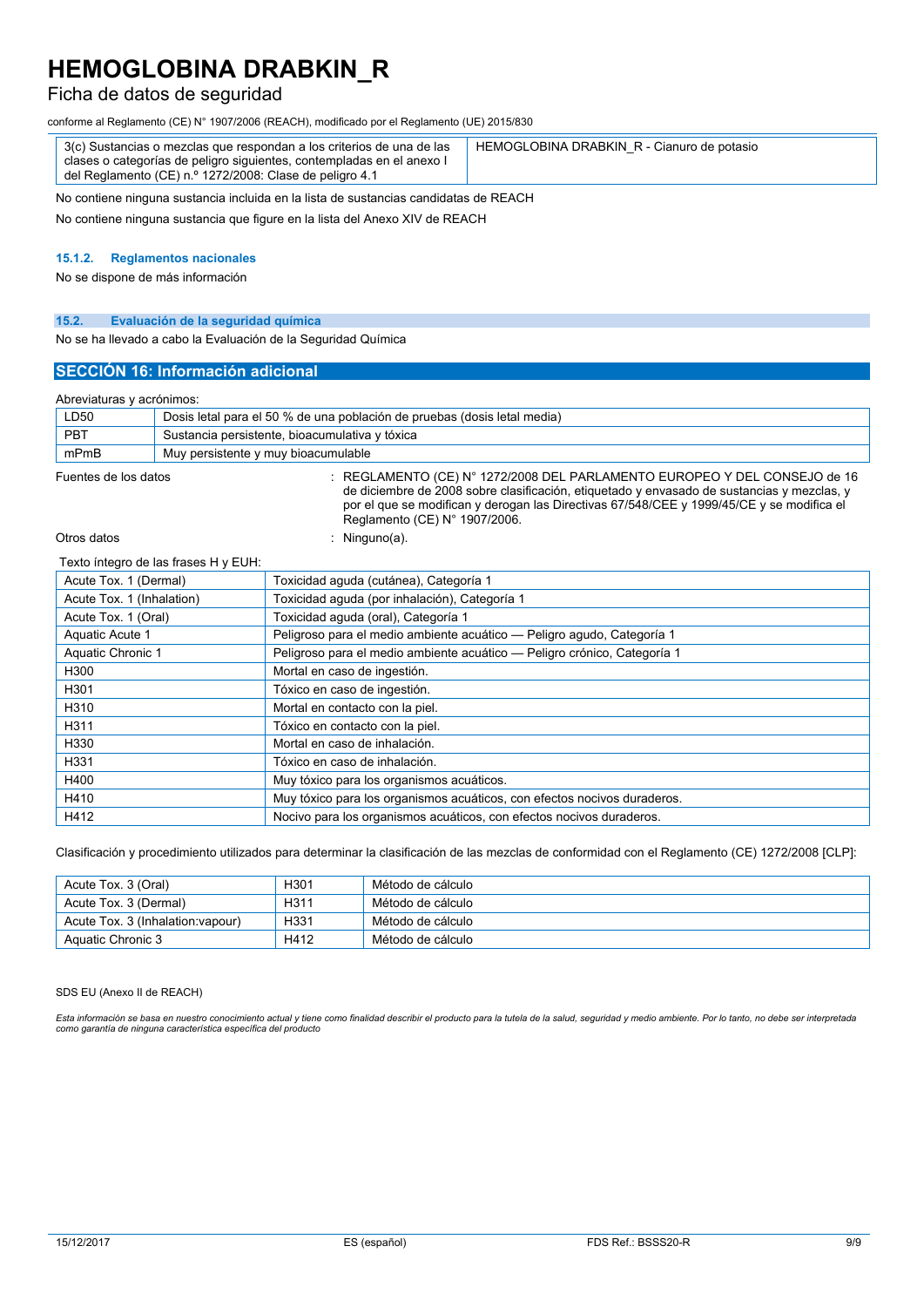

Ficha de datos de seguridad

conforme al Reglamento (CE) N° 1907/2006 (REACH), modificado por el Reglamento (UE) 2015/830 Fecha de emisión: 09/11/2017 Fecha de revisión: 09/11/2017 Reemplaza la ficha: 23/04/2015 Versión: 2.0

|        |                                                                                                                                                                                   | SECCIÓN 1: Identificación de la sustancia o la mezcla y de la sociedad o la empresa                                                                                                                                                                         |
|--------|-----------------------------------------------------------------------------------------------------------------------------------------------------------------------------------|-------------------------------------------------------------------------------------------------------------------------------------------------------------------------------------------------------------------------------------------------------------|
| 1.1.   | Identificador del producto                                                                                                                                                        |                                                                                                                                                                                                                                                             |
|        | Forma del producto                                                                                                                                                                | : Mezcla                                                                                                                                                                                                                                                    |
|        | Nombre comercial                                                                                                                                                                  | : HEMOGLOBINA DRABKIN_CAL                                                                                                                                                                                                                                   |
|        | Grupo de productos                                                                                                                                                                | : Esta FDS aplica a cualquier referencia del producto.                                                                                                                                                                                                      |
| 1.2.   |                                                                                                                                                                                   | Usos pertinentes identificados de la sustancia o de la mezcla y usos desaconsejados                                                                                                                                                                         |
| 1.2.1. | <b>Usos pertinentes identificados</b>                                                                                                                                             |                                                                                                                                                                                                                                                             |
|        | Especificaciones de utilización<br>industrial/profesional                                                                                                                         | : Solo para diagnostico in vitro profesional                                                                                                                                                                                                                |
| 1.2.2. | <b>Usos desaconsejados</b>                                                                                                                                                        |                                                                                                                                                                                                                                                             |
|        | No se dispone de más información                                                                                                                                                  |                                                                                                                                                                                                                                                             |
| 1.3.   | Datos del proveedor de la ficha de datos de seguridad                                                                                                                             |                                                                                                                                                                                                                                                             |
|        | SPINREACT, S.A.U.<br>Ctra. Santa Coloma, 7<br>E-17176 Sant Esteve de Bas (GIRONA) - SPAIN<br>T +34 972 690 800 - F +34 972 690 099<br>spinreact@spinreact.com - www.spinreact.com |                                                                                                                                                                                                                                                             |
| 1.4.   | Teléfono de emergencia                                                                                                                                                            |                                                                                                                                                                                                                                                             |
|        | Número de emergencia                                                                                                                                                              | $: +34972690800$                                                                                                                                                                                                                                            |
|        | SECCIÓN 2: Identificación de los peligros                                                                                                                                         |                                                                                                                                                                                                                                                             |
| 2.1.   | Clasificación de la sustancia o de la mezcla                                                                                                                                      |                                                                                                                                                                                                                                                             |
|        | Clasificación según reglamento (UE) No. 1272/2008 [CLP]                                                                                                                           |                                                                                                                                                                                                                                                             |
|        | Peligroso para el medio ambiente acuático<br>H412<br>- Peligro crónico, Categoría 3                                                                                               |                                                                                                                                                                                                                                                             |
|        | Texto completo de las frases H: véase la Sección 16                                                                                                                               |                                                                                                                                                                                                                                                             |
|        | Efectos adversos fisicoquímicos, para la salud humana y el medio ambiente<br>No se dispone de más información                                                                     |                                                                                                                                                                                                                                                             |
| 2.2.   | Elementos de la etiqueta                                                                                                                                                          |                                                                                                                                                                                                                                                             |
|        | Etiquetado según el Reglamento (CE) Nº 1272/2008 [CLP]                                                                                                                            |                                                                                                                                                                                                                                                             |
|        | Palabra de advertencia (CLP)                                                                                                                                                      |                                                                                                                                                                                                                                                             |
|        | Indicaciones de peligro (CLP)                                                                                                                                                     | : H412 - Nocivo para los organismos acuáticos, con efectos nocivos duraderos.                                                                                                                                                                               |
|        | Consejos de prudencia (CLP)                                                                                                                                                       | : P273 - Evitar su liberación al medio ambiente.<br>P501 - Eliminar el contenido/recipiente en un contenedor adecuado siguiendo las regulaciones<br>locales vigentes                                                                                        |
| 2.3.   | <b>Otros peligros</b>                                                                                                                                                             |                                                                                                                                                                                                                                                             |
|        | Otros peligros que no conllevan clasificación                                                                                                                                     | Contiene material de origen animal. Ningún método puede garantizar que los productos de<br>origen humano o animal no puedan transmitir agentes infecciosos. Se recomienda manipular<br>este producto y material de ensayo como potencialmente biopeligroso. |
|        | Esta sustancia/mezcla no cumple los criterios PBT del anexo XIII del reglamento REACH                                                                                             | Esta sustancia/mezcla no cumple los criterios mPmB del anexo XIII del reglamento REACH                                                                                                                                                                      |
|        | <b>SECCIÓN 3: Composición/información sobre los componentes</b>                                                                                                                   |                                                                                                                                                                                                                                                             |
|        |                                                                                                                                                                                   |                                                                                                                                                                                                                                                             |
| 3.1.   | <b>Sustancias</b>                                                                                                                                                                 |                                                                                                                                                                                                                                                             |

No aplicable

**3.2. Mezclas**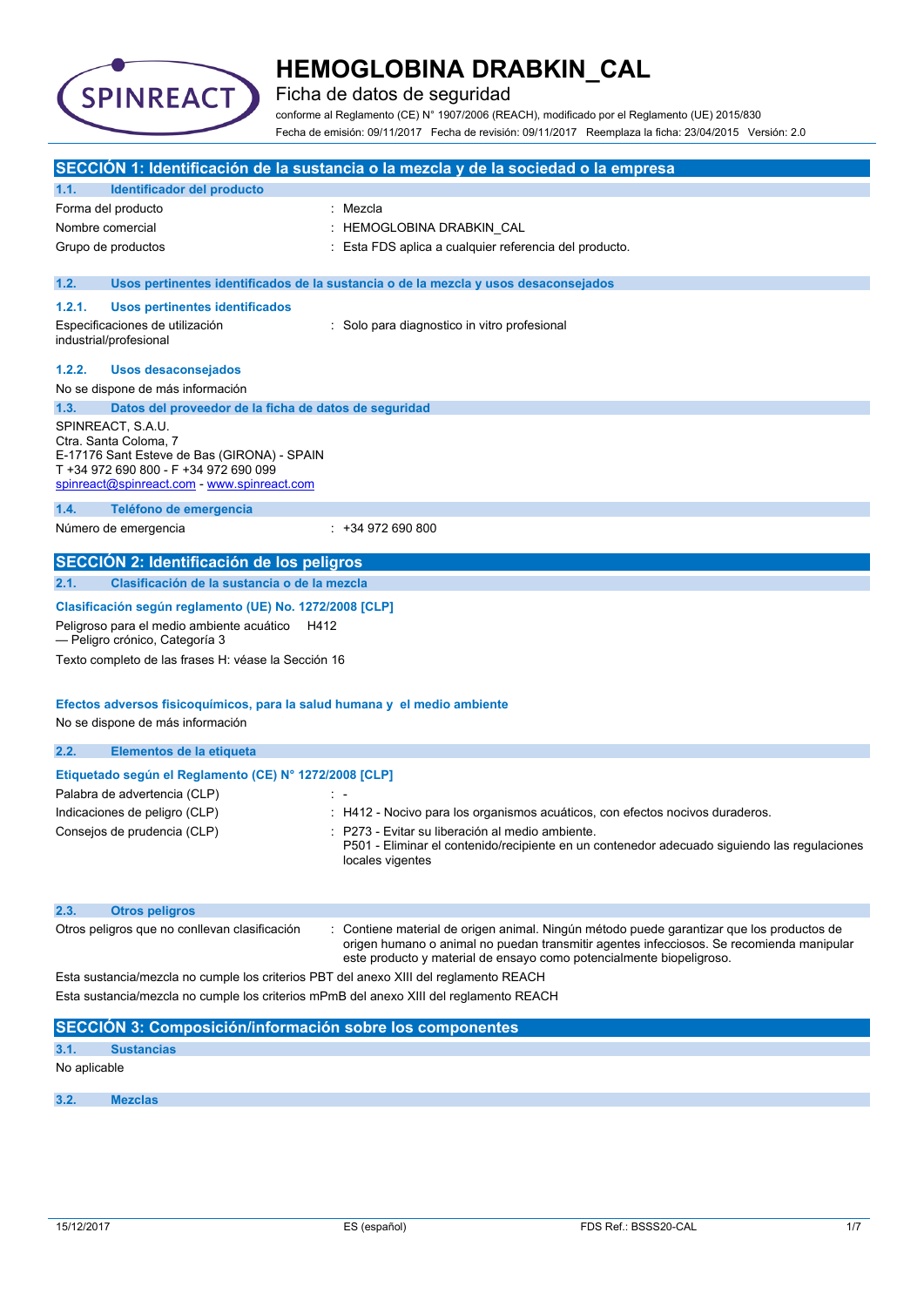## Ficha de datos de seguridad

conforme al Reglamento (CE) N° 1907/2006 (REACH), modificado por el Reglamento (UE) 2015/830

| <b>Nombre</b>                                                                                                                                                                                                                                                                                                                                                                                       | Identificador del producto | $\frac{9}{6}$ | Clasificación según<br>reglamento (UE) No.<br>1272/2008 [CLP]              |
|-----------------------------------------------------------------------------------------------------------------------------------------------------------------------------------------------------------------------------------------------------------------------------------------------------------------------------------------------------------------------------------------------------|----------------------------|---------------|----------------------------------------------------------------------------|
| Octilfenol etoxilado (Triton X-100)<br>en la lista de candidatas REACH (4-(1,1,3,3-tetramethylbutyl)phenol,<br>ethoxylated [covering well-defined substances and UVCB substances,<br>polymers and homologues])<br>materia enumerada en Anexo XIV de REACH (4-(1,1,3,3-<br>Tetramethylbutyl) phenol, ethoxylated (covering well-defined substances<br>and UVCB substances, polymers and homologues)) | (N° CAS) 9002-93-1         | - 3           | Acute Tox. 4 (Oral), H302<br>Eye Irrit. 2, H319<br>Aquatic Chronic 2, H411 |

Texto completo de las frases H: ver sección 16

| <b>SECCIÓN 4: Primeros auxilios</b>                                          |                                                                                                          |                                                                                                                                                                                                                                                                                                  |     |
|------------------------------------------------------------------------------|----------------------------------------------------------------------------------------------------------|--------------------------------------------------------------------------------------------------------------------------------------------------------------------------------------------------------------------------------------------------------------------------------------------------|-----|
| Descripción de los primeros auxilios<br>4.1.                                 |                                                                                                          |                                                                                                                                                                                                                                                                                                  |     |
| Medidas de primeros auxilios general                                         | malestar consultar a un médico (mostrarle la etiqueta siempre que sea posible).                          | : No administrar nada por vía oral a las personas en estado de inconsciencia. En caso de                                                                                                                                                                                                         |     |
| Medidas de primeros auxilios en caso de<br>inhalación                        | : Hacer respirar aire fresco. Colocar a la víctima en reposo.                                            |                                                                                                                                                                                                                                                                                                  |     |
| Medidas de primeros auxilios en caso de<br>contacto con la piel              | continuación, enjuagar con agua caliente.                                                                | : Retirar la ropa afectada y lavar las zonas de piel expuestas con un jabón suave y agua; a                                                                                                                                                                                                      |     |
| Medidas de primeros auxilios en caso de<br>contacto con los ojos             | la irritación.                                                                                           | : Enjuagar inmediatamente con agua abundante. Consúltese con el médico si persiste el dolor o                                                                                                                                                                                                    |     |
| Medidas de primeros auxilios en caso de<br>ingestión                         | : Enjuagarse la boca. NO provocar el vómito. Acudir urgentemente al médico.                              |                                                                                                                                                                                                                                                                                                  |     |
| 4.2.<br>Principales síntomas y efectos, agudos y retardados                  |                                                                                                          |                                                                                                                                                                                                                                                                                                  |     |
| Síntomas/efectos                                                             | : No se considera peligroso en condiciones normales de utilización.                                      |                                                                                                                                                                                                                                                                                                  |     |
| 4.3.                                                                         | Indicación de toda atención médica y de los tratamientos especiales que deban dispensarse inmediatamente |                                                                                                                                                                                                                                                                                                  |     |
| Tratamiento sintomático.                                                     |                                                                                                          |                                                                                                                                                                                                                                                                                                  |     |
| <b>SECCIÓN 5: Medidas de lucha contra incendios</b>                          |                                                                                                          |                                                                                                                                                                                                                                                                                                  |     |
|                                                                              |                                                                                                          |                                                                                                                                                                                                                                                                                                  |     |
| Medios de extinción<br>5.1.                                                  |                                                                                                          |                                                                                                                                                                                                                                                                                                  |     |
| Medios de extinción apropiados<br>Medios de extinción no apropiados          | : Espuma. Polvo seco. Dióxido de carbono. Agua pulverizada.<br>: No utilizar flujos de agua potentes.    |                                                                                                                                                                                                                                                                                                  |     |
|                                                                              |                                                                                                          |                                                                                                                                                                                                                                                                                                  |     |
| 5.2.<br>Peligros específicos derivados de la sustancia o la mezcla           |                                                                                                          |                                                                                                                                                                                                                                                                                                  |     |
| Peligro de incendio                                                          | No inflamable.                                                                                           |                                                                                                                                                                                                                                                                                                  |     |
| Productos de descomposición peligrosos en<br>caso de incendio                | : La descomposición térmica genera: Monóxido de carbono. Dióxido de carbono.                             |                                                                                                                                                                                                                                                                                                  |     |
| 5.3.<br>Recomendaciones para el personal de lucha contra incendios           |                                                                                                          |                                                                                                                                                                                                                                                                                                  |     |
| Instrucciones para extinción de incendio                                     | de extinción de incendios contaminen el medio ambiente.                                                  | : Enfriar los contenedores expuestos mediante agua pulverizada o nebulizada. Sea prudente a<br>la hora de extinguir cualquier incendio de productos químicos. Evitar que las aguas residuales                                                                                                    |     |
| Protección durante la extinción de incendios                                 | respiratoria.                                                                                            | : No entrar en la zona de fuego sin el equipo de protección adecuado, incluida la protección                                                                                                                                                                                                     |     |
| SECCIÓN 6: Medidas en caso de vertido accidental                             |                                                                                                          |                                                                                                                                                                                                                                                                                                  |     |
| 6.1.                                                                         | Precauciones personales, equipo de protección y procedimientos de emergencia                             |                                                                                                                                                                                                                                                                                                  |     |
| 6.1.1.<br>Para el personal que no forma parte de los servicios de emergencia |                                                                                                          |                                                                                                                                                                                                                                                                                                  |     |
| Procedimientos de emergencia                                                 | : Evacuar el personal no necesario.                                                                      |                                                                                                                                                                                                                                                                                                  |     |
|                                                                              |                                                                                                          |                                                                                                                                                                                                                                                                                                  |     |
| 6.1.2.<br>Para el personal de emergencia                                     |                                                                                                          |                                                                                                                                                                                                                                                                                                  |     |
| Equipo de protección                                                         | Proporcionar una protección adecuada a los equipos de limpieza.                                          |                                                                                                                                                                                                                                                                                                  |     |
| Procedimientos de emergencia                                                 | : Ventilar la zona.                                                                                      |                                                                                                                                                                                                                                                                                                  |     |
| 6.2.<br>Precauciones relativas al medio ambiente                             |                                                                                                          |                                                                                                                                                                                                                                                                                                  |     |
| liberación al medio ambiente.                                                |                                                                                                          | Evitar la penetración en alcantarillas y aguas potables. Advertir a las autoridades si el líquido penetra en sumideros o en aguas públicas. Evitar su                                                                                                                                            |     |
| 6.3.<br>Métodos y material de contención y de limpieza                       |                                                                                                          |                                                                                                                                                                                                                                                                                                  |     |
| Procedimientos de limpieza                                                   | reglamentación local.                                                                                    | : Absorber inmediatamente el producto derramado mediante sólidos inertes como arcilla o tierra<br>de diatomeas. Recoger el vertido. Almacenar alejado de otros materiales. Depositar todos los<br>residuos en recipientes adecuados y etiquetados para su posterior eliminación en función de la |     |
| 6.4.<br>Referencia a otras secciones                                         |                                                                                                          |                                                                                                                                                                                                                                                                                                  |     |
| Ver la Sección 8. Control de exposición/protección individual.               |                                                                                                          |                                                                                                                                                                                                                                                                                                  |     |
| 15/12/2017                                                                   | ES (español)                                                                                             | FDS Ref.: BSSS20-CAL                                                                                                                                                                                                                                                                             | 2/7 |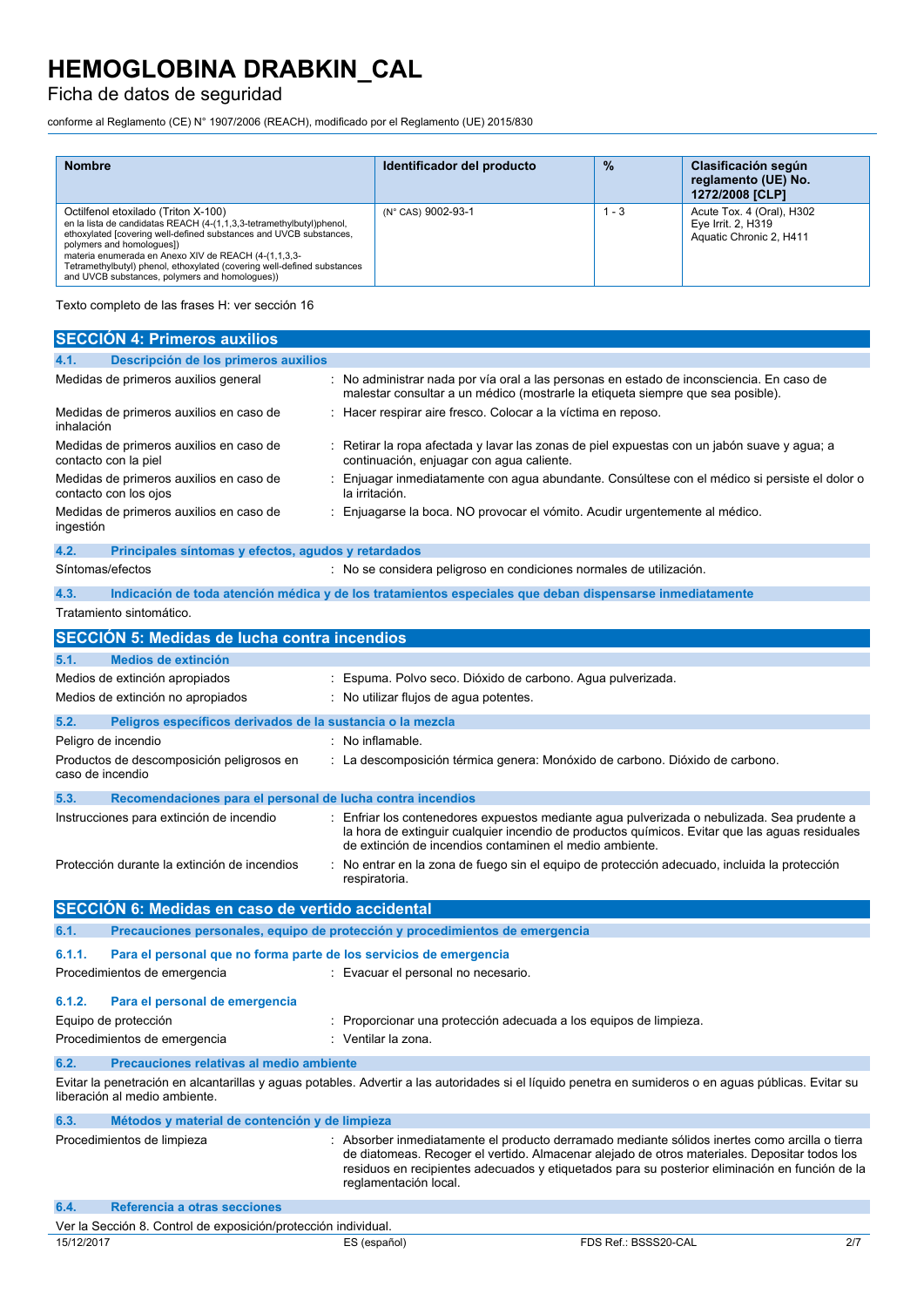### Ficha de datos de seguridad

conforme al Reglamento (CE) N° 1907/2006 (REACH), modificado por el Reglamento (UE) 2015/830

| <b>SECCIÓN 7: Manipulación y almacenamiento</b> |                                                                                                                                                                                   |  |  |  |  |
|-------------------------------------------------|-----------------------------------------------------------------------------------------------------------------------------------------------------------------------------------|--|--|--|--|
| 7.1.                                            | Precauciones para una manipulación segura                                                                                                                                         |  |  |  |  |
| Precauciones para una manipulación segura       | : Evitar el contacto con la piel, los ojos y la ropa. Garantizar una buena ventilación de la zona de<br>trabajo para evitar la formación de vapores.                              |  |  |  |  |
| Medidas de higiene                              | : Lavarse las manos y otras zonas expuestas con un jabón suave y con agua antes de comer,<br>beber y fumar o de abandonar el trabajo.                                             |  |  |  |  |
| 7.2.                                            | Condiciones de almacenamiento seguro, incluidas posibles incompatibilidades                                                                                                       |  |  |  |  |
| Condiciones de almacenamiento                   | : Consérvese únicamente en el recipiente de origen, en lugar fresco y bien ventilado lejos de :<br>Fuentes de calor. Mantener los envases cerrados cuando no se estén utilizando. |  |  |  |  |
| Productos incompatibles                         | Bases fuertes. Ácidos fuertes.                                                                                                                                                    |  |  |  |  |
| Materiales incompatibles                        | : Fuentes de ignición. Luz directa del sol.                                                                                                                                       |  |  |  |  |
| <b>Usos específicos finales</b><br>7.3.         |                                                                                                                                                                                   |  |  |  |  |
| No se dispone de más información                |                                                                                                                                                                                   |  |  |  |  |

|     | SECCIÓN 8: Controles de exposición/protección individual |
|-----|----------------------------------------------------------|
| 8.1 | Parámetros de control                                    |

No se dispone de más información

#### **8.2. Controles de la exposición**

#### **Equipo de protección individual:**

Evitar toda exposición innecesaria.

#### **Protección de las manos:**

Guantes de protección resistentes a los productos químicos

#### **Protección ocular:**

Gafas químicas o gafas de seguridad

#### **Protección de las vías respiratorias:**

Si el modo de utilización del producto conlleva un riesgo de exposición por inhalación, llevar un equipo de protección respiratoria

#### **Otros datos:**

No comer, beber ni fumar durante la utilización.

|      | SECCIÓN 9: Propiedades físicas y químicas                |  |
|------|----------------------------------------------------------|--|
|      |                                                          |  |
| 9.1. | Información sobre propiedades físicas y químicas básicas |  |

| Forma/estado                               | Líquido                  |
|--------------------------------------------|--------------------------|
| Color                                      | Rojo.                    |
| Olor                                       | característico.          |
| Umbral olfativo                            | No hay datos disponibles |
| рH                                         | No hay datos disponibles |
| Grado de evaporación (acetato de butilo=1) | No hay datos disponibles |
| Punto de fusión                            | No hay datos disponibles |
| Punto de solidificación                    | No hay datos disponibles |
| Punto de ebullición                        | No hay datos disponibles |
| Punto de inflamación                       | No hay datos disponibles |
| Temperatura de autoignición                | No hay datos disponibles |
| Temperatura de descomposición              | No hay datos disponibles |
| Inflamabilidad (sólido, gas)               | No inflamable.           |
| Presión de vapor                           | No hay datos disponibles |
| Densidad relativa de vapor a 20 °C         | No hay datos disponibles |
| Densidad relativa                          | No hay datos disponibles |
| Solubilidad                                | No hay datos disponibles |
| Log Pow                                    | No hay datos disponibles |
| Viscosidad, cinemática                     | No hay datos disponibles |
| Viscosidad, dinámica                       | No hay datos disponibles |
| Propiedades explosivas                     | No hay datos disponibles |
| Propiedad de provocar incendios            | No hay datos disponibles |
|                                            |                          |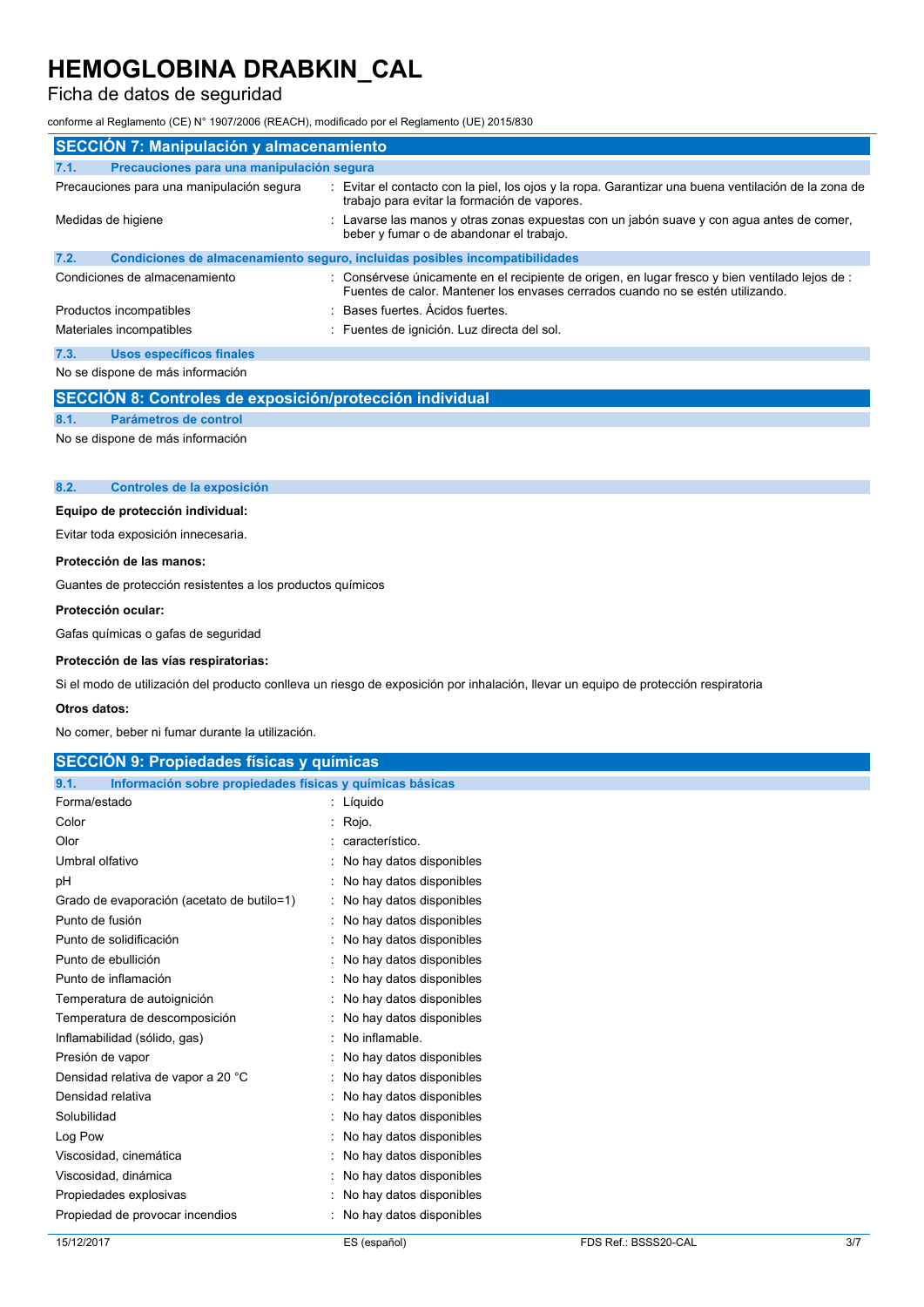## Ficha de datos de seguridad

conforme al Reglamento (CE) N° 1907/2006 (REACH), modificado por el Reglamento (UE) 2015/830

| comonic an regiantento (OE) ivestodo (IREAOH), modificado por en regiantento (OE) zo iologo |                                                                      |
|---------------------------------------------------------------------------------------------|----------------------------------------------------------------------|
| Límites de explosión                                                                        | : No hay datos disponibles                                           |
| 9.2.<br><b>Otros datos</b>                                                                  |                                                                      |
| No se dispone de más información                                                            |                                                                      |
| <b>SECCIÓN 10: Estabilidad y reactividad</b>                                                |                                                                      |
| 10.1.<br><b>Reactividad</b>                                                                 |                                                                      |
| No establecido.                                                                             |                                                                      |
| 10.2.<br><b>Estabilidad química</b>                                                         |                                                                      |
| Es estable bajo condiciones recomendadas de manejo y almacenamiento (ver seccion 7).        |                                                                      |
| 10.3.<br>Posibilidad de reacciones peligrosas                                               |                                                                      |
| No establecido.                                                                             |                                                                      |
|                                                                                             |                                                                      |
| 10.4.<br><b>Condiciones que deben evitarse</b>                                              |                                                                      |
| Luz directa del sol. Temperaturas extremadamente elevadas o extremadamente bajas.           |                                                                      |
| 10.5.<br><b>Materiales incompatibles</b>                                                    |                                                                      |
| Acidos fuertes. Bases fuertes. Agente oxidante.                                             |                                                                      |
| 10.6.<br>Productos de descomposición peligrosos                                             |                                                                      |
| No se generan productos de descomposición peligrosos conocidos.                             |                                                                      |
|                                                                                             |                                                                      |
| <b>SECCIÓN 11: Información toxicológica</b>                                                 |                                                                      |
| 11.1.<br>Información sobre los efectos toxicológicos                                        |                                                                      |
| Toxicidad aguda (oral)                                                                      | No clasificado                                                       |
| Toxicidad aguda (cutánea)                                                                   | No clasificado                                                       |
| Toxicidad aguda (inhalación)                                                                | No clasificado                                                       |
| Octilfenol etoxilado (Triton X-100) (9002-93-1)                                             |                                                                      |
| DL50 oral rata                                                                              | 1800 mg/kg                                                           |
| DL50 cutáneo conejo                                                                         | 8000 mg/kg                                                           |
| Corrosión o irritación cutáneas                                                             | No clasificado                                                       |
| Lesiones oculares graves o irritación ocular                                                | No clasificado                                                       |
| Sensibilización respiratoria o cutánea                                                      | No clasificado                                                       |
| Mutagenicidad en células germinales                                                         | No clasificado                                                       |
| Carcinogenicidad                                                                            | No clasificado                                                       |
| Toxicidad para la reproducción                                                              | No clasificado                                                       |
| Toxicidad específica en determinados órganos                                                | : No clasificado                                                     |
| (STOT) – exposición única                                                                   |                                                                      |
| Toxicidad específica en determinados órganos                                                | : No clasificado                                                     |
| (STOT) - exposición repetida                                                                |                                                                      |
| Peligro por aspiración                                                                      | : No clasificado                                                     |
|                                                                                             |                                                                      |
| SECCIÓN 12: Información ecológica                                                           |                                                                      |
| 12.1.<br><b>Toxicidad</b>                                                                   |                                                                      |
| Ecología - general                                                                          | Evitar su liberación al medio ambiente.                              |
| Ecología - agua                                                                             | Nocivo para los organismos acuáticos, con efectos nocivos duraderos. |
| Toxicidad acuática aguda                                                                    | No clasificado                                                       |
| Toxicidad acuática crónica                                                                  | Nocivo para los organismos acuáticos, con efectos nocivos duraderos. |
|                                                                                             |                                                                      |
| Octilfenol etoxilado (Triton X-100) (9002-93-1)<br>CL50 peces 1                             | 8,9 mg/l 96h                                                         |
| CE50 Daphnia 1                                                                              | 26 mg/l 48h                                                          |

| 12.2.<br>Persistencia y degradabilidad          |                                                                      |
|-------------------------------------------------|----------------------------------------------------------------------|
| <b>HEMOGLOBINA DRABKIN CAL</b>                  |                                                                      |
| Persistencia y degradabilidad                   | Puede provocar a largo plazo efectos negativos en el medio ambiente. |
| Octilfenol etoxilado (Triton X-100) (9002-93-1) |                                                                      |
| Demanda Bioguímica de Oxígeno (DBO)             | 36% 28d - No es facilmente degradable (Prueba de frasco cerrado)     |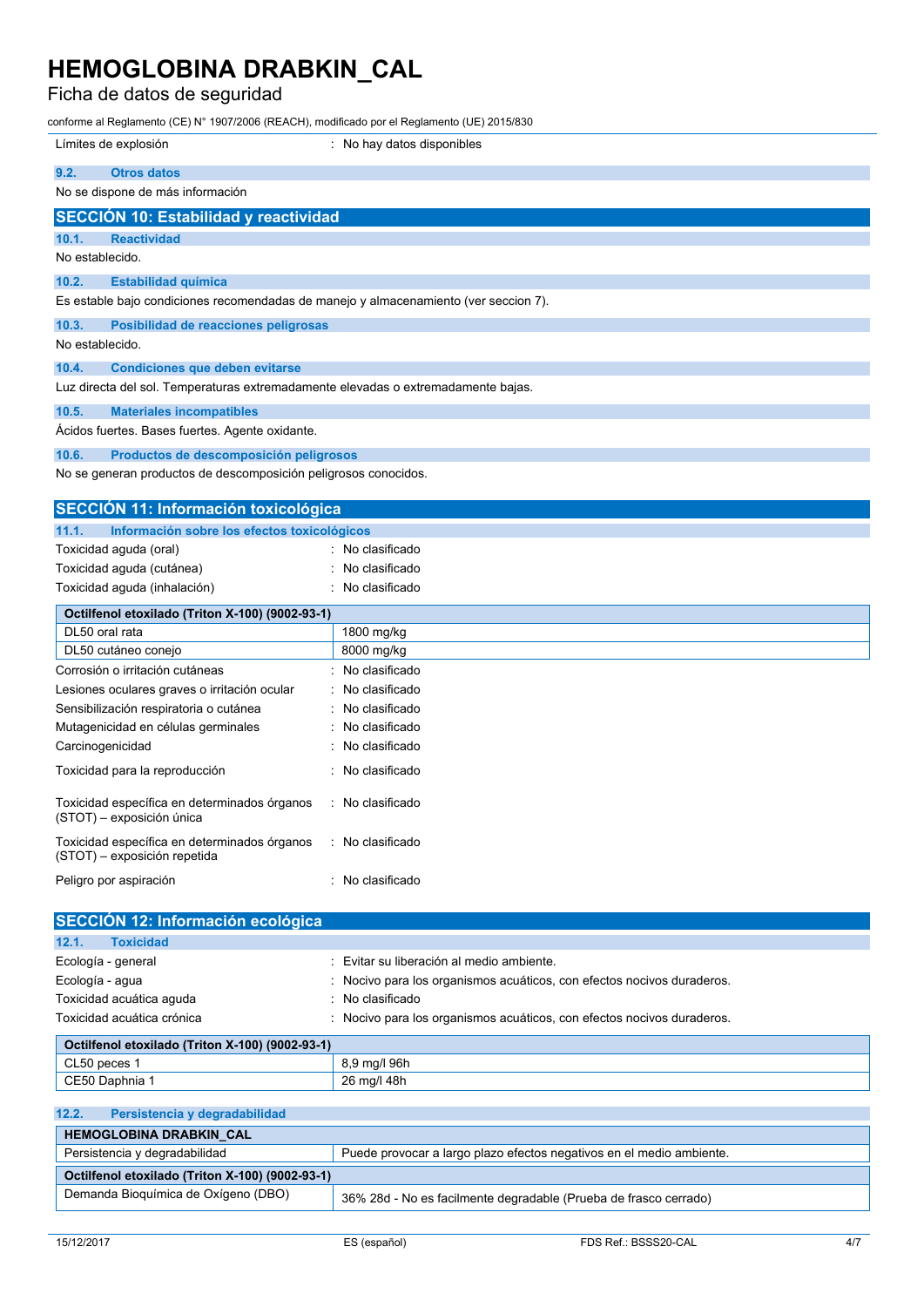### Ficha de datos de seguridad

conforme al Reglamento (CE) N° 1907/2006 (REACH), modificado por el Reglamento (UE) 2015/830

| Octilfenol etoxilado (Triton X-100) (9002-93-1) |                     |  |
|-------------------------------------------------|---------------------|--|
| Demanda química de oxígeno (DQO)                | $2.19 \text{ mg/g}$ |  |
| 12.3.<br>Potencial de bioacumulación            |                     |  |
| <b>HEMOGLOBINA DRABKIN CAL</b>                  |                     |  |
| Potencial de bioacumulación                     | No establecido.     |  |
| 12.4.<br>Movilidad en el suelo                  |                     |  |

No se dispone de más información

| 12.5.<br>Resultados de la valoración PBT y mPmB                                                                                                                                                                                    |  |  |  |
|------------------------------------------------------------------------------------------------------------------------------------------------------------------------------------------------------------------------------------|--|--|--|
| <b>HEMOGLOBINA DRABKIN CAL</b>                                                                                                                                                                                                     |  |  |  |
| Esta sustancia/mezcla no cumple los criterios PBT del anexo XIII del reglamento REACH                                                                                                                                              |  |  |  |
| Esta sustancia/mezcla no cumple los criterios mPmB del anexo XIII del reglamento REACH                                                                                                                                             |  |  |  |
| Componente                                                                                                                                                                                                                         |  |  |  |
| Esta sustancia/mezcla no cumple los criterios PBT del anexo XIII del reglamento REACH<br>Octilfenol etoxilado (Triton X-100) (9002-93-1)<br>Esta sustancia/mezcla no cumple los criterios mPmB del anexo XIII del reglamento REACH |  |  |  |

**12.6. Otros efectos adversos**

No se dispone de más información

| SECCIÓN 13: Consideraciones relativas a la eliminación      |                                                                                                                                                                                                            |  |  |  |  |
|-------------------------------------------------------------|------------------------------------------------------------------------------------------------------------------------------------------------------------------------------------------------------------|--|--|--|--|
| 13.1.                                                       | Métodos para el tratamiento de residuos                                                                                                                                                                    |  |  |  |  |
| Recomendaciones para la eliminación de<br>productos/envases | Destruir cumpliendo las condiciones de seguridad exigidas por la legislación local/nacional.<br>Eliminar el contenido/recipiente en un contenedor adecuado siguiendo las regulaciones locales<br>vigentes. |  |  |  |  |
| Ecología - residuos                                         | : Evitar su liberación al medio ambiente.                                                                                                                                                                  |  |  |  |  |

#### **SECCIÓN 14: Información relativa al transporte** Según los requisitos de ADR / RID / IMDG / IATA / ADN

| Sequn los requisitos de ADR / RID / IMDG / IATA / ADN |                                                          |              |              |              |  |
|-------------------------------------------------------|----------------------------------------------------------|--------------|--------------|--------------|--|
| <b>ADR</b>                                            | <b>IMDG</b>                                              | <b>IATA</b>  | <b>ADN</b>   | <b>RID</b>   |  |
| Número ONU<br>14.1.                                   |                                                          |              |              |              |  |
| No aplicable                                          | No aplicable                                             | No aplicable | No aplicable | No aplicable |  |
| 14.2.                                                 | Designación oficial de transporte de las Naciones Unidas |              |              |              |  |
| No aplicable                                          | No aplicable                                             | No aplicable | No aplicable | No aplicable |  |
| 14.3.                                                 | Clase(s) de peligro para el transporte                   |              |              |              |  |
| No aplicable                                          | No aplicable                                             | No aplicable | No aplicable | No aplicable |  |
| Grupo de embalaje<br>14.4.                            |                                                          |              |              |              |  |
| No aplicable                                          | No aplicable                                             | No aplicable | No aplicable | No aplicable |  |
| Peligros para el medio ambiente<br>14.5.              |                                                          |              |              |              |  |
| No aplicable                                          | No aplicable                                             | No aplicable | No aplicable | No aplicable |  |
| No se dispone de información adicional                |                                                          |              |              |              |  |

#### **14.6. Precauciones particulares para los usuarios**

#### **- Transporte por vía terrestre**

No aplicable

#### **- Transporte marítimo**

No aplicable

#### **- Transporte aéreo**

No aplicable

#### **- Transporte por vía fluvial**

No aplicable

#### **- Transporte ferroviario**

### No aplicable

**14.7. Transporte a granel con arreglo al anexo II del Convenio MARPOL y el Código IBC**

#### No aplicable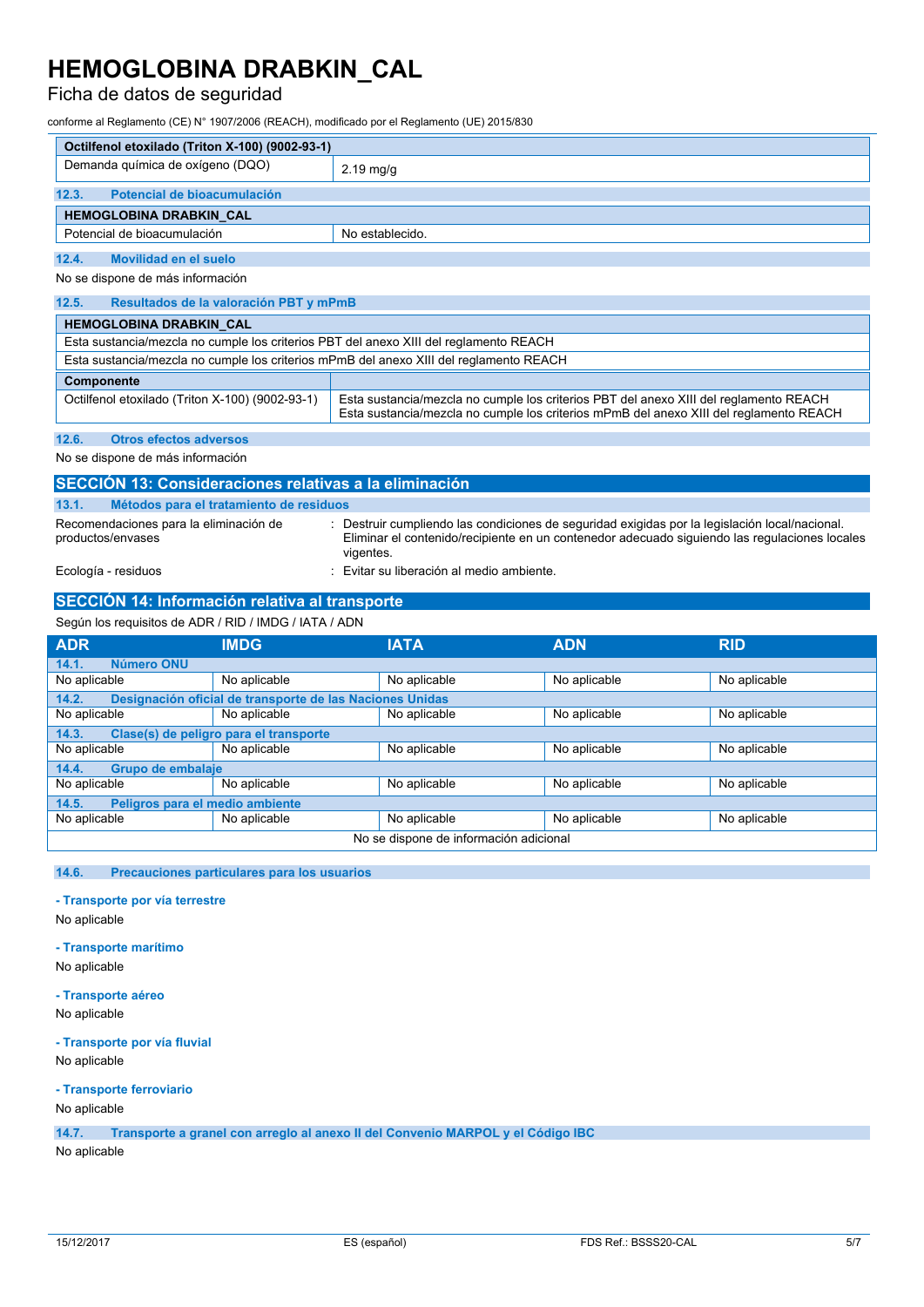### Ficha de datos de seguridad

conforme al Reglamento (CE) N° 1907/2006 (REACH), modificado por el Reglamento (UE) 2015/830

### **SECCIÓN 15: Información reglamentaria**

15.1. Reglamentación y legislación en materia de seguridad, salud y medio ambiente específicas para la sustancia o la mezcla

#### **15.1.1. UE-Reglamentos**

#### Las siguientes restricciones son aplicables de acuerdo con el anexo XVII del Reglamento (CE) N° 1907/2006 (REACH):

| 3. Sustancias o mezclas líquidas consideradas peligrosas según los<br>términos de la Directiva 1999/45/CE o que respondan a los criterios de<br>una de las clases o categorías de peligros siguientes, contempladas en<br>el anexo I del Reglamento (CE) n.º 1272/2008                                                                                          | Octilfenol etoxilado (Triton X-100) |
|-----------------------------------------------------------------------------------------------------------------------------------------------------------------------------------------------------------------------------------------------------------------------------------------------------------------------------------------------------------------|-------------------------------------|
| 3(b) Sustancias o mezclas que respondan a los criterios de una de las<br>clases o categorías de peligro siguientes, contempladas en el anexo l<br>del Reglamento (CE) n.º 1272/2008: Clases de peligro 3.1 a 3.6, 3.7<br>efectos adversos sobre la función sexual y la fertilidad o sobre el<br>desarrollo, 3.8 efectos distintos de los narcóticos, 3.9 y 3.10 | Octilfenol etoxilado (Triton X-100) |
| 3(c) Sustancias o mezclas que respondan a los criterios de una de las<br>clases o categorías de peligro siguientes, contempladas en el anexo l<br>del Reglamento (CE) n.º 1272/2008: Clase de peligro 4.1                                                                                                                                                       | Octilfenol etoxilado (Triton X-100) |

Contiene una sustancia de la lista de sustancias candidatas de REACH en una concentración ≥ 0,1% o con un límite específico más bajo: Octilfenol etoxilado (Triton X-100) (CAS 9002-93-1)

#### Contiene sustancias del Anexo XIV de REACH:

| Nombre de la sustancia                                 | Número de autorización | Fecha de expiración | Exenciones de autorización<br>REACH |
|--------------------------------------------------------|------------------------|---------------------|-------------------------------------|
| Octilfenol etoxilado (Triton X-100)<br>(CAS 9002-93-1) |                        | 04/01/2021          |                                     |

#### **15.1.2. Reglamentos nacionales**

No se dispone de más información

#### **15.2. Evaluación de la seguridad química**

No se ha llevado a cabo la Evaluación de la Seguridad Química

#### **SECCIÓN 16: Información adicional**

Indicación de modificaciones:

| Identificación de los peligros. |                                                                          |                                                |                     |                                                                                                                                                                         |
|---------------------------------|--------------------------------------------------------------------------|------------------------------------------------|---------------------|-------------------------------------------------------------------------------------------------------------------------------------------------------------------------|
| <b>Sección</b>                  |                                                                          | <b>Item modificado</b>                         | <b>Modificación</b> | <b>Observaciones</b>                                                                                                                                                    |
| 2.3                             |                                                                          | Indicaciones complementarias                   | Añadido             | Origen de ciertos componentes.                                                                                                                                          |
| Abreviaturas y acrónimos:       |                                                                          |                                                |                     |                                                                                                                                                                         |
| <b>EC50</b>                     | Concentración efectiva media                                             |                                                |                     |                                                                                                                                                                         |
| <b>LC50</b>                     | Concentración letal para el 50 % de una población de pruebas             |                                                |                     |                                                                                                                                                                         |
| LD50                            | Dosis letal para el 50 % de una población de pruebas (dosis letal media) |                                                |                     |                                                                                                                                                                         |
| mPmB                            |                                                                          | Muy persistente y muy bioacumulable            |                     |                                                                                                                                                                         |
| <b>PBT</b>                      |                                                                          | Sustancia persistente, bioacumulativa y tóxica |                     |                                                                                                                                                                         |
| Fuentes de los datos            |                                                                          |                                                |                     | : REGLAMENTO (CE) N° 1272/2008 DEL PARLAMENTO EUROPEO Y DEL CONSEJO de 16<br>de diciembre de 2008 sobre clasificación, etiquetado y envasado de sustancias y mezclas, y |

por el que se modifican y derogan las Directivas 67/548/CEE y 1999/45/CE y se modifica el Reglamento (CE) N° 1907/2006.

Otros datos : Ninguno(a).

| Texto íntegro de las frases H y EUH: |                                                                          |
|--------------------------------------|--------------------------------------------------------------------------|
| Acute Tox. 4 (Oral)                  | Toxicidad aguda (oral), Categoría 4                                      |
| Aquatic Chronic 2                    | Peligroso para el medio ambiente acuático — Peligro crónico, Categoría 2 |
| Eve Irrit. 2                         | Lesiones oculares graves o irritación ocular, Categoría 2                |
| H302                                 | Nocivo en caso de ingestión.                                             |
| H319                                 | Provoca irritación ocular grave.                                         |
| H411                                 | Tóxico para los organismos acuáticos, con efectos nocivos duraderos.     |
| H412                                 | Nocivo para los organismos acuáticos, con efectos nocivos duraderos.     |

Clasificación y procedimiento utilizados para determinar la clasificación de las mezclas de conformidad con el Reglamento (CE) 1272/2008 [CLP]:

|  | hronic.<br>iatic<br>AOI<br>$\sim$ | I 4<br>чи<br>- ہ | e calculo<br>ae<br><b>MPT</b><br>roao |
|--|-----------------------------------|------------------|---------------------------------------|
|--|-----------------------------------|------------------|---------------------------------------|

#### SDS EU (Anexo II de REACH)